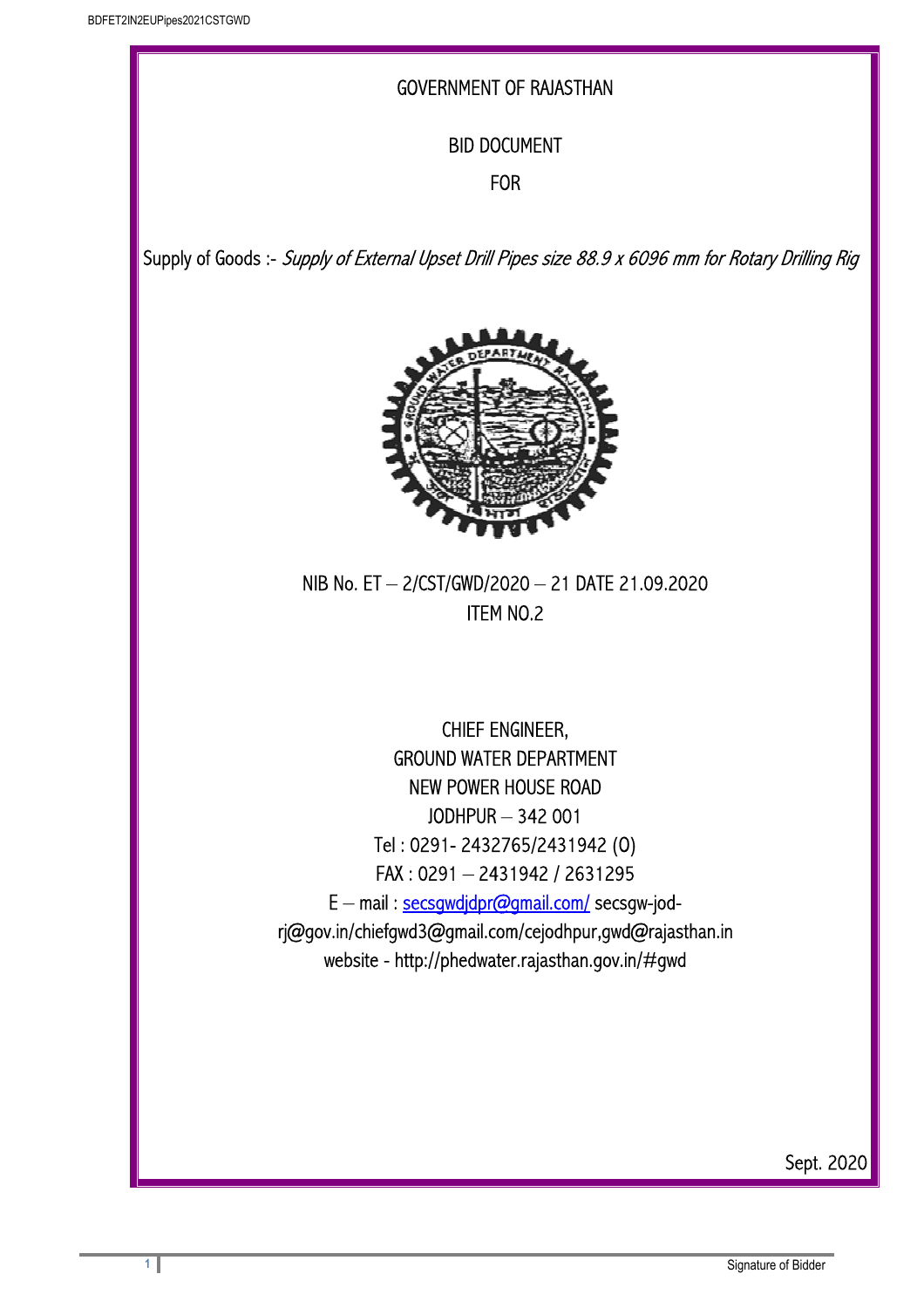------------------------------------------------

-------------------------------------------------

|            | Supply of Goods   Supply of External Upset Drill Pipes size 88.9 x 6096 mm for Rotary Drilling Rig |
|------------|----------------------------------------------------------------------------------------------------|
| Issued to: |                                                                                                    |
| M/s        |                                                                                                    |

| 1              | Cost of tender documents (Bid<br>Document Fee) |                | Rs. 500/- to be submitted in the form of CIN<br>Receipt as mentioned in point no. 16 of SCC |
|----------------|------------------------------------------------|----------------|---------------------------------------------------------------------------------------------|
| $\overline{2}$ |                                                |                |                                                                                             |
|                | $e$ – tender processing fee                    |                | Rs. 1000/- to be submitted in the form of CIN                                               |
|                |                                                |                | Receipt as mentioned in point no. 16 of SCC                                                 |
| $\overline{3}$ | <b>Estimated Cost</b>                          | $\vdots$       | Rs. 85.00 Lacs                                                                              |
| $\overline{4}$ | Earnest Money (Bid Security)                   |                | Rs. 85000/- for all enterprises other than                                                  |
|                | (As per FD (G&T) Circular dated                |                | Micro, Small & Medium Enterprises of                                                        |
|                | 13.08.2020)                                    |                | Rajasthan. Rs. 21250/- for Micro, Small and                                                 |
|                |                                                |                | Medium Enterprises of the State<br>0f                                                       |
|                |                                                |                | Rajasthan.                                                                                  |
| 5              | Place and address of Selling of                |                | Superintending Engineer, (Central Store)                                                    |
|                | tenders (may be downloaded from                | $\vdots$       | New Power House Road, Opp.<br>GWD,                                                          |
|                | http://eproc.rajasthan.gov.in)                 |                | Hindustan Radiator, Jodhpur - 342 001,                                                      |
| 6              |                                                |                |                                                                                             |
|                | Place and address of receiving                 |                | Telephone No.(0291) 2431942 Fax: 0291<br>2431942/ 2631295<br>mail                           |
|                | and opening of tender. (tenders                |                | $e -$                                                                                       |
|                | are to be uploaded electronically              | $\vdots$       | secsgwdjdpr@gmail.com<br>website                                                            |
|                | http://eproc.rajasthan.gov.in<br>on            |                | http://phedwater.rajasthan.gov.in/gwd#                                                      |
|                | and will be opened online )                    |                |                                                                                             |
| $\overline{7}$ | Last Date for downloading of                   |                | 21.12.2020 up to 1.00 P.M.                                                                  |
|                | tender documents                               |                |                                                                                             |
| 8              | Last date for online uploading of              |                | 21.12.2020 up to 1.00 PM                                                                    |
|                | tender documents along with CIN                |                |                                                                                             |
|                | receipt (about proof of deposit of             |                |                                                                                             |
|                | requisite Bid document fee, Bid                |                |                                                                                             |
|                | Processing Fee and Bid Security).              |                |                                                                                             |
| 9              | Date and time of opening Of                    |                | 21.12.2020 up to 1.00 PM                                                                    |
|                | technical bid<br>(Qualifying Bid)              | $\ddot{\cdot}$ | In the office of the Superintending Engineer,                                               |
|                | Online                                         |                | (Central Store) GWD, Jodhpur                                                                |
| 10             | Validity of tenders                            |                | 90 days from the date of opening of bid.                                                    |

Superintending Engineer (Central Store), GWD, Jodhpur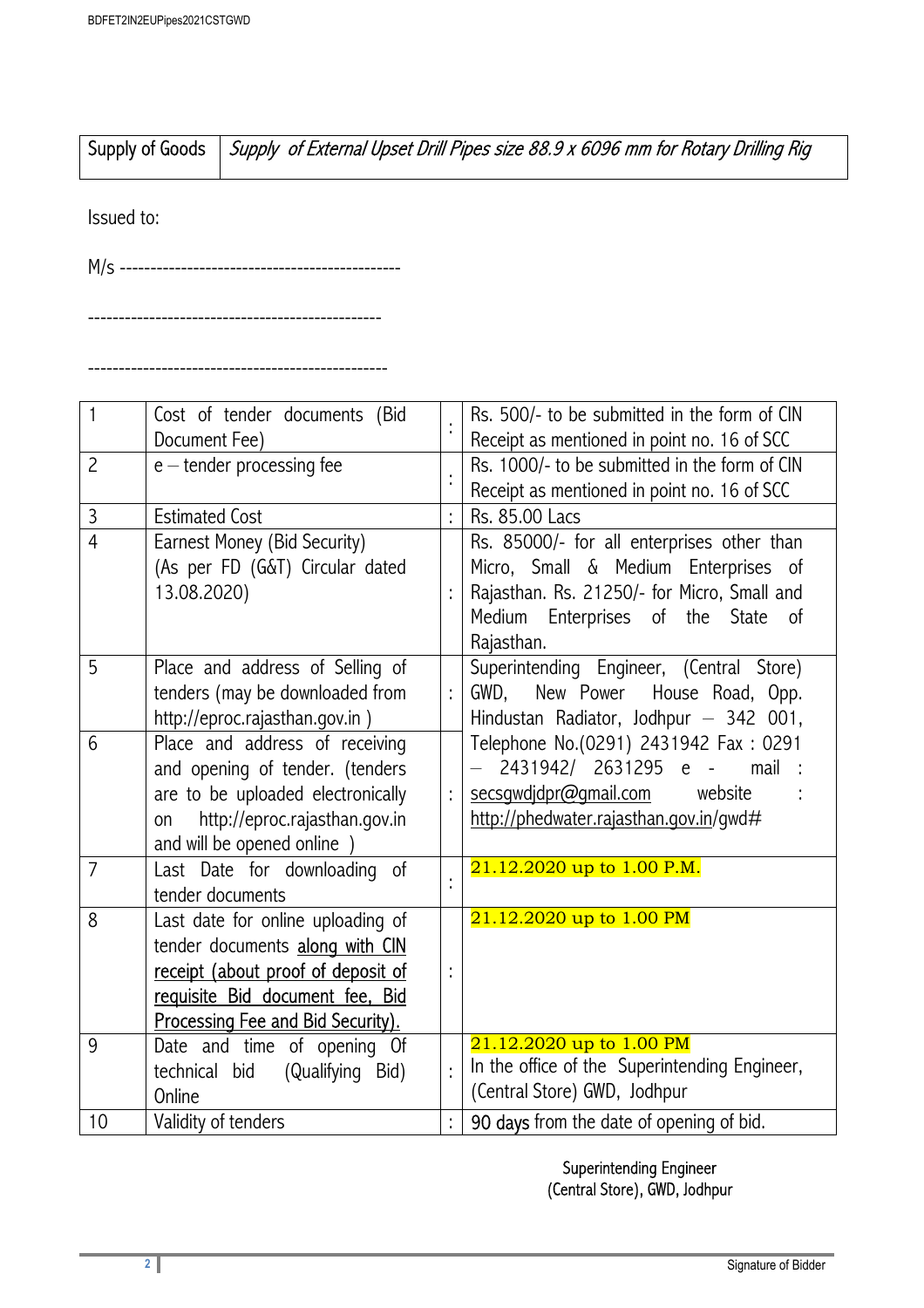BDFET2IN2EUPipes2021CSTGWD

**INDEX** 

| 1. | Section - (A) NIB                                                                                                     | $4 - 6$   |
|----|-----------------------------------------------------------------------------------------------------------------------|-----------|
|    | NIB in English<br>$\bullet$                                                                                           | 5         |
|    | NIB in Hindi<br>$\bullet$                                                                                             | 6         |
| 2. | Section $-$ (b) Instruction to Bidders (ITB)                                                                          | $7 - 15$  |
|    | $\boldsymbol{\mathsf{v}}$<br>Instruction to Bidders<br>$\bullet$                                                      | $8 - 12$  |
|    | Appendix 1 - Format for Power of attorney of the representative of a Firm<br>$\bullet$                                | 13        |
|    | Appendix $2 -$ Bid submission Letter<br>$\bullet$                                                                     | 14        |
|    | Appendix 3 - Undertaking by Tenderer<br>$\bullet$                                                                     | 14        |
|    | Appendix $4$ – Certificate by tenderer                                                                                | 15        |
|    | Appendix $5 -$ Declaration under the Official Secret<br>$\bullet$                                                     | 15        |
|    | Appendix $6$ – Declaration by the Bidder                                                                              | 15        |
| 3. | Section - (c) Bid Data Sheet (BDS)                                                                                    | $16 - 17$ |
|    | <b>Bid Data Sheet</b>                                                                                                 | $16 - 17$ |
| 4. | Section $-$ (d) Qualification and Evaluation Criteria                                                                 | 18        |
|    | Qualification and Evaluation Criteria                                                                                 | 18        |
| 5. | Section $-$ (e) Bidding Forms                                                                                         | $19 - 22$ |
|    | Schedule $1 -$ Tender form and supporting documents<br>$\bullet$                                                      | 20        |
|    | Schedule $2 - Pre -$ qualification Schedule<br>$\bullet$                                                              | 21        |
|    | Schedule 3 - Deviations from Technical Specification                                                                  | 22        |
| 6. | Section $-$ (f) General Conditions of the Contract (GCC)                                                              |           |
|    | & Special Conditions of the Contract (SCC)                                                                            | $23 - 30$ |
|    | General Conditions of the Contract (GCC) : SR FORM 16                                                                 | $24 - 26$ |
|    | Declaration of Tenderers: SR FORM 11<br>$\bullet$                                                                     | 26        |
|    | Agreement: SR FORM 17<br>$\bullet$                                                                                    | 27        |
|    | Special Conditions of the Contract (SCC)                                                                              | $28 - 30$ |
| 7. | Section $-$ (g) Appendix including Technical Specifications and Drawings etc.                                         | $31 - 35$ |
|    | Appendix - A Affidavit for MSME of Rajasthan State (on Stamp Rs. 50/-)                                                | 32        |
|    | Appendix - B information to be supplied by the Bidder                                                                 | 33        |
|    | Appendix - C Tender Specifications                                                                                    | 34        |
|    | Appendix - D Form of Bid Securing Declaration                                                                         | 35        |
| 8. | Section - (h) Annexure and Forms related to Rajasthan                                                                 |           |
|    | Transparency in Public Procurement (RTPP) Rules / Act                                                                 | $36 - 38$ |
|    | Annexure A - RTPP Rules: Compliance with the Code of Integrity and No Conflict of Interest<br>$\bullet$               |           |
|    | Code of Integrity and No Conflict of Interest                                                                         | 37        |
|    | Annexure B - RTPP Rules: Declaration by the bidder regarding Qualifications<br>$\bullet$                              | 37        |
|    | Annexure C - RTPP Rules: Grievance Redressed during Procurement Process<br>$\bullet$                                  | $37 - 38$ |
|    | FORM No 1 - Memorandum of Appeal under the<br>$\bullet$                                                               | 38        |
|    | Rajasthan Transparency in Public Procurement Act, 2012.<br>Annexure D - RTPP Rules: Additional Conditions of Contract |           |
|    | $\bullet$                                                                                                             | 38        |
|    | Model of Bank Guarantee for Security Deposit                                                                          | 39        |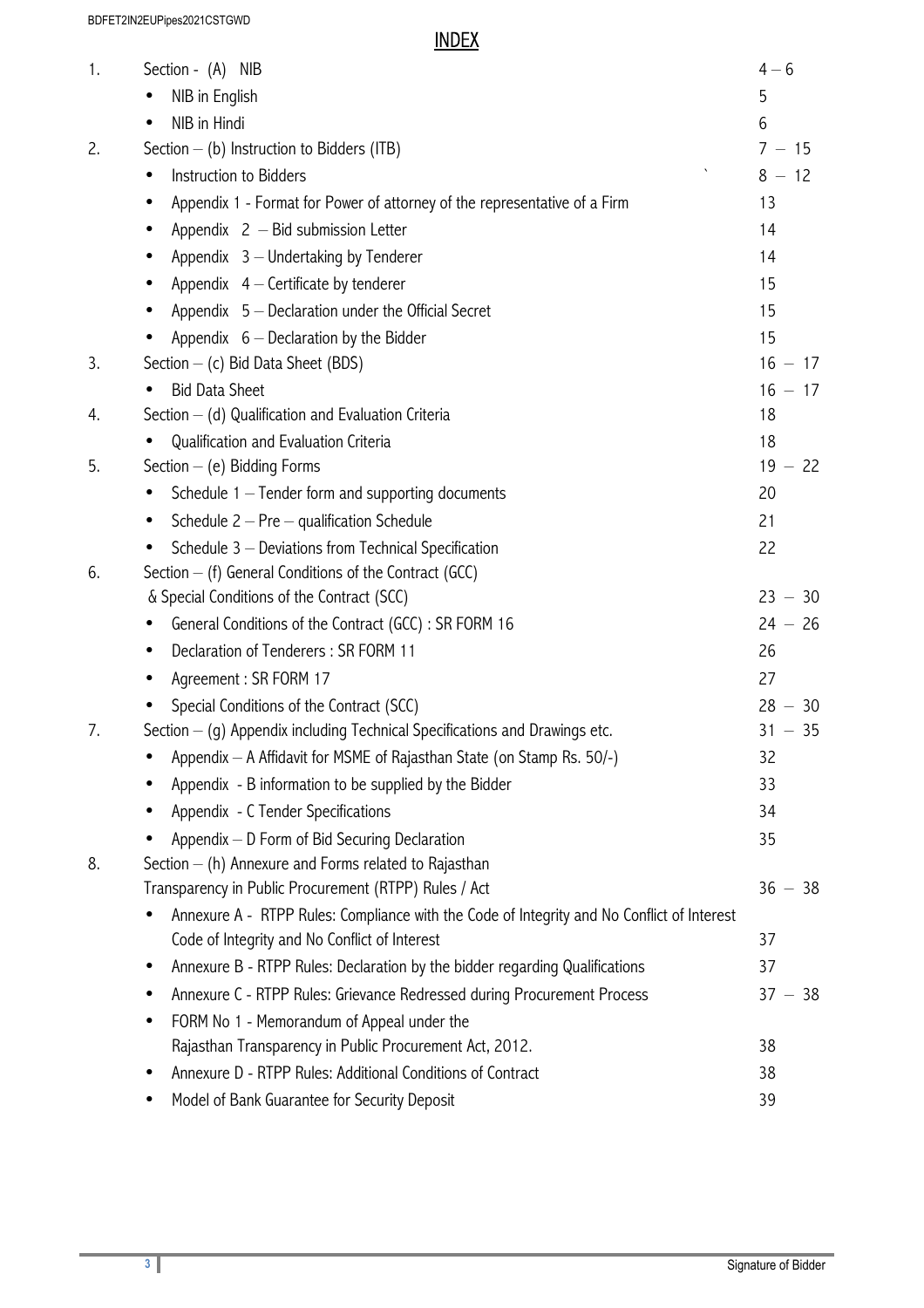Section  $-$  (a)

Notice Inviting Bid (NIB)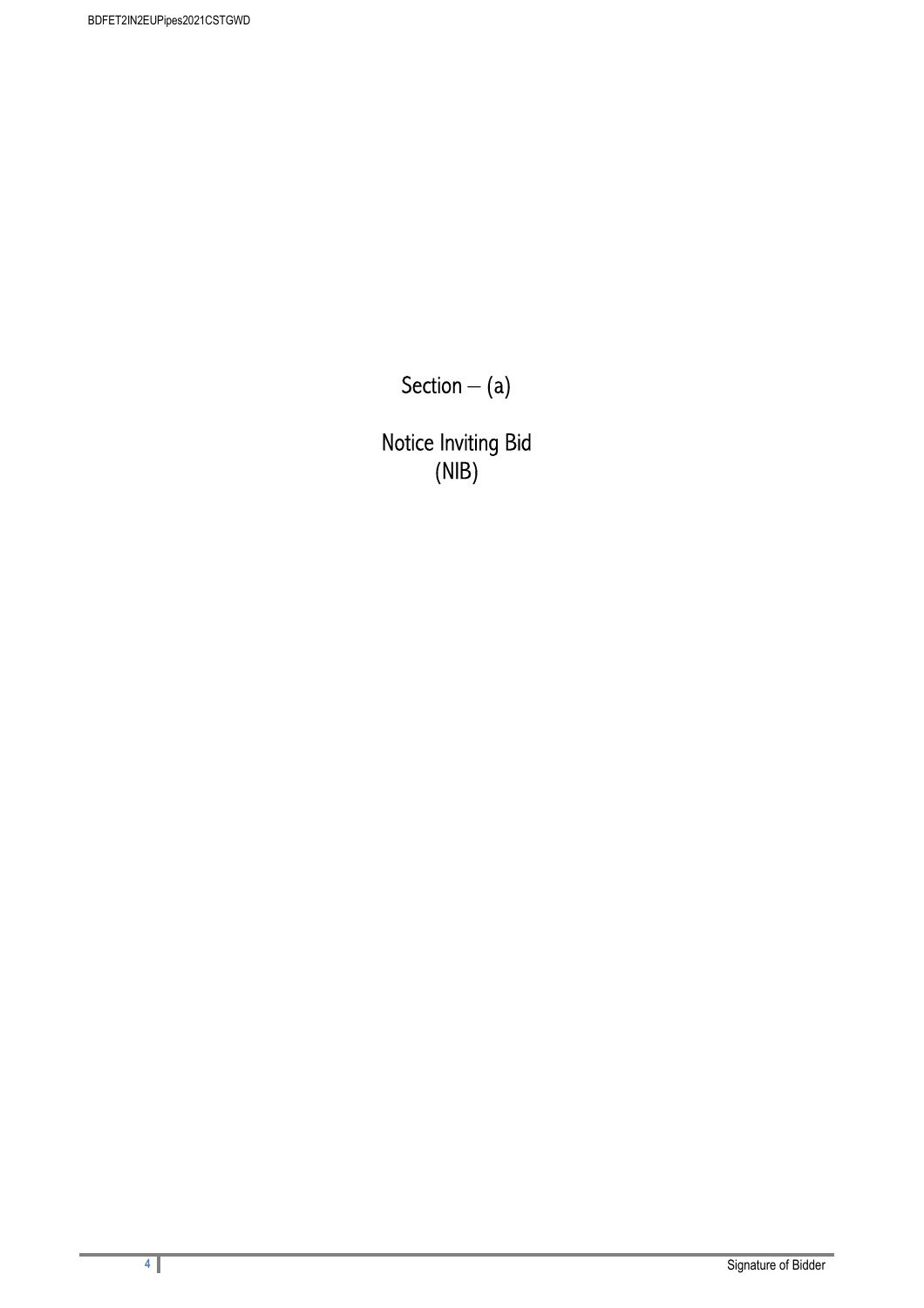#### OFFICE OF THE CHIEF ENGINEER GROUND WATER DEPARTMENT, NEW POWER HOUSE ROAD, JODHPUR

0291 – 2431942 / 2432765 website http://phedwater.rajasthan.gov.in/gwd# GSTIN:08JDHS01576B1D5 mail – secsgwdjdpr@gmail.com/secsgw-jod-

#### rj@gov.in/chiefgwd3@gmail.com TENDER NO. ET – 2 /GWD/CST/2020 – 21 DTD. 21.09.2020 NOTICE INVITING BID

 1. Online tenders are hereby invited on behalf of Governor of Rajasthan for the supply of goods as indicated below on rate contract basis from manufacturer/Fabricators/ whole seller/ distributor/ dealer/ authorized dealer/ sole selling agent/marketing agent / Tenderers having experience and ability of supplying such items and fulfilling the qualification criteria. The tender documents can be downloaded from the web site http://eproc.rajasthan.gov.in . Details of the tender notification and tender Condition can also be seen in the NIB exhibited on web site www.dipronline.org or depttl. Website :http:// phedwater.rajasthan.gov.in./gwd# Tenders are to be submitted online electronic format on website http://eproc.rajasthan.gov.in. The schedule of dates for each tender item is defined against the item.

| ۱.<br>N.       | Particulars of the tendered Item /<br>work                     | Estimated<br>Tender Value<br>(Rs. In<br>Lakhs) | EMD<br>(in Rs.) | Tender<br>Document<br>Fee | e-Tender<br>Processing<br>Fee | Last Date / time for<br>online availability &<br>uploading of the bid<br>along with CIN receipt | Date of online<br>opening of<br><b>Technical Bids</b> |
|----------------|----------------------------------------------------------------|------------------------------------------------|-----------------|---------------------------|-------------------------------|-------------------------------------------------------------------------------------------------|-------------------------------------------------------|
|                | Rate Contract for Supply<br>of Bentonite Powder                | 28.00                                          | 28000/-         | $500/-$                   | $500/-$                       | 22.12.2020<br>upto $1:00$ pm                                                                    | 22.12.2020<br>at 3:30 pm                              |
| $\overline{c}$ | Supply of External upset<br>drill pipes size 88.9 x<br>6096 mm | 85.00                                          | 85000/-         | $500/-$                   | 1000/-                        | 21.12.2020<br>upto 1:00 pm                                                                      | 21.12.2020<br>at 3:30 pm                              |
| 3              | Supply of Flush Jointed<br>drill pipes of various<br>sizes     | 12.00                                          | 12000/-         | $500/-$                   | $500/-$                       | 21.12.2020<br>upto $1:00$ pm                                                                    | 21.12.2020<br>at 3:30 pm                              |

## 2. GENERAL DETAILS OF GOODS :-

## 3. Instructions to Bidders for online e-tendering :

- a. The bidders who are interested in bidding can download the tender documents from http://eproc.rajasthan.gov.in and from http://sppp.rajasthan.gov.in/
- b. The bidders who wish to participate in the tenders will have to register on http://eproc.rajasthan. gov.in Further, bidders who wish to participate will have to procure Digital Certificate as per Information Technology Act-2000 using which they can digitally sign their electronic bids.
- c. Bidder shall submit their offer on-line in Electronic format on above mentioned web site on or before the date mentioned here in above.
- 4. Online submission of tenders will be opened on the scheduled date at specified time mentioned above in the table by the tender opening committee in the OFFICE OF THE SUPDTG. ENGINEER (CENTRAL STORE), GWD, JODHPUR
- 5. Before electronically submitting the tenders, it should be ensured that all the tender papers including the conditions of the contract are digitally signed and uploaded by the tenderer.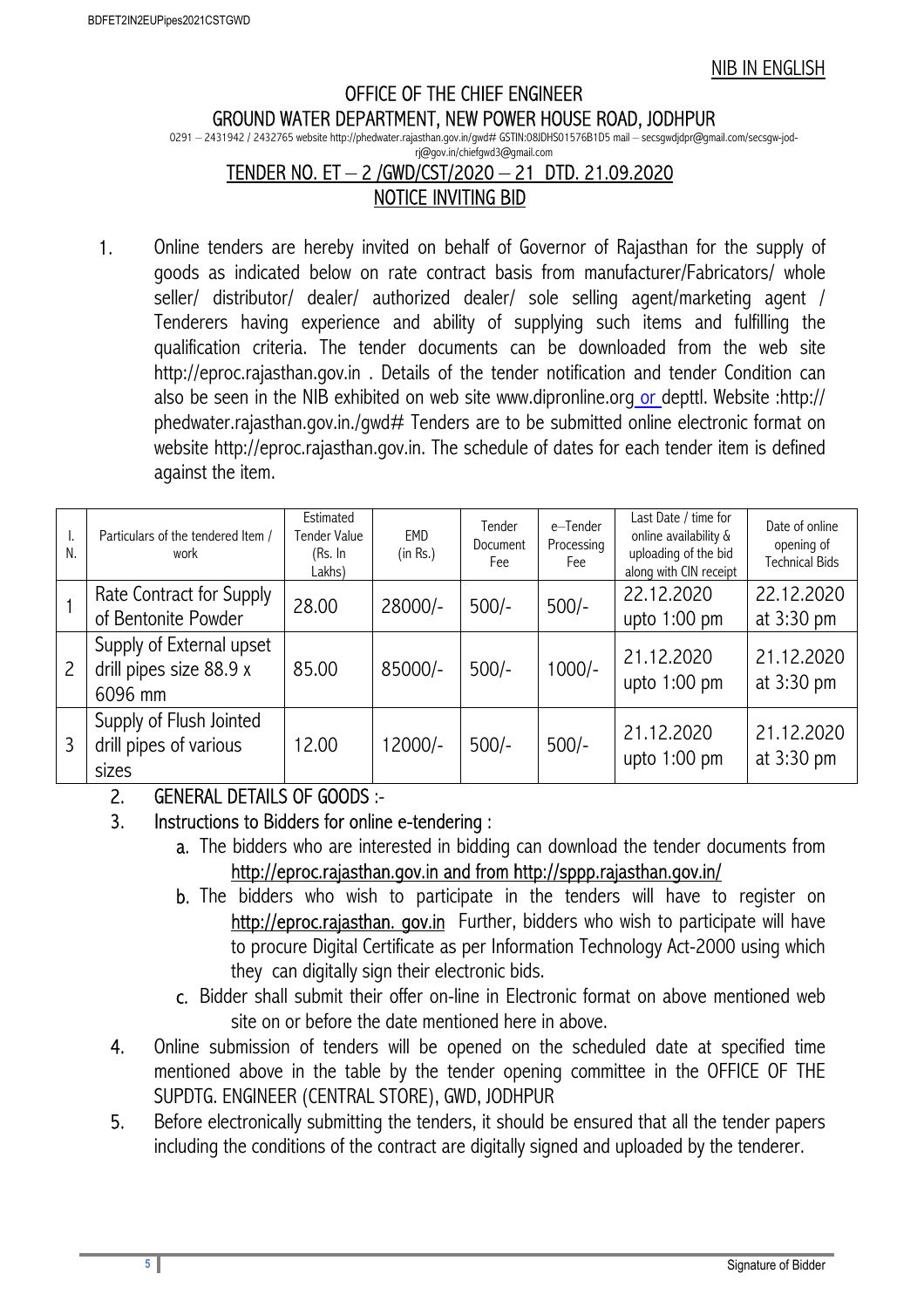- 6.1. Bidders are requested to deposit requisite amount against bid security, bid document fee and bid processing fee (for RISL) in consolidation through eGRAS portal through single challan (through online payment gateway system), in respective budget head & office code, to be generated online on web portal http://egras.raj.nic.in/ following the procedure as detailed at point No. 16 of Special Conditions of Contract.
- 6.2. Bidders are required to register as registered user on e-grass web portal.
- 6.3. After successful payment of all above fee through single challan, CIN Receipt will be generated. Scanned copy of the same (CIN receipt) is required to be uploaded along with technical bid at e-proc portal www.eproc.rajasthan.gov.in. The bid uploaded without CIN receipt will be rejected.
- 6.4. The bidders are requested to go through Finance (G&T) Deptt., Govt. of Rajasthan circular no. F6(5)FD/GF&AR/2018 dated 27/04/2020 & F6(5)FD/ GF&AR/2018 dated 09/07/2020, for more details.
- 7. No conditional tenders shall be accepted and will be rejected summarily forthwith.
- 8. The department will not be responsible for any delay on account of late submission of tenders.
- 9. All pages and schedules of tender documents shall be essentially filled in (wherever required) and shall be signed by the tenderer.
- 10. The deptt. is not bound to accept the lowest tender, and reserves the right to reject any or all the tenders received without assigning any reason.
- 11. Tender fee is non refundable.
- 12. All the conditions shall be prevailing as detailed out in the departmental tender document (in the respective sections/volumes)
- 13. No tenders will be accepted in physical forms.

Note: In case there is any holiday on the date mentioned above, the activities assigned on that date shall be carried out on the next working day.

> CHIEF ENGINEER, GWD, JODHPUR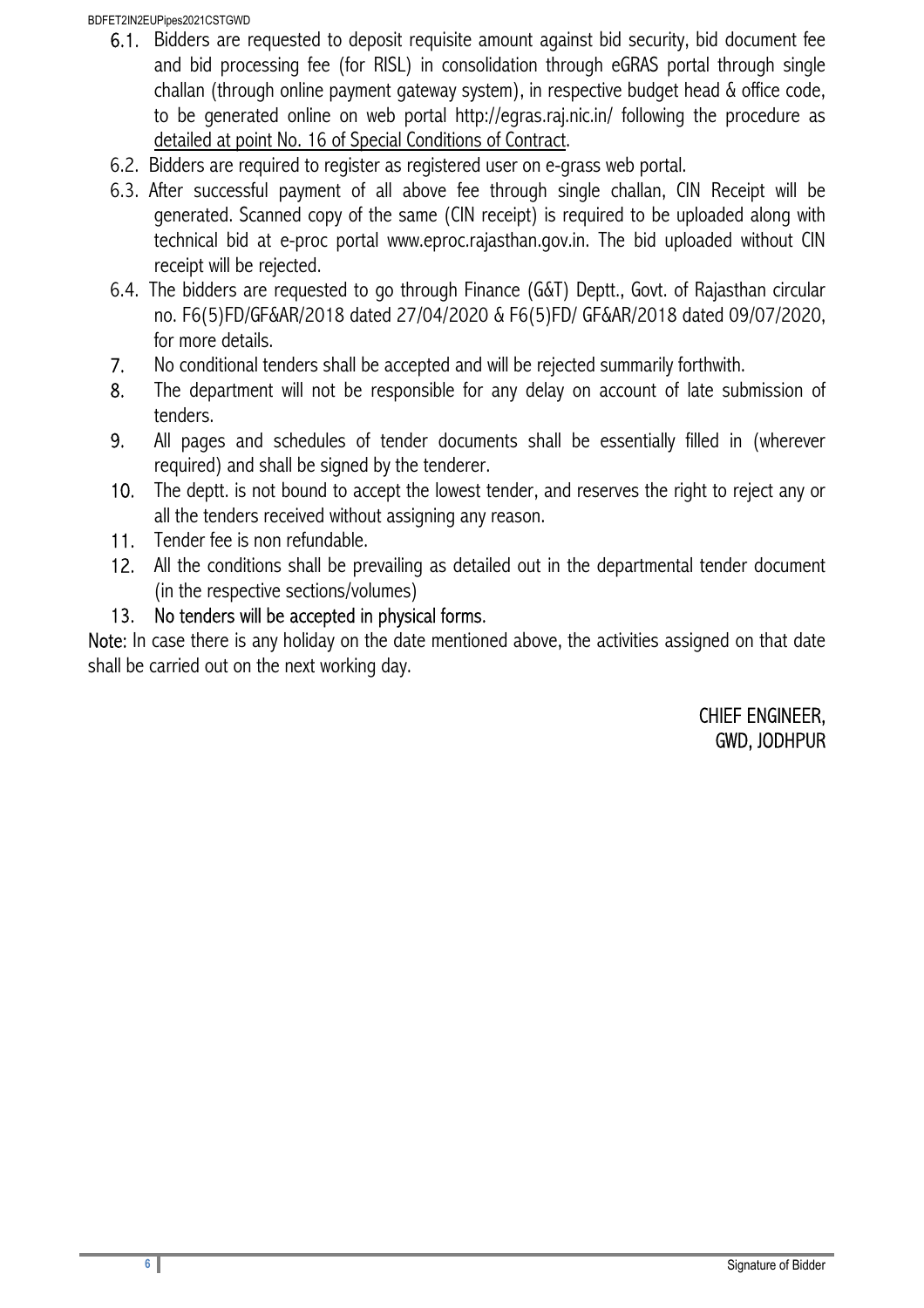#### राजस्थान – सरकार

मुख्य अभियन्ता भू – जल विभाग, न्यू पावर हाउस रोड, जोधपुर दूरभाष 0291–2432765/2431942, फैक्स– 0291 – 2631295 mail – secsgwdjdpr@gmail.com /secsgw-jod-rj@gov.in chiefgwd3@gmail.com, website http://phedwater.rajasthan.gov.in/gwd# GSTIN:08JDHS01576B1D5

# –ः निविदा सूचना ः–

निविदा संख्या : ET-2/CST/GWD/JU/2020 – 21 दिनांक 21.09.2020

राजस्थान के राज्यपाल की ओर से अधोहस्ताक्षरकर्ता द्वारा निम्नानूसार सामग्री की आपुर्ति हेतु निविदादाताओं से  $^{\prime\prime}$ डबल कवर सिस्टम (द्धि भाग)" के तहत ई–निविदाएँ आमंत्रित की जाती हैंः–

| आइटम<br>संख्या | विवरण                                                                 |  | यू. बी. एन. नं. |  |
|----------------|-----------------------------------------------------------------------|--|-----------------|--|
|                | बेन्टोनाईट पाऊडर की आपूर्ति हेतु<br>वार्षिक दर संविदा। अनुमानित मूल्य |  |                 |  |
|                | -रु. २८.०० लाख                                                        |  |                 |  |
|                | एक्सट्रनल अपसेट ड्रिल पाईप की                                         |  |                 |  |
| $\overline{2}$ | आपुर्ति। अनुमानित मूल्य-रु. 85.00                                     |  |                 |  |
|                | लाख                                                                   |  |                 |  |
| 3.             | फ्लश जोईन्टेड ड्रिल पाईप की आपुर्ति                                   |  |                 |  |
|                | अनुमानित मूल्य–रु. 12.00 लाख                                          |  |                 |  |

<u>निविदा प्रपत्र एवं निविदा से सम्बन्धित समस्त शर्ते विभागीय</u> वेबसाईट http://phedwater. rajasthan.gov.in/gwd#,http://sppp.rajasthan.gov.in/ एवं http:// www. eproc. rajasthan. gov. in पर उपलब्ध है।

> (सूरजभान सिहं) मुख्य अभियन्ता मूजल विभाग, जोधपुर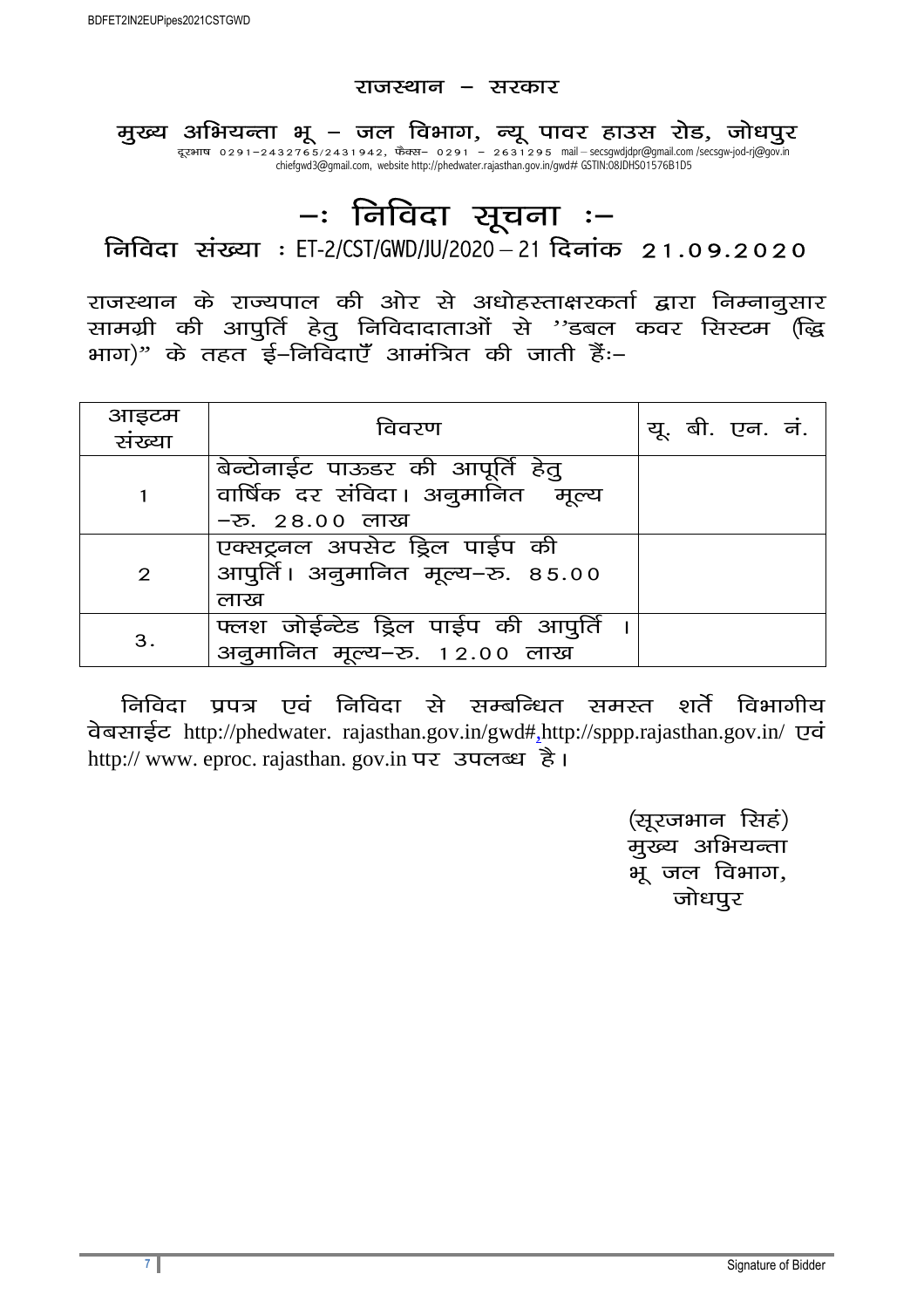Section  $-$  (b)

Instruction to Bidders (ITB)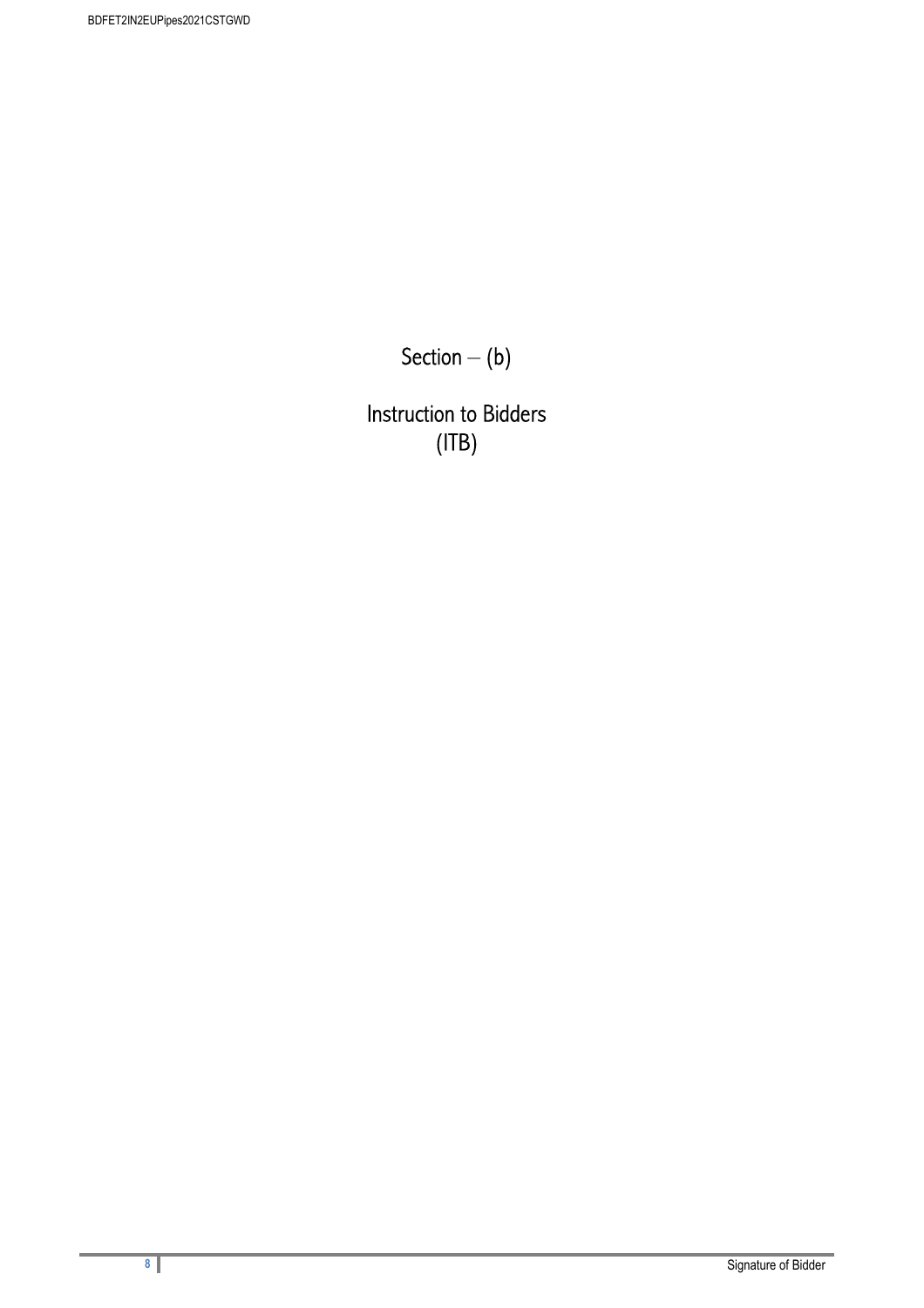## INSTRUCTIONS TO BIDDERS ( ITB )

## 1. General Information :

- 1.1 Executing Agency / Purchaser: The Executing Agency or Purchaser for the supply of the tendered goods / execution of this work is the Ground Water Department, Jodhpur Rajasthan through the Superintending Engineer (Central Store) G.W.D. Jodhpur, or other agency as decided by the Govt.
- 1.2 Type of Contract: The Contract is item rate type contract which includes supply of the goods as per tender specification upon approved rates. The name of the supply of goods under this Contract is "Supply of External Upset Drill Pipes size 88.9 x 6096 mm for Rotary Drilling Rig".
- 1.3 All supply of goods, proposed for supply under the Contract, are notified in the bid document under the headline "Scope of work" and "Technical Specifications".
- 1.4 The Bidder is required to study all instructions, forms, terms, conditions and other details in the bid documents before completing the Price schedule. The Drawings, Specifications, Schedules etc. are to be considered as explanatory of each other and no advantage shall be taken of any omission in bid documents. Failure to furnish all information required by the bid documents or submission of a bid not substantially responsive to the bid documents in every respect will be at the Bidder's risk and may result in rejection of its bid.
- 1.5 The bidder shall sign a declaration under the official Secrets Act for maintaining secrecy of the bid documents, drawings or other records connected with the work given to him in form given at appendix 5. Failure to observe the secrecy of the bids will render the bids of the Bidders, liable to summary rejection.
- 1.6 Bidders shall submit only unconditional bids. Conditional bids are liable to be rejected summarily. The bid documents show already the specific terms and conditions on which bids are required by the Department, Hence all bids should be in strict conformity with the bid documents and should be fulfilled in, wherever necessary, and initialed. Incomplete bid is liable to be rejected. The terms and conditions of the bid documents are firm; as such conditional bids are liable to be rejected.
- 1.7 The contractor / supplier shall comply with the provisions of the Apprenticeship Act 1961 and the rules and orders issued there under from time to time. If he fails to do so his failure will be a breach of the contract and the original sanctioning authority in his discretion may cancel the contract. The contractor / supplier shall also be liable for any pecuniary liability arising on account of violations by him of the provisions of the act.
- 1.8 If it is found that the tender is not submitted in proper manner, or contains too many corrections and or unreasonable rates or amounts, it would be open for the competent authority not to consider the tender.
- 1.9 General directions and descriptions of work and materials given in the Specification or shown on the Drawing are not necessarily repeated in the Price Schedule and reference is to be made to the Specification and the Drawings for this information.
- 1.10The tenderer firm should be essentially GST registered and shall submit copy of the self-attested document about GST Registration.
- 2. Address for Communications: Superintending Engineer (Central Store), Ground Water Department, New Power House Road, Jodhpur – 342001. Ph. 0291 – 2431942 email – secsgw-jod-rj $(\partial q_{\text{ov}})$ .
- 3. Period of Contract: The purchase will be through one time purchase. The rates will remain valid upto 4 months from the date of issuance of letter of acceptance (LOA).
	- 3.1 The stipulated delivery period is 90 days from the date of issuance of the Purchase Order.
	- 3.2 Definitions:
		- 3.2.1 Facilities: Shall mean all works and its equipment(s), components which have been supplied and/or installed or designed, and/or constructed in the contract for works and shall include any additions, modifications, alterations, replacement and/or repairs as may be made thereto from time to time during execution period.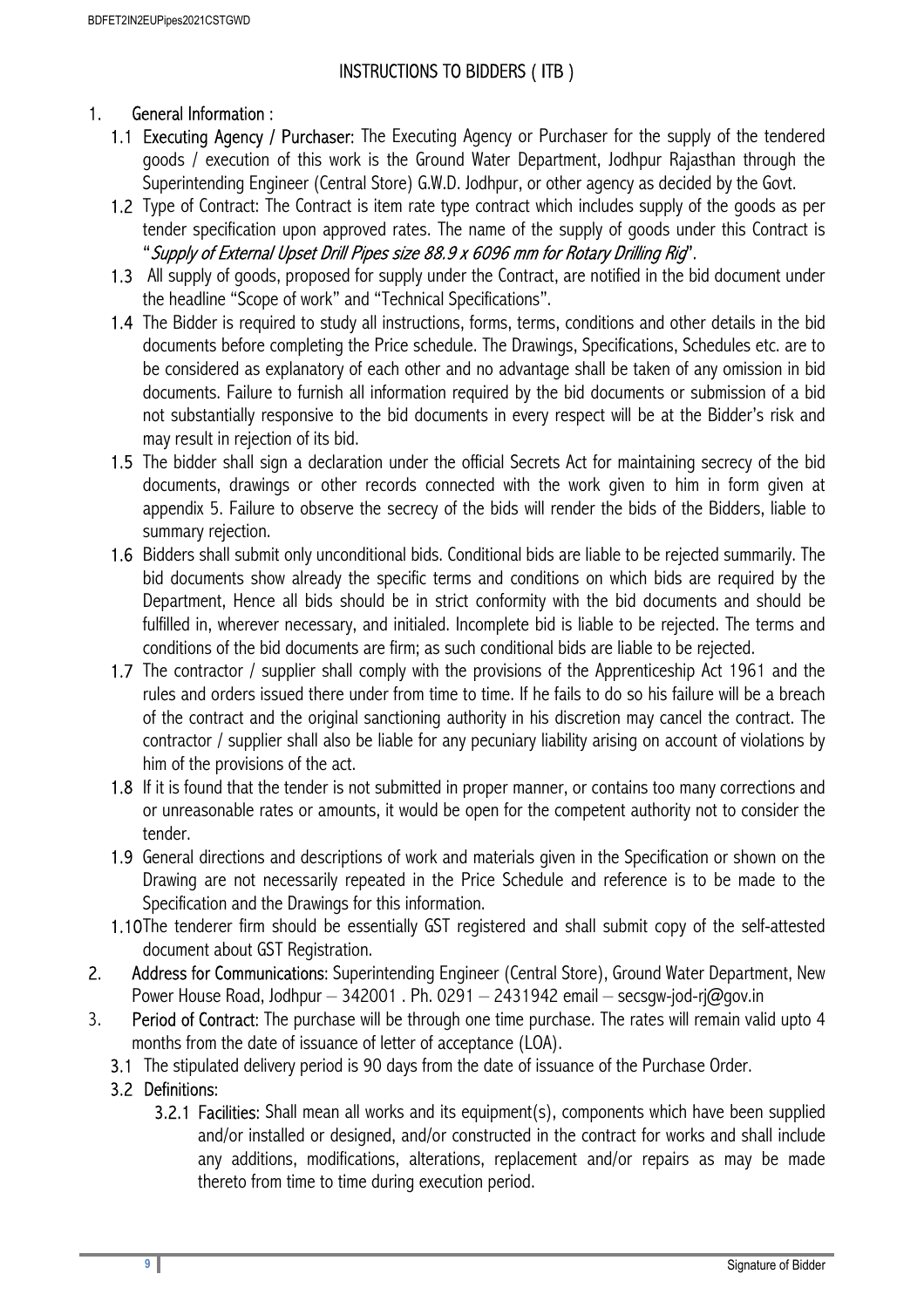- 3.2.2 Clause: Unless otherwise mentioned, the reference to "clause" made in any section of the document, it shall mean referenced clause of that section.
- 3.2.3 Bid and Tender, Bidder and Tenderer, Bid Security and Earnest Money Deposit: The word 'Bid' and 'Tender' or word 'Bidder' and' Tenderer' or 'Bid Security' and 'Earnest Money Deposit' used in the tender/bid document be treated as synonymous.
- 4. Eligibility and Pre-Qualification Criteria: The tenderer shall fulfill all the following conditions to qualify for tendering for the work.
	- 4.1 Eligibility Criteria: Any manufacturer/Fabricators/ whole seller/ distributor/authorized dealer/sole selling agent / marketing agent for manufacturing / supplying of Drilling Tools and equipment are eligible. The manufacturer / fabricators have to submit the documentary evidence about manufacturing of Drilling Tools and equipment and rest of the eligible bidders have to submit certificate issued by the manufacturer with an authorization to bid in the above tender, the certificate should be valid till the validity of bid which will be required to be validate till the period of the Rate Contract if contract is awarded to such bidder.

## (A) Technical Criteria :

## 1. Work Experience:

- (i) The Bidder (Manufacturer & other than manufacturer) should have experience of supplying of Flush Jointed or External Upset Drill Pipes, for a minimum total quantity of 50 drill pipes during any 5 financial years among last 10 financial years. Copy(S) of the P.O. along with satisfactory performance certificate issued by the competent authority of any Government Department, Government undertaking, Government Boards / Institutions & any type of Govt. Body, is required to be submitted essentially &
- (ii) The manufacturer (either bidder as manufacturer or bidding through their Authorized Representative) should have experience of manufacturing and supply of Drilling Tools and equipment including-External Upset Drill Pipes, Flush Jointed Drill Pipes, Kelly,Drill Collars, Drilling Stem, DTH Hammers, DTH Bits, Tricone Rock Roller Bits, Mud Pumps, Mud Pumps spares for a minimum value of Rs. 70.00 Lacs during any 5 financial years among last 10 financial years. Copy(s) of the P.O.s along with satisfactory performance certificate issued by the competent authority of any Government Department, Government undertaking, Government Boards / Institutions & any type of Govt. Body, is required to be submitted essentially.
- (iii) Offers from manufacturers in possession of API gauges or its authorized dealer's / representative duly certified by such manufacturer shall only be considered.
- (iv) Documents evidencing availability of API approved gauges by the manufacturer for checking the threads should be submitted by the bidder.
- (v) Ownership of Manufacturing Unit: The bidders who are manufacturer /fabricators of External upset Drill Pipes are required to be submitted the details of machinery and manufacturing / fabricating unit owned by themselves.
- 2. (i) The bidders other than the manufacturer / fabricators are required to submit manufacturer authorization certificate issued by the manufacturer with an authorization to bid in the above tender, the certificate should be valid till the validity of bid which will be required to be validate till the period of the Rate Contract if contract is awarded to such bidder. The manufacturer certificate shall be strictly in prescribed format as enclosed at Schedule 2 (2.3).

(ii) The bidders other than the manufacturer / fabricators are required to submit all the required documents about their manufacturer as mentioned above in  $4.1(A)(1)(i)$  to (iv).

## (B) Financial & Other Criteria :

- 1. Tenderer firm will have to upload proof of depositing Bid Security (earnest money) /tender fee / e – tender processing fee in prescribed form as mentioned at point no. 16 of SCC of tender document, along with technical bid.
- 2. Responsive to all requirements of the tender documents and the instruction. The Bidder should provide all the pre-qualification information in the prescribed formats.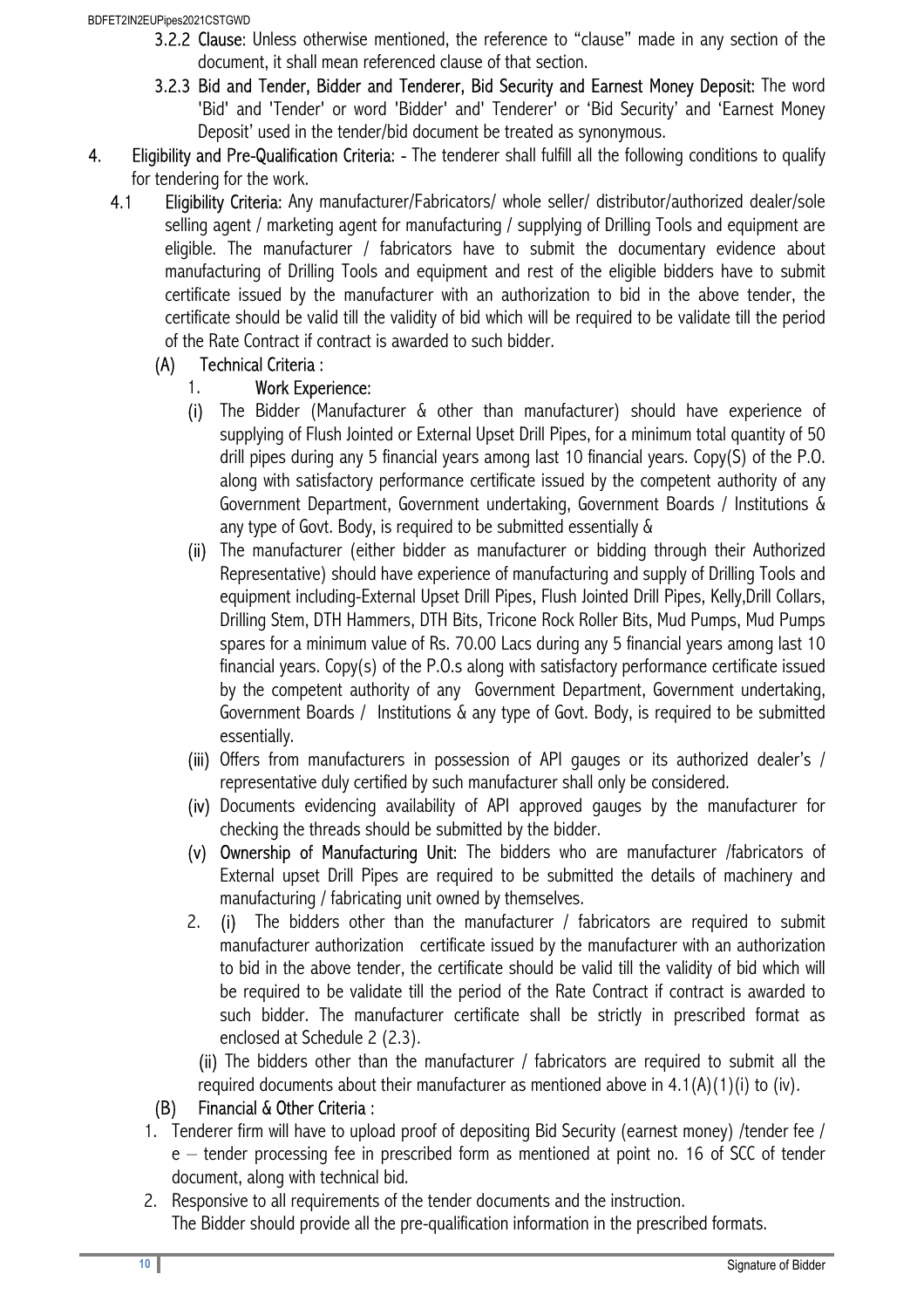## 5. Bid Document :

- 5.1 Content of Bid Document : The facilities required, bidding procedures, contract terms and technical requirements are prescribed in the bid documents. The bid documents include the following sections, and addendum's issued till the date of submission of the bid:
	- Notice Inviting Bids (NIB)
	- Instruction to Bidders (ITB)
	- Bid Data Sheet (BDS)
	- Qualification and Evaluation Criteria
	- Bidding Forms
	- Conditions of Contract and Contract Forms :
		- (i) General Conditions of Contract
		- (ii) Special Conditions of Contract
		- (iii) Contract Forms
	- Appendixes including appendix for technical specifications etc.
	- Annexure and forms as per RTPP Rules 2013
	- Schedule of Prices / BOQ

## 5.2 Cost of Bidding:

- 5.2.1 The Bidder shall bear all costs associated with the preparation and submission of its bid, and the Department will in no case be responsible or liable for these costs, regardless of the conduct or outcome of the Bidding process.
- 5.2.2 It shall be obligatory on the successful bidder to pay stamp charges on the contract for preparation of contract agreement, as ruling on date of execution of the contract agreement.

#### 5.3 Site Visit Before Bidding :

- 5.3.1 The Bidder and any of its personnel or agents will be granted permission by the Department to enter upon its premises and lands for the purpose of such site visits / visits of the area where supply is to be executed. But the bidder and its personnel will be responsible for death or personal injury, loss of or damage to property and any other loss, damage, costs and expenses incurred as a result of such visits.
- 5.3.2 Bidder to inform himself fully : The Bidder shall be deemed to have satisfied himself as to all the conditions and circumstances affecting the Contract price, as to the general circumstances at the delivery site of the material, as to the general labour position, as to the transport conditions, as to availability of approach road, as to-the climatic and meteorological conditions and to have fixed his prices according to his own view of these. Bidders are invited to visit the site with prior appointment with the Department.

No claims except as otherwise expressly provided will afterwards be accepted due to non-inspection of the site. The Bidder shall be responsible for any misunderstanding or incorrect information however obtained except the information given in writing by the Department.

5.4 Omissions, errors and Clarification : Bidders shall carefully examine the scope of work and / or specifications of the goods and fully inform themselves as to the conditions and matters, which may in any way affect the work / supply or the cost thereof. Should a Bidder find discrepancies or omissions in the documents or should he be in doubt as to their meaning he should notify the Department in writing. Bidder is requested, to submit all clarifications in writing or by fax, to reach the Department not later than 5 days before the last date of bid submission. The Department may respond to any request that is made prior to this deadline.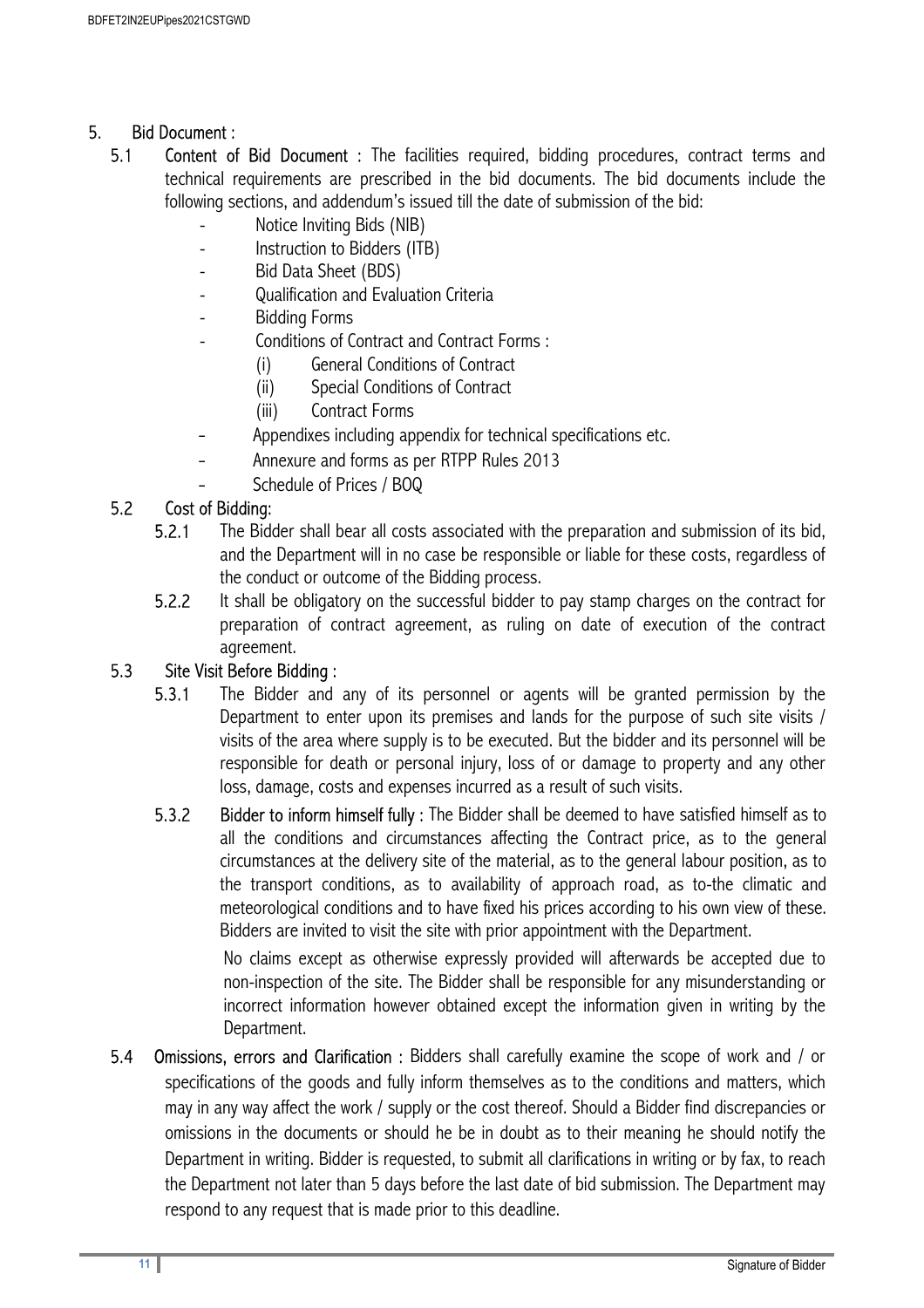Any resulting interpretation or modification of the bid documents shall be issued to all bidders as an addendum, which will become a part of the bid documents. The bidders shall acknowledge in writing the receipt of each addendum.

No claims except as otherwise expressly provided will afterwards be accepted due to nonunderstanding or mis-interpretation of the bid documents.

## 5.5 Amendment of Bidding Documents :

- 5.5.1 At any time prior to the deadline for submission of bids, the Department may, for any reason, whether at its own initiative, or in response to a clarification requested by a prospective Bidder, amend the bid documents.
- 5.5.2 The amendment will be notified/published on the web site http://www.eproc.rajasthan.gov.in/ and will be binding on the bidder(s). It will be assumed that the amendments will have been taken into account by the Bidder in its bid submission.
- 5.5.3 In order to provide prospective Bidders reasonable time in which to take the amendment into account in preparing their bid, the Department may, at its discretion, extend the deadline for the submission of bids, in which case, the Department will notify/ publish the extended deadline, for submission of tenders on website http://sppp.rajasthan.gov.in/ or http://www.eproc.rajasthan.gov.in and as per publication rules.

## 6. Preparation of Bids :

6.1 Language of Bid : The bid prepared by the Bidder and all correspondence and documents related to the bid exchanged by the Bidder and the Department shall be written either in Hindi or English provided that any printed literature furnished by the Bidder may be written in another language, as long as such literature is accompanied by a translation of its pertinent passages in the language herein, in which case, for purposes of interpretation of the bid, the translation shall govern.

#### 6.2 Alteration of Designed Components not acceptable :

- 6.2.1 No principal deviations and exceptions are allowed, in the specifications and in the basic requirements of the goods.
- 6.2.2 Bidders, which propose any alteration in the basic requirement, as specified in Scope of work and / or Technical specifications and its addendum if any, or which contain any other conditions of any sort will be liable to rejection.

#### 6.3 Makes and origin of the equipment :

- 6.3.1 Makes and Origin of the Equipment: It is expected that the bidder will quote with a view to supply goods / equipment of best makes and confirming to highest standard. Bidder has to consider for his financial offers only makes of reputed manufacturer of goods/ equipment corresponding to the state of art technology and to the latest Indian standards.
- 6.3.2 Manufacturer's Authorization: if required in the BDS, a Bidder that does not manufacture or produce the Goods if offers to supply shall submit the Manufacturer's Authorization using the format included in the Conditions of the tender to demonstrate that it has been duly authorized by the manufacturer or producer of the Goods to supply these Goods to the Purchaser.
- 6.3.3 The bidder shall offer rates for the items, confirming to prescribed specifications indicated in the "Scope of Work and / or Technical specification". Whichever goods / equipment is proposed in the bid or considered by the bidder for the financial offer, the goods / equipment to be finally provided in case of award shall correspond to the specifications of the bid documents and is subject to the approval of the competent officer.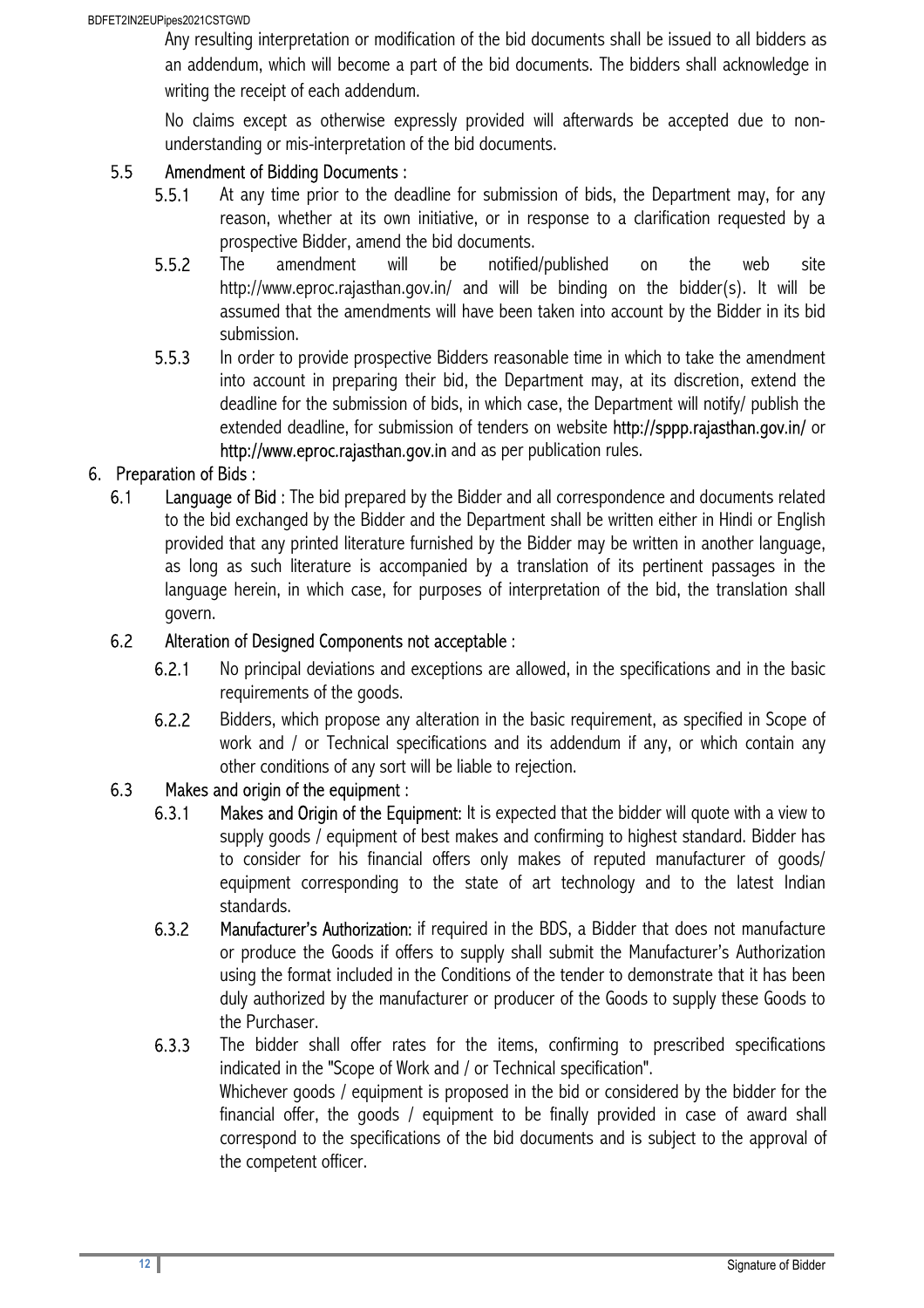In case, the Bidder proposes to use any imported equipment/part of equipment/material he shall indicate so clearly in his bid and shall be responsible for arranging import license etc. for the same. All expenses to be incurred by the Contractor in connection with such import including customs duty shall be included in the prices quoted.

6.4 Bid Form and Schedule of Prices : The Bidder shall complete the Schedule of Prices furnished in the bid documents as indicated therein form of BOQ. The terms and conditions for payments shall be in accordance with the provisions of the conditions of contract(s).

## 6.5 Bid Prices :

6.5.1 The Contract shall be for the execution of supply of Goods as described in technical specifications.

- 6.5.2 The Bidder should quote his item rates only in figures as per available unlocked cell in the "xls" sheet to be uploaded for online bidding. The rates quoted must be FOR delivery at Consignee Store inclusive of GST, packing, forwarding, loading, unloading, transportation, insurance charges.
- 6.5.3 The rates quoted by the Bidder shall allow for all costs including labour, materials, construction plant and equipment, transport charges, insurance, supervision, profit, any other expenses to fulfill the obligations and all risks set forth or implies towards any clause of the bid document referred, Custom Duty, Income Tax, GST or any other duties, levies, taxes or charges whatsoever to the State or Central Department or to the Local Bodies on the components or the completed Works and for satisfactory performance of the Bidder's obligations under this contract. The charge for any obligation of the contractor / Supplier for which apparently no corresponding item is given in the Price Schedule shall deemed to be included in the Prices entered against the items.
- 6.5.4 For all imported goods / equipment(s) or components, the Bidder under this Contract must provide a copy of the duties paid for the record of the department.
- 6.5.5 GST or any other taxes will be deducted at source as per ruling by the paying officer from the payment against the invoice for the supply of material .

6.6 Bid Currency: All prices shall be quoted in the Indian Rupee. The department will not arrange any foreign currencies for import of any type of material/plant/spares etc.

#### 6.7 Documents Establishing the Conformity of the Goods and Related Services :

- 6.7.1 To establish the conformity of the Goods and Related Services to the Bidding Documents the Bidder shall furnish as part of its bid the documentary evidence that the Goods conform to the technical specifications and standard specified in the each part of the technical specifications.
- 6.7.2 The documentary evidence may be in the form of literature, drawings or data and shall consist of a detailed item description of the essential technical and performance characteristics of the Goods and Related Services, demonstrating substantial responsiveness of the Goods and Related Services to the technical specification and if applicable, a statement of deviations and exceptions to the provisions of the Technical Specifications.
- 6.8 Documents Establishing the Qualification of the Bidder : The documentary evidence of the Bidder's qualifications to perform the contract if its bid is accepted shall establish to the Purchaser's satisfaction:
	- (i) That, if required in the BDS, a bidder that does not manufacture or produce the goods it offers to supply shall submit the Manufacturer's Authorization using format given in the conditions of the tender to demonstrate that it has been duly authorized by the manufacturer or producer of the Goods to supply these goods to the purchaser.
	- (ii) That the Bidder meets each of the qualification criteria specified in the Section Evaluation and Qualification Criteria as well as mentioned in ITB.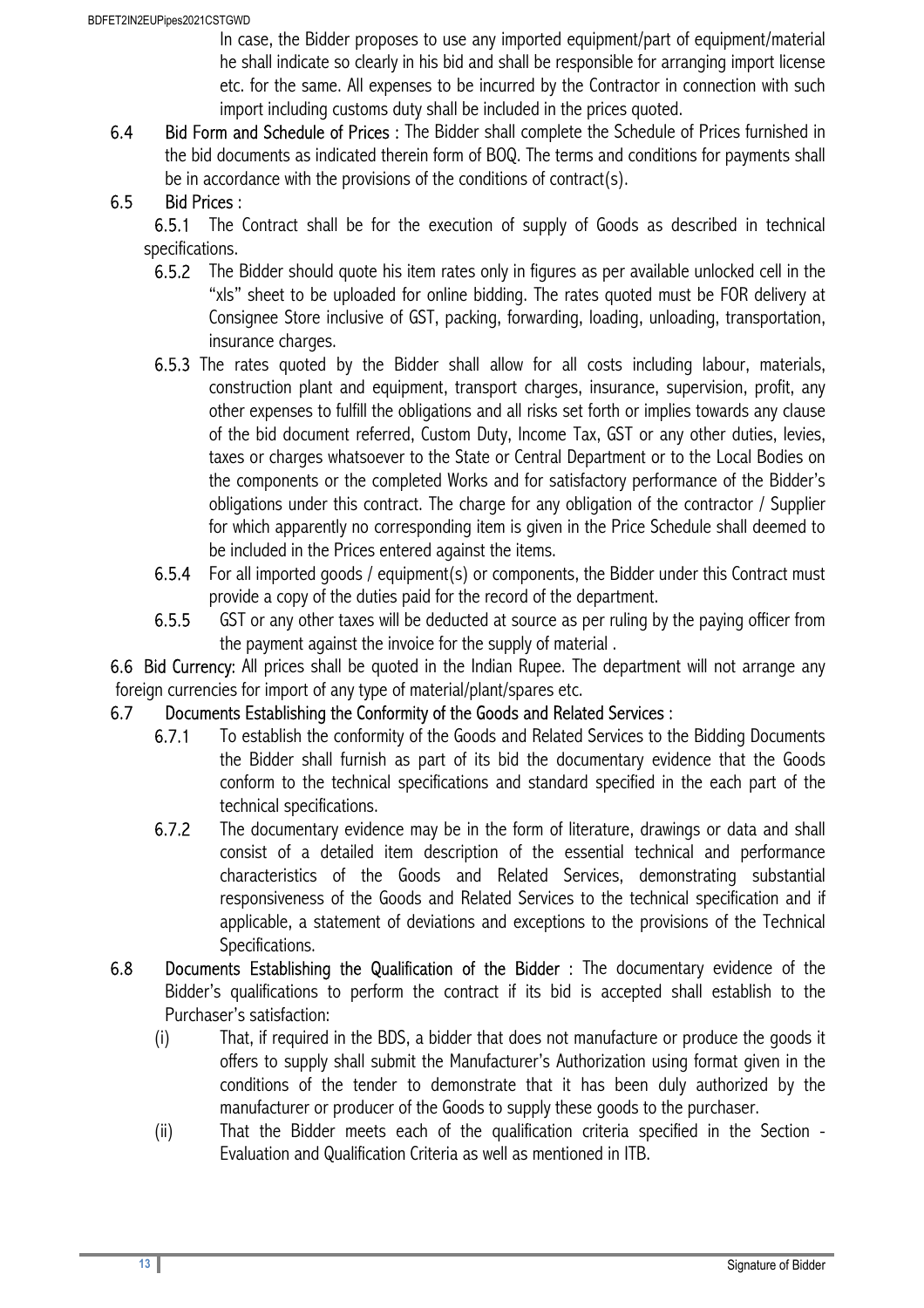6.9 Joint Venture: No Joint Venture for the purpose of bidding is accepted.

## 6.10Bid Security (Earnest Money) :

- 6.10.1 Bid Security amounting to Rs.85000/-in Indian Rupees must have to be deposited as per procedure laid down in the SCC-16. Bid Security for MSME and Sick Units of Rajasthan will be as per applicable rules.
- 6.10.2 The Bid Security, deposited by the successful bidder, may be adjusted towards Security Deposits. The Security Deposits may be furnished in the form as mentioned in the Conditions of Contract.
- 6.10.3 The Earnest Money / Bid Security may be forfeited
	- (I) If the Bidder withdraws its bid during the period of bid validity
	- (II) If the Bidder fails within the specified time limit to sign the Contract Agreement, in accordance with ITB Clause.
	- (III) If a bidder reduces the rates voluntarily or modifies his offer voluntarily after opening of the financial bids/ negotiations, his offer shall stand cancelled automatically, his earnest money / bid security shall be forfeited and action for debarring him from business shall be taken as per rules.
	- (IV) If a non-tenderer offers lower rates after opening of tenders, action for debarring him from business shall be taken as per rules.
	- (V) For any other act of the bidder detailed herein, forfeiture of Earnest Money.
- 6.11 Cost of Bid Document and Processing Fee : Tender fee and e-tender processing fee as required in NIB shall have to be deposited in the form as per SCC-16.

## 6.12 Period of Validity of Bid :

6.12.1 The Bid for the supply of goods shall remain open for acceptance for a period of 90 days or mutually extended period from the date of opening of the Pre - Qualification / Price Bid as per terms and conditions of the contract. A bid valid for a shorter period shall be rejected by the department as being non-responsive.

If any bidder withdraws his bid prior to expiry of said validity period or mutually extended period or makes modification in the rates, terms and conditions of the bid within the said period, which are not acceptable to the department, or fails to commence the work in the specified period/fails to execute the agreement, the department shall, without prejudice to any other right or remedy, be at liberty to forfeit the amount of earnest money given in any form absolutely. If any Bidder, who having submitted a bid does not execute the agreement or start the work or does not complete the work and the work has to be put to re-bidding, he shall stand debarred from participating in such re-bidding in addition to forfeiture of Earnest Money/ Security Deposit and other action under agreement.

6.12.2 In exceptional circumstances, the Department may seek the Bidder's consent to an extension of the bid validity period. The request and responses thereto shall be made in writing or by email or by fax. If a Bidder accepts to prolong the period of validity, the Earnest Money shall also be suitably extended.

## 6.13 Format and Signing of Bid:

6.13.1 The Bid Document along with relevant amendment(s) can be downloaded from http://www.eproc.rajasthan.gov.in; and bidders are required to fill and upload their bid on this web site. Bidder shall submit their bid in electronic format digitally signing the same. Bidders who have to participate in this tender will have to register on http://www.eproc.rajasthan.gov.in.

Further Bidders who have to participate in online tenders will have to procure digital certificate as per IT act so that they can sign their electronic bids. (in  $e$  – tender)

6.13.2 Wherever required, the representative of the firm, as below, must sign the bid document. In the event of the bid being submitted by a firm, it must be signed separately by each partner, thereof, or in the event of the absence of any partner, it must be signed on his behalf, by a person holding a power of Attorney, authorizing him to do so. Such power of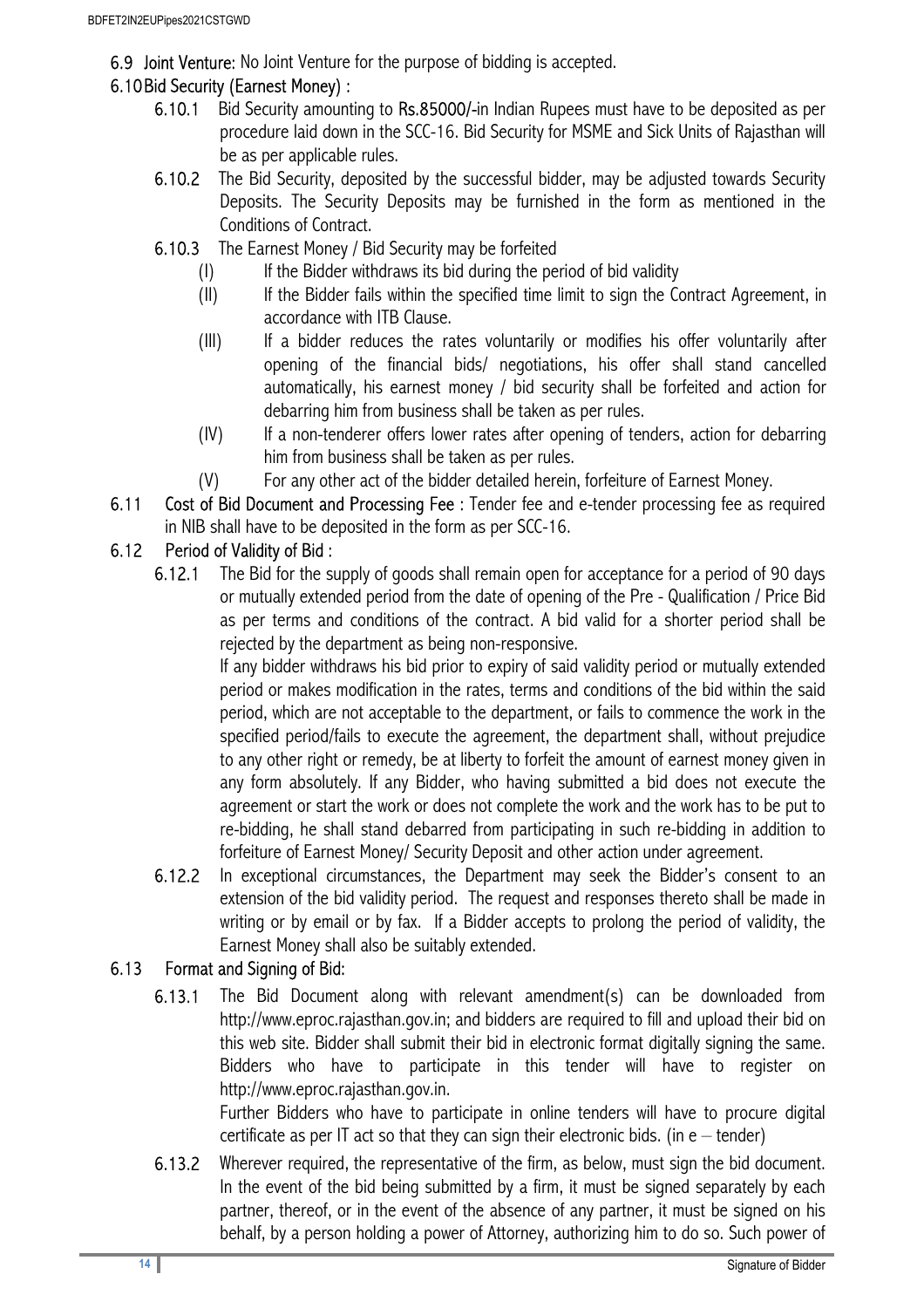Attorney will be submitted with the bid and it must disclose that the firm is duly registered under the Indian Partnership Act, by submitting the copy of registration certificate. In case of a Company, the duly authorized representative of the company holding a valid power of attorney on the date of respective correspondence shall sign the tender.

- 6.13.3 The documents listed in ITB clause, along with addendum's issued till the date of bid submission, shall be filled by the bidder to bind the bidder to contract. All pages of the bid shall be signed and stamped.
- 6.13.4 The document of the bid shall contain no alterations, or additions, unless notified. In case the bidder makes any addition or correction, the provisions written in the original document, read with the addendum or corrigendum issued, shall prevail.
- 6.13.5 All omissions in the Schedule of price must be serially numbered and signed by the officer opening the bids, so as to make further dispute impossible on this score.
- 6.13.6 All tenders, in which any of the prescribed conditions are not fulfilled or which have been vitiated by errors in calculations, totaling or other discrepancies or which contain over writing in figures or words or corrections not initialed and dated, may be liable to rejection.
- 6.13.7 The tender to the work shall not be witnessed by a tenderer or tenderers who himself / themselves has / have not bided or who may not and has / have not bided for the same work.

## 7.0 Sealing and Marking of Bids :

7.1 Bidder shall submit their offer online in electronic format on http://www.eproc.rajasthan.gov.in website (for e- tender) / Physically (for non e- tender) up to time and date in the manner described below. The complete bid shall be uploaded in Two covers on website http://www.eproc. rajasthan.gov.in. (for e –tender)

First cover (Pre-Qualification and Technical Bid) shall contain the pre-qualification documents and related documents and Second Cover (Financial Bid) shall contain Price bid as detailed in conditions.

## 7.2 Contents of First Cover/ Envelop - 1(Requirement for Pre - Qualification of Firm and other requirements):

## Pre-qualification and Technical bid

This shall contain SCANNED COPIES of pre - qualification documents and related documents as detailed below exclusively in "pdf" format (to be uploaded in case of  $e$  – tender) and to be sealed in first cover duly marked as "TECHNICAL BID" in case of non – electronic tender:

- (a) Proof of depositing Tender Fee, Processing Fee and Earnest Money.
- (b) Copy of the GST Registration Certificate.
- (c) The name and designation of person signing shall be clearly indicated. In case of partnership firm/ limited Co./group of companies, Power of Attorney (As per format enclosed at Appendix -1) issued on non - judicial stamp of Rs 100/- duly notarized in favor of person signing the documents/schedules shall accompany the bid. Such power of attorney for the authorized person should be issued by the partner(s) or authorized signatory.
- (d) Tender letter "Appendix  $-2$ ".
- (e) An undertaking confirming that 'for modifications/ deviations to conditions of contract / technical specifications no price information is indicated in First cover envelope shall be enclosed. Tenders not containing such under taking will not be considered for further evaluation. "Appendix  $-3$ ".
- (f) Declaration in Appendix  $-4$ "
- (g) A declaration under the official secrets Act for maintaining secrecy of the tender documents, drawing or other records connected with the work given to him as per ITB 1.5 (Appendix - 5).
- (h) Declaration by the Bidder(Appendix  $-6$ )
- (i) Undertakings and deviations for tender specification as per schedule 3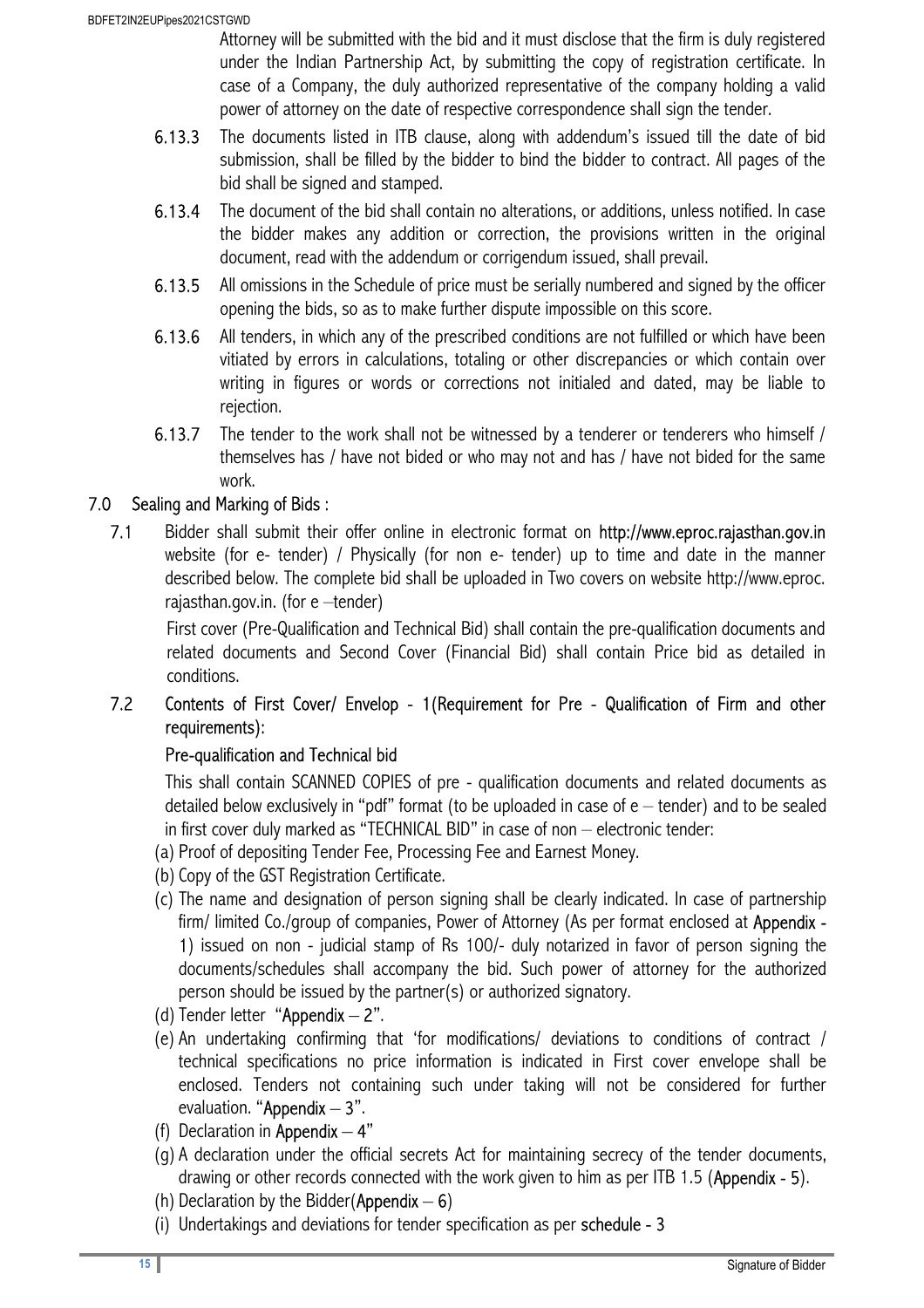BDFET2IN2EUPipes2021CSTGWD

- (j) All the documents contains in bidding documents including ITB, GCC, SCC, Technical Specifications etc.
- (k) All addendums issued till the date of submission of bid.
- (l) Pre-Qualification schedules as required along with supporting documents consisting of Schedule-2.
- 7.3 Contents of Second Cover/ Envelop- " 2 " : This shall contain the price bid only as per BOQ template in case of e - tender and in case of offline tender only price bid shall have to be submitted separately in the second cover duly marked as "PRICE BID".
- 7.4 Deadline for Bid Submission : The online tender shall be submitted in the time stamped electronic tender box separately for the Technical and Pre-qualification Bid and Financial Bid duly signed digitally by the Authorized signatory holding on http://www.eproc.rajasthan.gov.in before the scheduled date and time for submission prescribed by department or extended date thereof for online submission. However for Physical Tender (non – electronic tenders) Both technical and financial envelopes are to be submitted physically before the scheduled date and time for submission prescribed by department or extended date thereof for offline submission in the office of the Superintending Engineer (Central Store), GWD, Jodhpur.
- 7.5 Late Bids : The bid submitted after the closing date and time of submission of bids will not be accepted and will be returned back unopened.

## 8.0 Bid Opening :

- 8.1 Opening of Bids by Department : The Superintending Engineer (Central Store) G.W.D. Jodhpur or other duly authorized Committee will open the bids online / offline in the presence of Bidder(s) or their authorized representative(s) who may choose to be present at the time of bid opening at the address indicated in BDS. The bids shall be opened in two stages. In first stage the technical part of the bid shall be opened and evaluated. The financial part shall be opened in respect of responsive bidders at a later date, which will be informed to all responsive bidders.
- 8.2 In first stage, Envelope 1 (Pre Qualification and Technical Bids) of the bids, as per clause will be opened. The bidders' names, the presence (or absence) of Tender fee, Processing fee, Earnest Money, and other details etc. will be announced by the Tender Opening Committee at the time of opening.

The submission shall be downloaded for further examination. Submissions of only those Bidders shall be opened online, who have uploaded the proof of depositing Tender Fee, Processing Fee and Earnest Money in satisfactory manner i.e. scanned copy of the CIN receipt, alongwith bid documents. (for  $e$  – tender).

## 9.0 Evaluation :

## 9.1 Preliminary Examination of Tenders:-

- 9.1.1 The contents of the Envelope 1 of the individual tenders will be examined summarily in order to assess their formal conformity and agreement with the instructions and guidance to the Tenderers and the completeness. Any tender not conforming to any of these requirements may be disqualified forthwith at the discretion of Department.
- 9.1.2 Substantial Tender: Notwithstanding the preliminary examination, the Department will determine the substantial tenderer. Substantial tenders are those which meet the following requirements.
	- (i) Properly signed/digitally signed/uploaded.
	- (ii) Earnest money/Processing fee/Tender fee in the required format as mentioned in SCC-16.
	- (iii) Responsive to all requirements of the tender documents and the instructions to bidders.
	- (a) Clarification and substantiation required to assess the quality of the offer.
	- (b) If a tender is not substantially responsive it will be rejected by the Department and will not be used for further evaluation. The financial offers of insubstantial tenderer will not be opened/ downloaded. The Department's determination of a tender's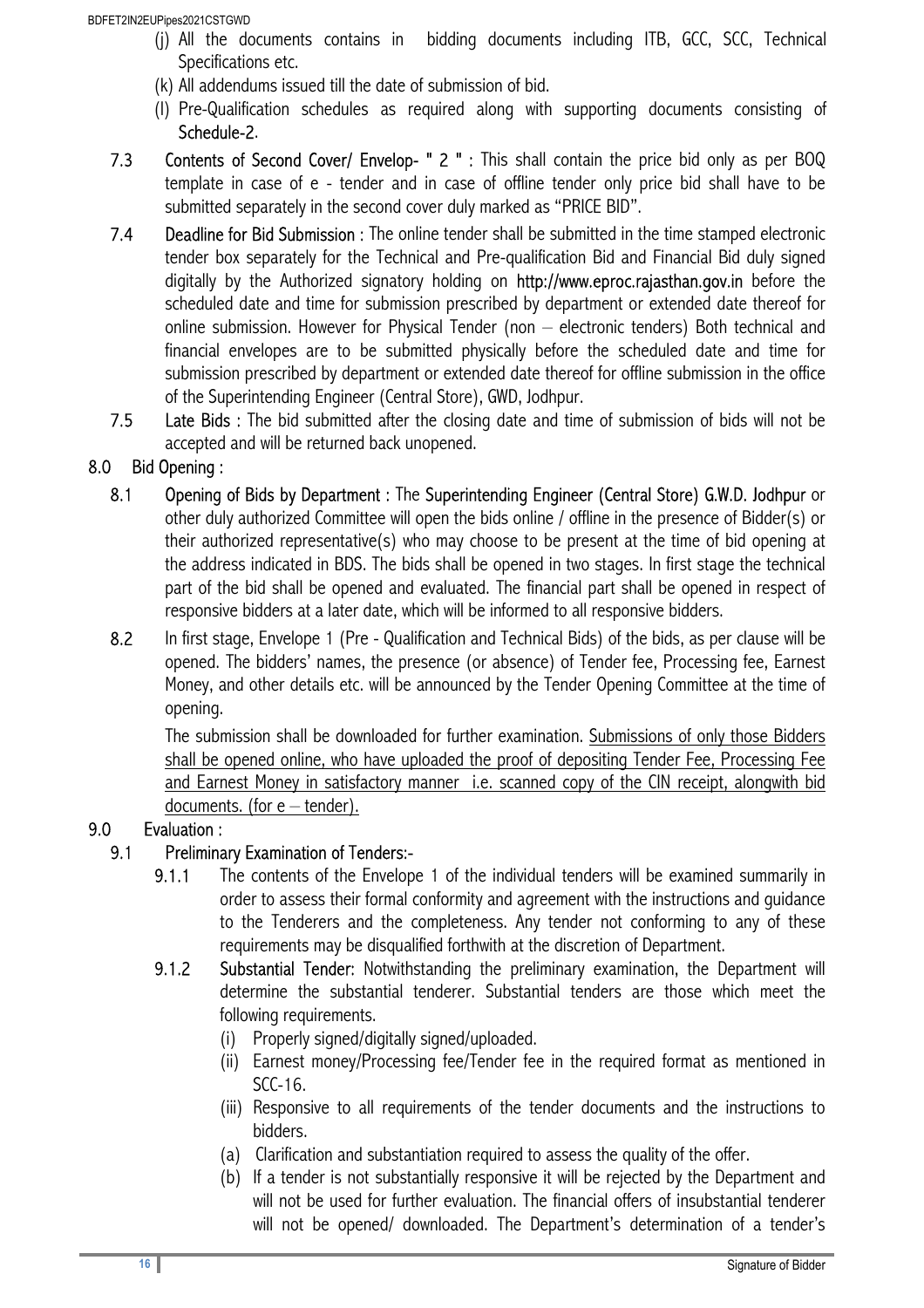responsiveness is to be based on the contents of the tender itself without recourse to extrinsic evidence.

(c) It is expressly stated that the information contained in the Envelope 1 of the tender will be used to define whether a tender is substantial or not. The Tenderers are, therefore, advised to submit/upload complete tenders only.

## 9.1.3 Evaluation for Pre-Qualification:-

- The Department will carry out a detailed evaluation of the tenders previously determined to be substantially responsive in order to determine whether the firm is qualified in accordance with the requirements set forth in the tender documents. In order to reach such a determination, the Department will examine the information provided in the schedules and the submitted supporting documents, on the basis of the information supplied by the tenderers.
- (ii) The firms Qualified will be informed by the Department in due course of time.
- (iii) In an effort to satisfy that all bids are sufficient to meet the Department's requirement, evaluation of the pre -qualification bid shall be made. The information for such details has been asked in the formats given with ITB of the bid document.
- (iv) The Purchaser shall evaluate the technical aspects of the Bid submitted in accordance Bid document, to confirm that all requirements specified in technical specifications and in qualification criteria have been met without any material deviation or reservation.
- (v) The Department reserves the right not to consider any deviation.

## 9.2 Financial Evaluation:-

- (i) The financial offer of the bidders whose technical offers are found substantially responsive, technically suitable, and qualified to the eligibility and qualification criteria will be opened on such date which will be conveyed separately to the such qualified bidders.
- (ii) The Superintending Engineer (Central Store), GWD, Jodhpur or other duly authorized Committee will online open the bids in the presence of any Bidder(s) or their authorized representatives who choose to be present at the time of opening of financial bids, and will enter the rate/amount of all bids in the register of Opening of Bids. The comparative statement by default generated by web site shall also form part of opening of bids.

In case of offline bid, the Superintending Engineer or other duly authorized Committee will open the tenders in the presence of any Tenderer(s) or their authorized representatives who choose to be present at the time of opening of financial tenders, and will enter the rate/amount of all tenders in the register of Opening of Tenders. The tenderer has to quote the rates in the respective schedules of execution part. The tenders shall be ranked on increasing order of the tender price.

9.3 Domestic Preference: Domestic price preference is not applicable, however purchase preference is applicable as clarified in section qualification and evaluation criteria.

## 10.0 Award of Contract :

10.1 Award Criteria: The Department will award the contract normally to the lowest evaluated offer of the bidder .

## 10.1.1 DDO(s): NA

- 10.2 Purchaser's right to vary quantity: The Purchasers reserves the right to increase or decrease the quantity of goods provided this does not exceed the percentage specified in the BDS. However RTPP rule 73 with latest amendment will be applicable in this regard.
	- 10.2.1 If the Purchaser does not procure any subject matter of procurement or procure less than the quantity specified in the bidding documents due to change in circumstances, the bidder shall not entitled for any claim or compensation.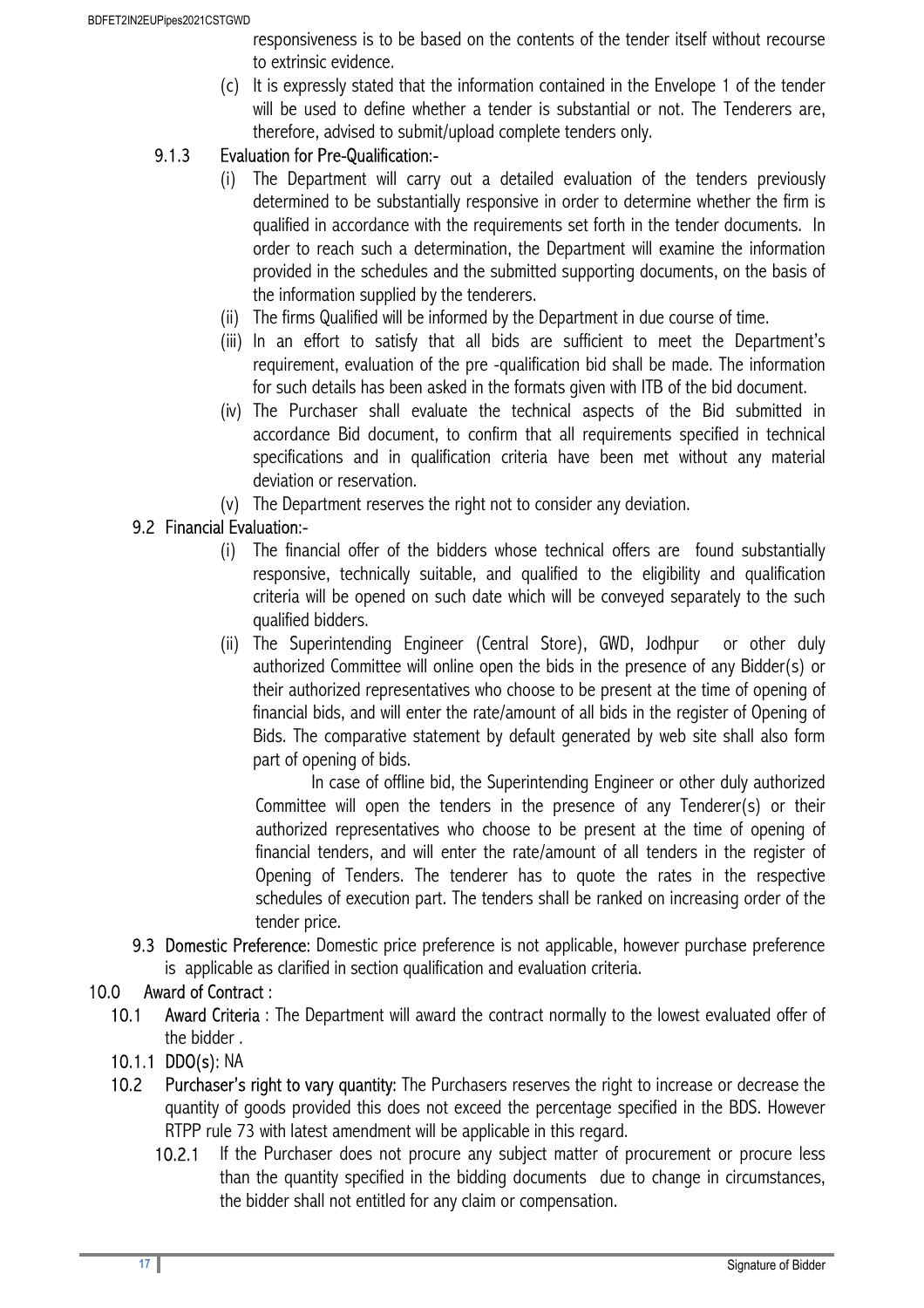BDFET2IN2EUPipes2021CSTGWD

10.2.2 Repeat orders for additional quantities upto 50% of the value of goods of the original contracts may be placed on the rates and conditions given in the contract and delivery period / period of contract may also be increased proportionately.

#### 10.3 Department's Right to Accept Any Bid and to Reject Any or All Bids :

- 10.3.1 The acceptance of the bid will rest with the Department who does not bind itself to accept the lowest bid and reserves to itself the authority to reject any or all of bids received without assigning any reason.
- 10.3.2 The Department's right to accept or reject any or all bids at any time prior to award of contract, will not incur any liability, to the affected Bidder(s) or any obligation to inform the affected Bidder(s), on the grounds for the Department's action.
- 10.4 Notification of Award: Prior to the expiry of the period of bid validity, the Department will notify the successful Bidder in writing by registered letter or by fax or by e-mail, that its bid has been accepted. The notification of award will constitute the formation of the contract, for all legal purposes.
- 10.5 Signing the Contract Agreement :Within fifteen (15) days of department's notification of award, the successful bidder shall submit the contract agreement (format enclosed) duly filled and signed. The following will be the part of the contract agreement.
	- a) Agreement (format enclosed)
	- b) Letter of award and any pre-award correspondence between department and the Tenderer
	- c) Complete Bid documents with all addendum contained in including, ITB, GCC, SCC, Technical Specifications, Price Schedule etc.

## 10.6 Pre – award Formalities :

- 10.6.1 On acceptance of the bid, the name of the accredited representative(s) of the Bidder (with a photograph and signature attested), who would be responsible for taking instructions from the Department, shall be communicated to the Department.
- 10.6.2 After acceptance of the bid, the Bidder or all partners (in the case of partnership firm) or the authorized representative of the firm with a valid power of attorney will append photographs and signatures duly attested, at the time of execution of Agreement.
- 10.6.3 If any Bidder, who having submitted a bid does not execute the agreement or start the work or does not complete the work and the work has to be put to re-bidding, he shall stand debarred from participating in such re-bidding in addition to forfeiture of Earnest Money/Security Deposit and other action under various clauses of agreement.

#### 10.7 Corrupt or Fraudulent Practices :

- 10.7.1 The Department defines, for the purposes of this provision, the terms set forth below as follows:
	- i) "Corrupt practice" means the offering, giving, receiving or soliciting of anything of value to influence the action of a public official in the procurement process or in contract execution; and
	- ii) "Fraudulent practice" means a misrepresentation of facts in order to influence a procurement process or the execution of a contract to the detriment of the Department, and includes collusive practice among bidders (prior to or after bid submission) designed to establish bid prices at artificial non-competitive levels and to deprive the benefits of free and open competition.
- 10.7.2 Any effort by a Bidder to influence the Department in the Department's bid evaluation, bid comparison or contract award decisions may result in rejection of the Bidder's bid.
- 10.7.3 The Department will reject a proposal for award if it determines that the Bidder recommended for award has engaged in corrupt or fraudulent practices in competing for the contract in question.

#### Signature of authorized representative ……………………………………………………..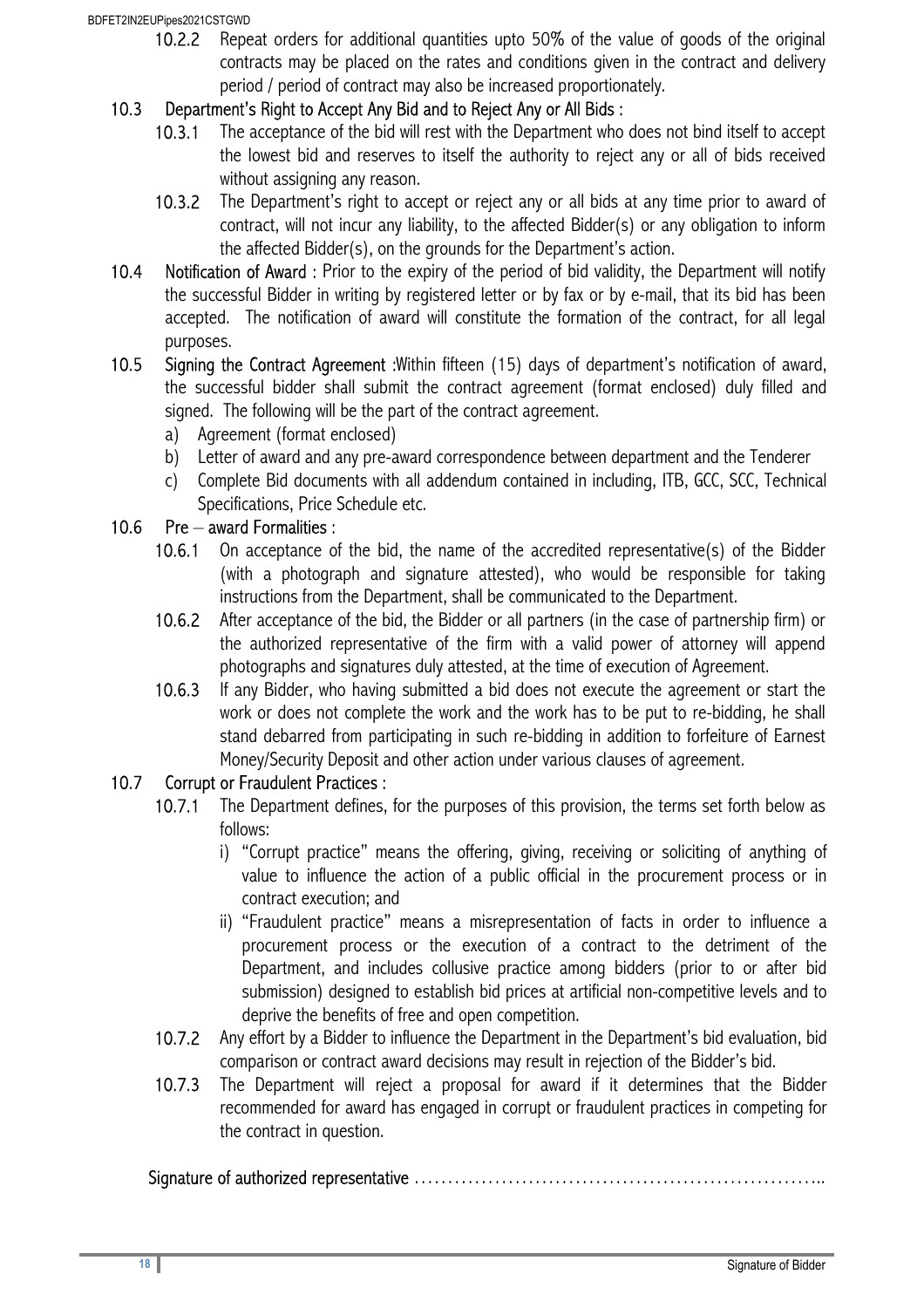## Section C. Bid Data Sheet (BDS)

The following specific data for the goods to be procured shall complement, supplement, or amend the provisions in the Instructions to Bidders (ITB). Whenever there is a conflict, the provisions herein shall prevail over those in ITB.

| <b>ITB Clause</b><br>Reference | 1- General Information                                                                                                                                                                         |
|--------------------------------|------------------------------------------------------------------------------------------------------------------------------------------------------------------------------------------------|
| <b>ITB 1.1</b>                 | The Purchaser is: Superintending Engineer, (Central Store), Ground Water Department, Jodhpur,                                                                                                  |
|                                | Rajasthan (India) or any other agency as declared by the Govt                                                                                                                                  |
| <b>ITB 1.2</b>                 | The name and identification number of the Bids are: "Supply of External Upset Drill Pipes size                                                                                                 |
|                                | 88.9 x 6096 mm ". Ref no .ET - 2/CST/GWD/2020 - 21 Item No. 2 Dtd. 21.09.2020. Estimated                                                                                                       |
|                                | Quantity - 150 Nos. of External upset Drill Pipes.                                                                                                                                             |
|                                | 2. Address for Communication                                                                                                                                                                   |
| ITB <sub>2</sub>               | Superintending Engineer (Central Store), New Power House Road, Heavy Industrial Area                                                                                                           |
|                                | Opposite Hindustan Radiator, Ground Water Department, Jodhpur - 342 001, Rajasthan (India)<br>Telephone: 91-0291 - 2431942 Facsimile number: 91-0291 - 2631295, 2431942                        |
|                                | Electronic mail address: <i>secsgwdjdpr@gmail.com / secsgw-jod-rj@gov.in Web site :</i> website -                                                                                              |
|                                | http://phedwater.rajasthan.gov.in/gwd#                                                                                                                                                         |
|                                | 3. Period of Contract                                                                                                                                                                          |
| ITB <sub>3</sub>               | The purchase will be through one time purchase. The rates will remain valid upto 4 months from                                                                                                 |
|                                | the date of issuance of letter of acceptance (LOA).                                                                                                                                            |
| <b>ITB 3.1</b>                 | <b>Delivery period:</b> The stipulated delivery period is 90 days time involves in 3rd party inspection is                                                                                     |
|                                | included in the stipulated DP, accordingly no extra time will be give for 3rd party inspection.                                                                                                |
|                                | 4. Eligibility and Pre-Qualification Criteria                                                                                                                                                  |
| <b>ITB</b>                     | Eligibility Criteria: Any manufacturer/Fabricators/ whole seller/ distributor/authorized dealer/sole                                                                                           |
| 4.1(A)(1)                      | selling agent / marketing agent for manufacturing / supplying of External Upset Drill Pipes are                                                                                                |
|                                | eligible. The manufacturer / fabricators have to submit the documentary evidence about                                                                                                         |
|                                | manufacturing of External Upset Drill Pipes and rest of the eligible bidders have to submit                                                                                                    |
|                                | certificate issued by the manufacturer with an authorization to bid in the above tender, the                                                                                                   |
|                                | certificate should be valid till the validity of bid which will be required to be validate till the period                                                                                     |
|                                | of the Rate Contract if contract is awarded to such bidder.                                                                                                                                    |
|                                | (A) Technical Criteria :<br><b>Work Experience:</b>                                                                                                                                            |
|                                | 1.<br>The Bidder (Manufacturer & other than manufacturer) should have experience of supplying of Flush<br>(i)                                                                                  |
|                                | Jointed or External Upset Drill Pipes, for a minimum total quantity of 50 drill pipes during any 5                                                                                             |
|                                | financial years among last 10 financial years. Copy(S) of the P.O. along with satisfactory performance                                                                                         |
|                                | certificate issued by the competent authority of any Government Department, Government                                                                                                         |
|                                | undertaking, Government Boards / Institutions & any type of Govt. Body, is required to be submitted                                                                                            |
|                                | essentially &                                                                                                                                                                                  |
|                                | (ii) The manufacturer (either bidder as manufacturer or bidding through their Authorized<br>Representative) should have experience of manufacturing and supply of Drilling Tools and equipment |
|                                | including-External Upset Drill Pipes, Flush Jointed Drill Pipes, Kelly, Drill Collars, Drilling Stem, DTH                                                                                      |
|                                | Hammers, DTH Bits, Tricone Rock Roller Bits, Mud Pumps, Mud Pumps spares for a minimum value                                                                                                   |
|                                | of Rs. 70.00 Lacs during any 5 financial years among last 10 financial years. Copy(s) of the P.O.s                                                                                             |
|                                | along with satisfactory performance certificate issued by the competent authority of any Government                                                                                            |
|                                | Department, Government undertaking, Government Boards / Institutions & any type of Govt. Body, is                                                                                              |
|                                | required to be submitted essentially.                                                                                                                                                          |
|                                | (iii) Offers from manufacturers in possession of API gauges or its authorized dealer's / representative<br>duly certified by such manufacturer shall only be considered.                       |
|                                | Documents evidencing availability of API approved gauges by the manufacturer for checking the<br>(iv)                                                                                          |
|                                | threads should be submitted by the bidder.                                                                                                                                                     |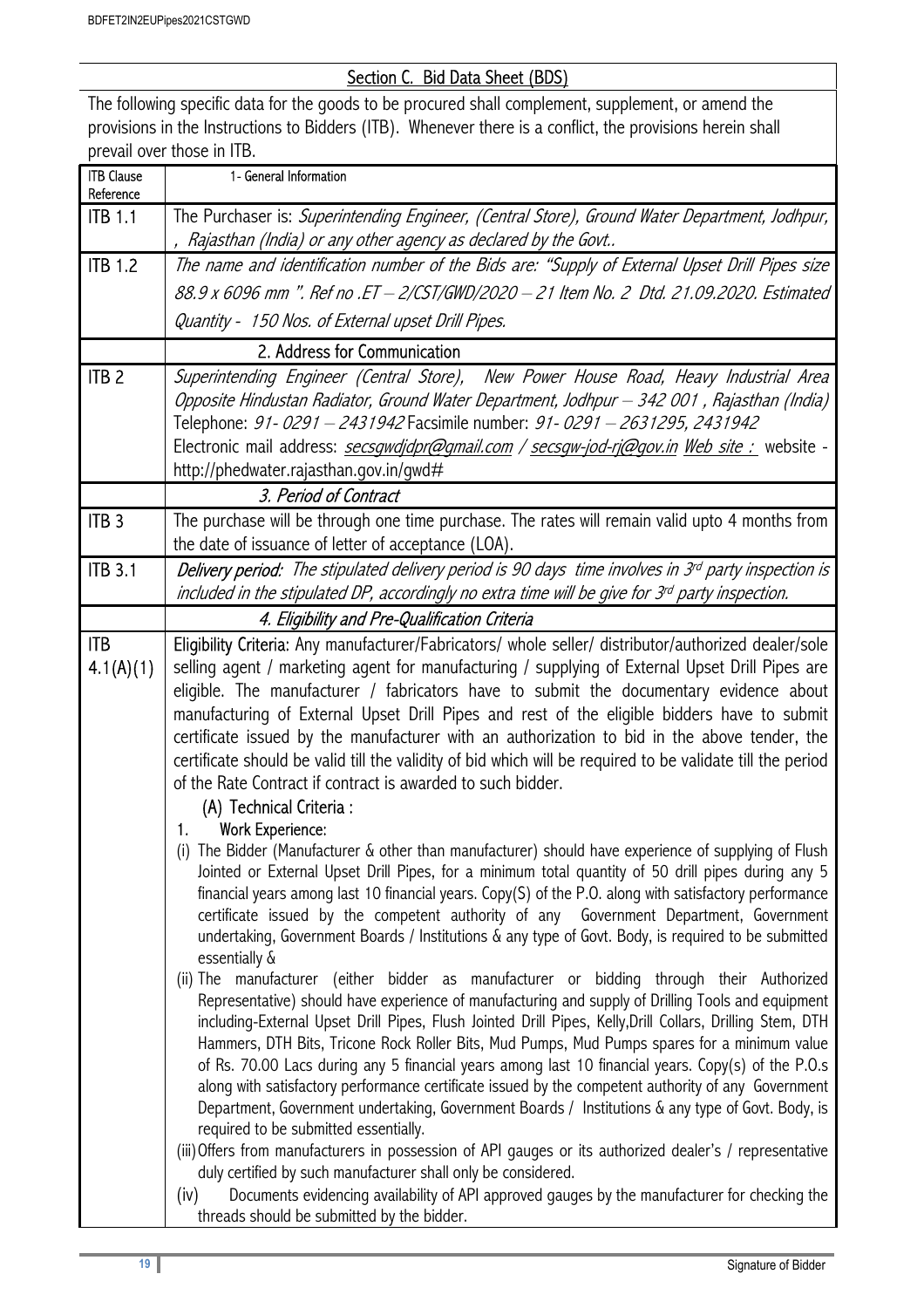| <b>ITB</b>       | Ownership of Manufacturing Unit: The bidders who are manufacturer /fabricators of External<br>2.                                                                                         |
|------------------|------------------------------------------------------------------------------------------------------------------------------------------------------------------------------------------|
| 4.1(A)(1)        | upset Drill Pipes are required to be submitted the details of machinery and manufacturing                                                                                                |
|                  | / fabricating unit owned by themselves.                                                                                                                                                  |
|                  | (i) The bidders other than the manufacturer / fabricators are required to submit manufacturer                                                                                            |
|                  | authorization certificate issued by the manufacturer with an authorization to bid in the                                                                                                 |
|                  | above tender, the certificate should be valid till the validity of bid which will be required to be                                                                                      |
|                  | validate till the period of the Rate Contract if contract is awarded to such bidder. The                                                                                                 |
|                  | manufacturer certificate shall be strictly in prescribed format as enclosed at Schedule 2                                                                                                |
|                  | (2.3).                                                                                                                                                                                   |
|                  | (ii) The bidders other than the manufacturer / fabricators are required to submit all the required<br>documents about their manufacturer as mentioned above in $4.1(A)(1)(i)$ to (v).    |
|                  | 5. Bid Document                                                                                                                                                                          |
| <b>ITB 5.5</b>   | Amendment of Bidding Documents will be notified on the website http://www.eproc.rajasthan.                                                                                               |
|                  | gov.in or at the address of the bidder through post / email.                                                                                                                             |
|                  | 6. Preparation of Bids                                                                                                                                                                   |
| <b>ITB 6.1</b>   | The language of the bid is: Hindi or <i>English</i>                                                                                                                                      |
| <b>ITB 6.3.2</b> | Manufacturer's authorization is: Required to be submitted in prescribed format only [ Schedule 2                                                                                         |
|                  | (2.3)] if the bidder is other than the manufacturer.                                                                                                                                     |
| <b>ITB 6.5</b>   | The prices quoted by the Bidder shall be firm and fix no price variation during the course of                                                                                            |
|                  | contract will be applicable subject to price fall clause.                                                                                                                                |
| ITB 6.5.5        | GST or any other taxes levies will be deducted at source as per ruling by the paying officer from                                                                                        |
|                  | the payment against the invoice for the supply of material.                                                                                                                              |
| <b>ITB 6.6</b>   | The Bidder is required to quote the price in Indian Rupees only.                                                                                                                         |
| <b>ITB 6.9</b>   | Joint Venture : Not accepted                                                                                                                                                             |
| <b>ITB 6.10</b>  | Bid shall include a Bid Security for an amount of Indian Rs.85000/- and is required to be                                                                                                |
|                  | deposited as per SCC-16. Bid Security for the Micro, Small and Medium enterprises of the State                                                                                           |
|                  | of Rajasthan shall be Indian Rs.21250/- before schedule dates and time for submission of bid                                                                                             |
|                  | electronically.                                                                                                                                                                          |
| <b>ITB 6.11</b>  | Cost of Bid Document and Processing Fee: The Bid Document Fee: Indian Rs.500/- is required to                                                                                            |
|                  | be deposited. The bidding document shall be provided to the micro, small and medium                                                                                                      |
|                  | enterprises of Rajasthan State at 50% of the prescribed bid document fee i.e. Indian Rs.250/-<br>The Bid Processing Fee: Indian Rs.1000/- Both the fee are to be deposited as per SCC-16 |
|                  | before schedule dates and time for submission of bid electronically.                                                                                                                     |
| <b>ITB 6.12</b>  | The bid validity period shall be 90 days.                                                                                                                                                |
|                  | Sealing and Marking of Bids<br>7.                                                                                                                                                        |
| <b>ITB 7.1</b>   | Bidders have the option of submitting their bids electronically : Yes                                                                                                                    |
|                  | Submission / Deposition in Physical Form: If bids are to be submitted electronically the                                                                                                 |
|                  | documents mentioned at Point NO. 7.1 of ITB are to be submitted in physical form before the                                                                                              |
|                  | scheduled date & time of submission of bid.                                                                                                                                              |
| <b>ITB 7.2</b>   | The First cover (Envelope $-1$ ) shall be marked as "TECHNICAL BID" and the 2 <sup>nd</sup> cover                                                                                        |
|                  | (Envelope - 2) shall be marked as "FINANCIAL BID" alongwith additional identification marks:                                                                                             |
|                  | "Supply of External Upset Drill Pipes Size 88.9 x 6096 mm ". Ref no . ET - 2/CST/GWD/2020-                                                                                               |
|                  | 21/Item No. 2 Dtd. 21.09.2020                                                                                                                                                            |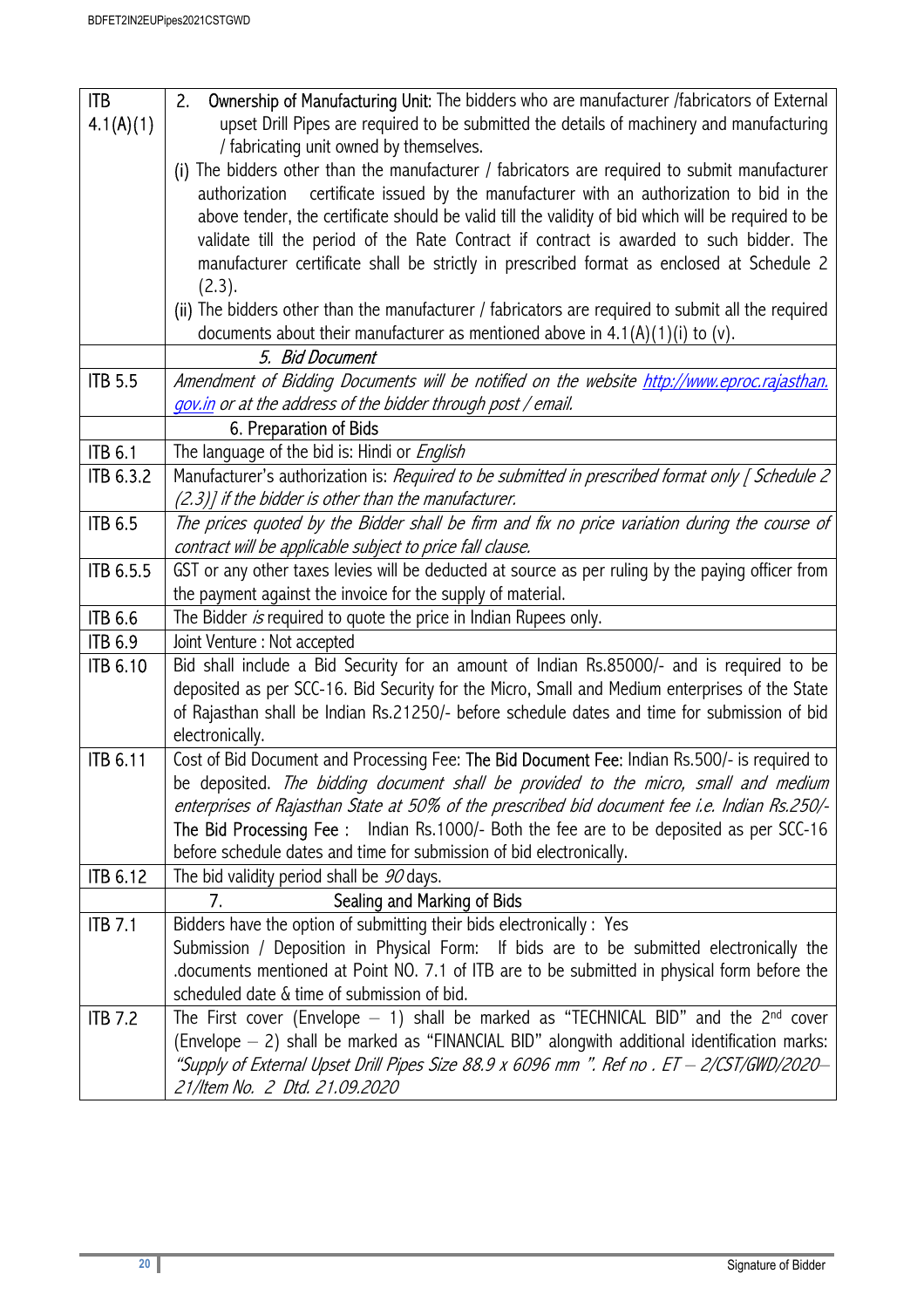|                  | 8.<br><b>Bid Opening and Evaluation</b>                                                                                                                                                                |
|------------------|--------------------------------------------------------------------------------------------------------------------------------------------------------------------------------------------------------|
| <b>ITB 8.1</b>   | The bid opening shall take place at: Superintending Engineer (Central Store), Ground Water                                                                                                             |
|                  | Department, New Power House Road, Heavy Industrial Area, Opposite Hindustan Radiator, Jodhpur                                                                                                          |
|                  | 342 001 - Rajasthan (India) <b>Date 21.12.2020 - Time: 3.30 pm</b> (IST) (Online opening of those                                                                                                      |
|                  | bidders who had deposited Bid Security, Bid Document Fee & Bid Processing Fee within the                                                                                                               |
|                  | prescribed date and time)                                                                                                                                                                              |
|                  | <b>Evaluation and Comparison of Bids</b><br>9.                                                                                                                                                         |
| <b>ITB 9.3</b>   | Domestic price preference in evaluation comparison of bids is not applicable.                                                                                                                          |
| <b>ITB 9.1.3</b> | In addition to the qualification criteria mentioned in the Section - Evaluation and Qualification Criteria                                                                                             |
|                  | and also in ITB 4 following criteria will also considered for deciding the qualification of bidder.                                                                                                    |
|                  | (a) Deviation in Delivery schedule: No deviation will be accepted                                                                                                                                      |
|                  | (b) Deviation in payment schedule: No deviation will be accepted                                                                                                                                       |
|                  | (c) the availability in the Purchaser's Country of spare parts and after-sales services for the                                                                                                        |
|                  | goods offered in the bid: Yes as defined in technical specifications.                                                                                                                                  |
|                  | (d) the guarantee / warranty of the goods offered; Should be as defined in the Technical                                                                                                               |
|                  | specifications, no deviation will be accepted.                                                                                                                                                         |
|                  | 10. Award of Contract                                                                                                                                                                                  |
| 10.1.1           | (a) DDO(s): Not Applicable                                                                                                                                                                             |
|                  | (b) Purchase Order: P.O. against the requirement will be issued by the competent authority.                                                                                                            |
|                  | (c) Delivery place & Consignee: The tendered item is to be delivered in the office of the                                                                                                              |
|                  | Superintending Engineer (Central Store), GWD, New Power House Road, Opposite Hindustan Radiator,                                                                                                       |
|                  | Jodhpur 342003. Accordingly Superintending Engineer (Central Store), GWD, Jodhpur will be the                                                                                                          |
|                  | consignee of the material.                                                                                                                                                                             |
|                  | (d) Paying officer: The Superintending Engineer (Central Store), GWD, Jodhpur will be the paying<br>officer.                                                                                           |
|                  | (e) Inspection: (i) In addition to depttl. inspection at consignee store stage inspection during the                                                                                                   |
|                  | manufacturing process may also be carried out at manufacturer's works / factory. It is mandatory for                                                                                                   |
|                  | the supplier that material should be got inspected through 3rd party among CEIL/ RITES/ Any other                                                                                                      |
|                  | recognized inspected agency which will be declared in the Purchase Order. The inspection by the 3rd                                                                                                    |
|                  | party inspecting agency will have to be arranged at manufacturer's works/ factory all the required                                                                                                     |
|                  | facility for inspection and testing will have to be provided by the supplier firm, however the inspection                                                                                              |
|                  | charges will have to be initially paid by the supplier firm which will be reimbursed alongwith payment                                                                                                 |
|                  | of material upon submission of proof about payment to the inspecting agency.                                                                                                                           |
|                  | (ii)During 3rd party inspection depttl. representative will be accompanied for Pre-Dispatch Inspection                                                                                                 |
|                  | at supplier firm's works /manufacturing site. The supplier firm shall inform the department 7 days in                                                                                                  |
|                  | advance from the date of commencement of Inspection by 3rd party. The expenditure for depttl.<br>representative about Pre- Dispatch Inspection will be borne by the deptt. as per prevailing TA Rules. |
|                  | (f) Guarantee period: Will be as defined in the tender specification.                                                                                                                                  |
|                  |                                                                                                                                                                                                        |
| <b>ITB 10.2</b>  | The maximum percentage by which quantities may be increased is: 50%                                                                                                                                    |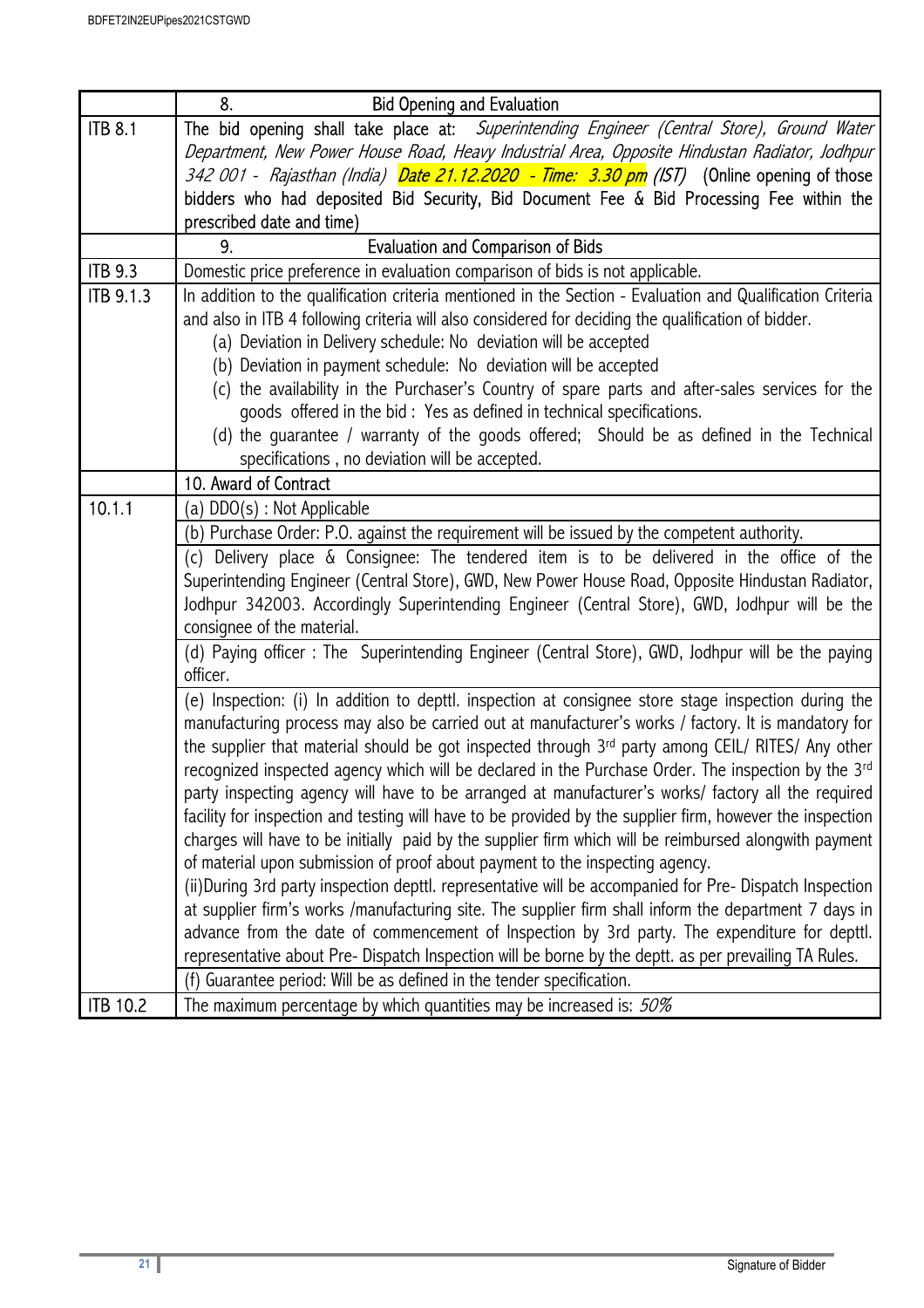## Section  $-$  (d) Qualification and Evaluation Criteria

#### Qualification and Evaluation Criteria

This Section complements the Instructions to Bidders. It contains the criteria that the Purchaser may use to evaluate a bid and determine whether a Bidder has the required qualifications. No other criteria shall be used.

#### 1. Domestic Preference

#### 1.1 Preference To State Units and Placement Of Supply Orders

- (I) In case the bidding enterprise from outside the state is adjudged lowest, then purchase preference to local enterprises shall be given in the following manner, subject to fulfillment of all required specifications and conditions of the bid :-
	- (a) Opportunity shall be given to local enterprises to supply 80% of the Bid quantity.
	- (b) Order for 20% quantity shall be given to the original lowest bid outside enterprises. However, where State enterprises are not available on parallel contract, entire purchase shall be made from lowest outside unit.
	- (c) Out of this 80% , minimum of 60% would be required to be purchased from the local micro & small enterprises , in case they have also bid, and within this 60% , 4% shall be earmarked for procurement from local micro and small enterprises owned by member of Schedule Caste or Schedule Tribe.
	- (d) The remaining quantity, out of the above mentioned 80% and to the maximum limit of 20%, shall be procured from the local medium enterprises in case they have also bid.
	- (e) To exercise this option of purchase preference for 80% of the bid quantity, in such a situation, a counter offer would be given to the local enterprise, which has quoted the minimum rate among the local bidder enterprises, to match the overall lowest (L1) rate received .
	- (f) In case, the lowest local enterprises does not agree to the counter offer or does not have the capacity to provide the entire bid quantity, the same counter offer shall be made to the next lowest bidder of the eligible local bidder enterprises, in that order till the quantity to be supplied is met. The contract for the supply of goods to the Micro, Small and Medium enterprises of the Rajasthan State may be given to the extent of their capacity by breaking the order in part for procurement of goods , in the manner provided in rule 74 of the RTPP Rules, 2013.
- 1.2 Price Preference to SSI Units of Rajasthan : Deleted
- 1.3 In case a bidder offering to supply the goods through a dealer located in Rajasthan and the bid price are equal to the rates offered by local enterprises of Rajasthan and the quality and specifications of the goods are the same, the local enterprises shall be given purchase preference over such dealer.

#### 2. Evaluation Criteria (ITB 36.3 (d))

The Purchaser's evaluation of a bid may take into account, in addition to the Bid Price quoted and other criteria mentioned in the ITB and BDS , using the following criteria and methodologies.

- (a) Delivery schedule: The Goods specified in the List of Goods are required to be delivered within the acceptable time range (after the earliest and before the final date, both dates inclusive) specified in the conditions related to Delivery Schedule. No credit will be given to deliveries before the earliest date, and bids offering delivery after the final date shall be treated as nonresponsive. (No deviation will be accepted.)
- (b) Deviation in payment schedule. No *Deviation to the payment schedule acceptable.*
- (c) the availability in the Purchaser's Country of spare parts and after-sales services for the goods offered in the bid : -----NA--------
- (d) the guarantee / warranty of the goods offered : Should be as defined in the Technical specifications , no deviation will be accepted.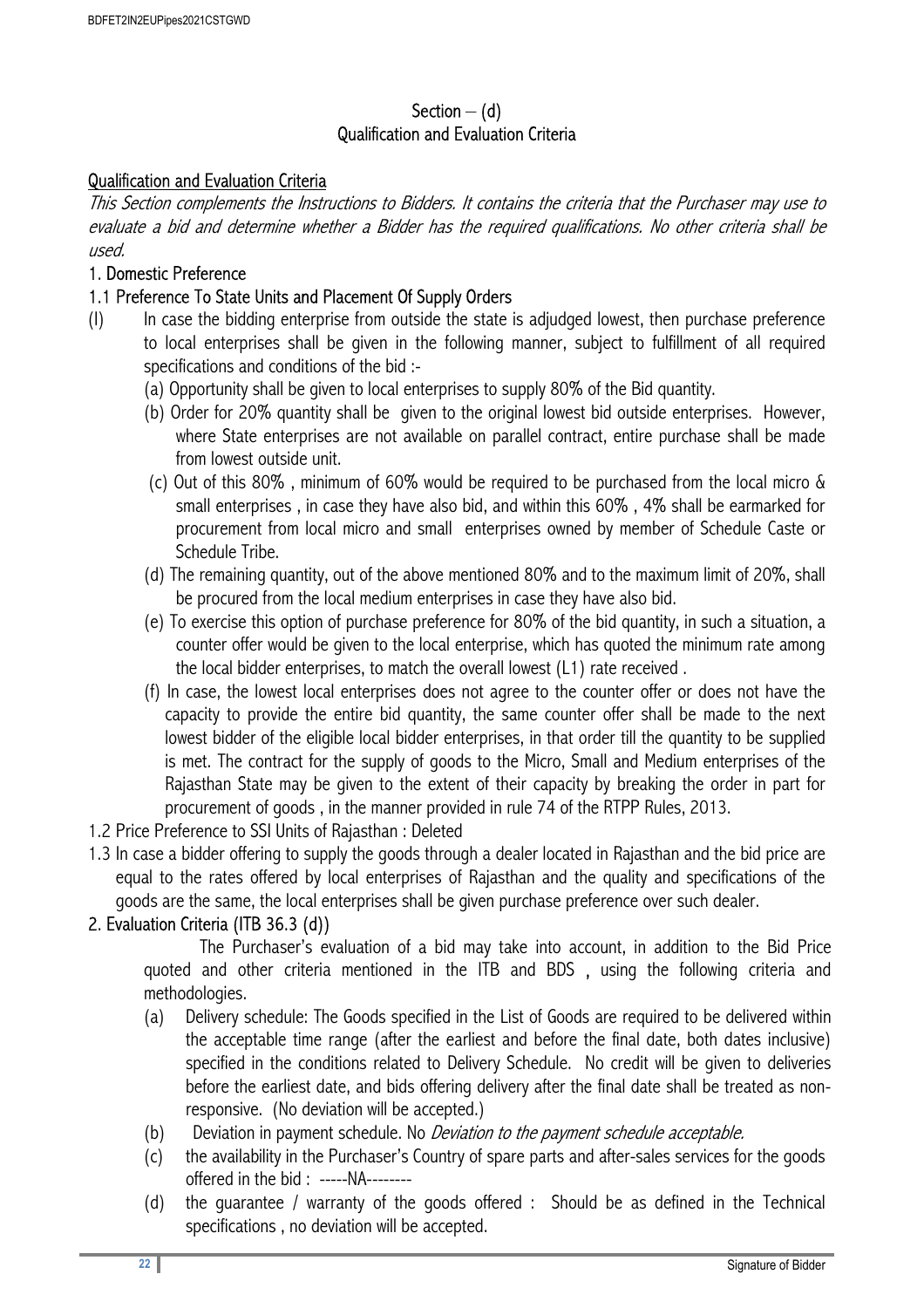Section  $-$  (e)

General Conditions of the Contract (GCC) & Special Conditions of the Contract (SCC)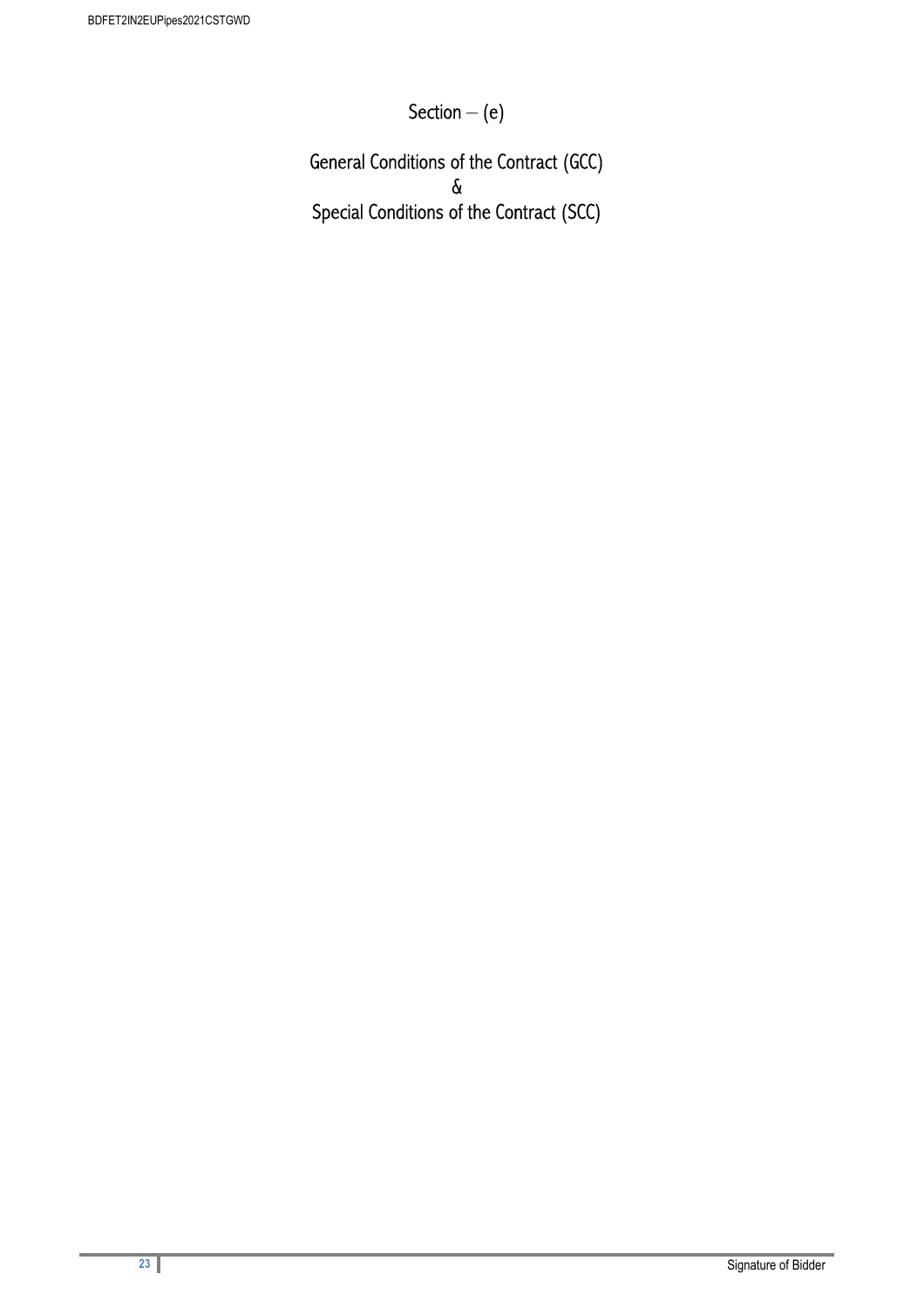PHONE: - (0291) 2431942 E-Mail : secsgwdjdpr@gmail.com/ secsgw-jod-rj@gov.in Website -http://phedwater.rajasthan.gov.in/gwd#

#### GOVERNMENT OF RAJASTHAN

## OFFICE OF THE SUPERINTENDING ENGINEER (CENTRAL STORE), G.W.D, JODHPUR CONDITIONS OF TENDER AND CONTRACT FOR OPEN TENDER (GENERAL CONDITIONS OF THE CONTRACT - GCC)

(including Form SR-11, Tender Form SR from -15 and clarification/Guidelines for submission of tender)

No. ET – 2/GWD/CST/2020– 21 Item No.2 Dtd. 21.09.2020

- NOTE : Tenderers should read these conditions carefully and comply strictly while sending their tenders.
- 1. Tenders must be enclosed in a properly sealed envelope according to the directions given in the tender notice.
	- a. The bidders who are interested in bidding can download the tender documents from http://eproc.rajasthan.gov.in
	- b. The bidders who wish to participate in the tenders will have to register on http://eproc.rajasthan.gov.jn Further, bidders who wish to participate will have to procure Digital Certificate as per Information Technology Act-2000 using which they can sign their electronic bids.
	- c. Bidder shall submit their offer on-line in Electronic format on above mentioned web site and the date mentioned here in above.
	- d. The tenders will not be accepted in physical forms.
- 2. "Tenders by bonafide dealers" : Tenders shall be given only by bonafide dealers in the goods. They shall, therefore, furnish a declaration in the SR FORM-11 (copy enclosed).
- 3. (i) Any change in the constitution of the firm, etc. shall be notified forthwith by the contractor in writing to the Purchase Officer and such change shall not relive any former member of the firm, etc., from any liability under the contract.
	- (ii) No new partner/partners shall be accepted in the firm by the contractor in respect of the contract unless he/they agree to abide by all its terms, conditions & deposit with the Purchase Officer a written agreement to this effect. The contractors receipt for acknowledgement or that of any partners subsequently accepted as above shall bind all of the them and will be sufficient discharge for any of the purpose of the contract.
- 4. GST Registration: No Tenderer who is not registered under the GST Act prevalent in the State where his business is located shall tender. The GST Registration Number should be indicated in the tender without which tender is liable to rejection.

## 5. Deleted

- 6. Tender forms shall be filled in ink or types. No tender filled in pencil shall be considered. The tenderer shall sign the tender form at each page and at the end in token of acceptance of all the terms and conditions of the tender (e-tender).
- 7. Rate shall be written both in words and figures: There should not be errors and/or over-writings. Corrections if any, should be made clearly and initialed with dates.

For e – tender : Rates are to be filled through online submission of tender in prescribed BOQ.

- 8. All rates quoted must be FOR destination and should include all incidental charges, levies, GST etc.. No cartage or transportation charges will be paid by the Government and the delivery of the goods shall be given at the premises of Purchase Officer / consignee(s).
- 9. (i) Comparison of Rates : No Price preference to the local enterprises (MSME of Rajasthan State)
- 10. Purchase Preference: Purchase preference in procurement from micro, small and medium enterprises situated in Rajasthan will be given as per Notification No. F.1(8)FD/GF&AR/201, dt. 19.11.2015 - Published in Gazette Extraordinary, Pt. IV (C)(II), dt. 14.07.2016 and amendment made vide notification F.2(1)/FD/SPFC/2017 dtd. 29.08.2018.
- 11. Validity :- Tenders shall be valid for a period of 90 days from the date of opening of tender.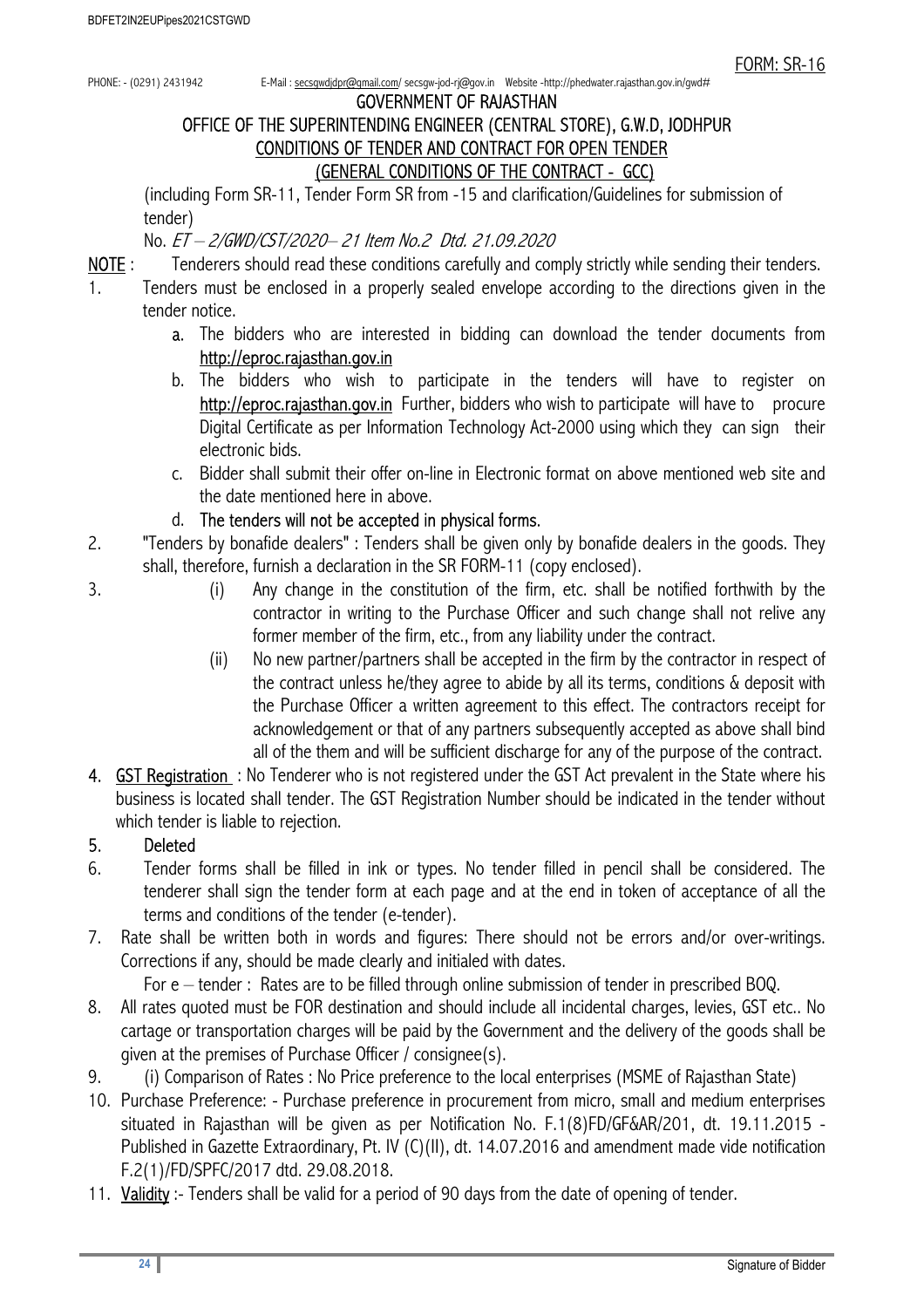- 12. The approved supplier shall be deemed to have carefully examined the conditions, specifications, size, make & drawings etc. of the goods to be supplied. If he has any doubts as to the meaning of any portion of these conditions or of the specification, drawing etc., he shall, before signing the contract, refer the same to the Purchase Officer and get clarifications.
- 13. The contractor shall not assign or sub-let his contract or any substantial part thereof to any other agency.

## 14. Specification

- (i) All article supplied shall strictly conform to the specifications, trade mark laid down in the tender form and where-ever articles have been required according to ISI Specifications, those articles should conform strictly to those specifications and should bear such marks.
- (ii) The supply of articles marked with asterisk/at serial number\_\_\_\_\_, shall in addition, conform strictly to the approved samples and in case of other material where there are no standard or approved samples, the supply shall be of the very best quality and description. The decision of the Purchase Officer/Purchase Committee whether the articles supplied conform to the specifications and are in accordance with the samples, if any shall be final and binding on the tenderers.
- (iii) Warranty/Guarantee clause :- The tenderer would give guarantee that the goods/stores/articles would continue to conform to the description and quality as specified for a period of (As per Appendix C) from the date of delivery of the said goods/stores/articles to be purchased that notwithstanding the fact that the purchaser may have inspected and/or approved the goods/stores/articles, if during the aforesaid period of guarantee, the said goods/stores articles be discovered not to conform to the description & quality aforesaid or have determined (and the decision of the Purchase Officer in that behalf will be final & conclusive), the purchaser will be entitled to reject the said goods/stores/articles or such portion thereof as may be discovered not to conform to the said description & quality, on such rejection the goods/articles/stores will be at the seller's risk and all the provisions relating to rejection of goods etc., shall apply. The tenderer shall if so called upon to do, replace the goods etc. or such portion thereof as is rejection by the Purchase Officer, otherwise the tenderer shall pay such damage as may arise by reason of the breach of the condition herein contained. Nothing herein contained shall prejudice any other right of the Purchase Officer in that behalf under this contract or otherwise.
- (iv) In case of machinery and equipment also, guarantee will be given as mentioned in clause (iii) above and the tenderer shall during the guarantee period replace the parts if any and remove any manufacturing defect if found during the above period so as to make machinery and equipment operative. The tenderer shall also replace machinery and equipment in case it is found defective which cannot be put to operation due to manufacturing defect etc.
- (v) In case of machinery and equipment specified by the Purchase Officer the tenderer shall be responsible for carrying-out annual maintenance and repairs on the terms & conditions as may be agreed. The tenderer shall also be responsible to ensure adequate regular supply of spare parts needed for a specific type of machinery and equipment whether under their annual maintenance and repairs rate contract or otherwise. In case of change of model he will give sufficient notice to the Purchase Officer who may like to purchase spare parts from them to maintain the machinery and equipment in perfect condition.

#### 15. Inspection :-

- 1. The Purchase Officer or his duly authorized representative shall at all reasonable time have access to the suppliers premises & shall have the power at all reasonable time to inspect & examine the material & workmanship of the goods/equipment/machineries during manufacturing process or after-wards as may be decided.
- 2. The tenderer shall furnish complete address of the premises of his office, godown and workshop where inspection can be made together with name and address of the person who
- 3.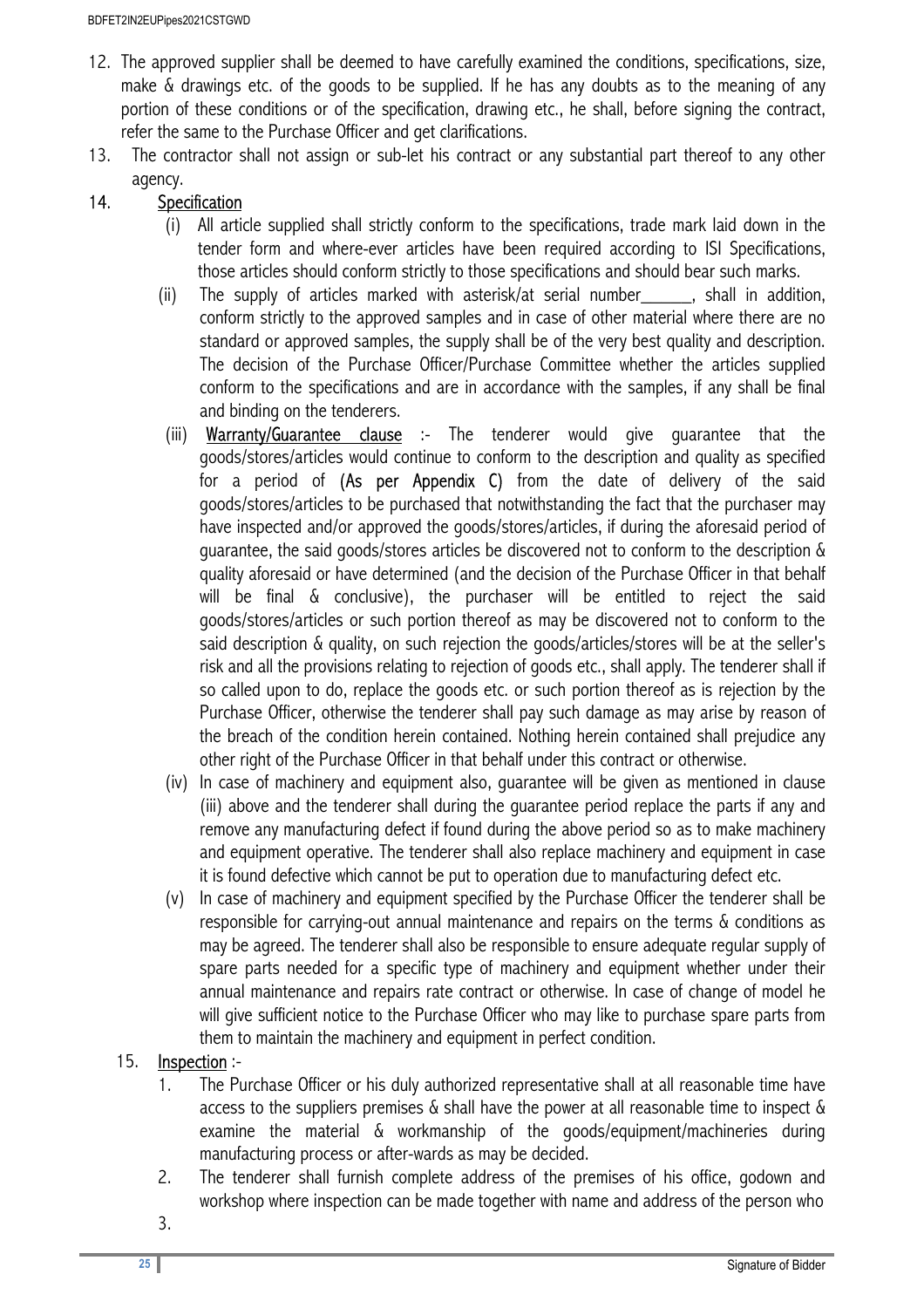is to be contacted for the purpose. In case of those dealers who have newly entered in business, a letter of introduction from their bankers will be necessary.

- 16. Samples: Tenders for articles marked within the schedule shall be accompanied by two set of samples of the articles tendered properly packed. Such samples if submitted personally will be received in the office. A receipt will be given for each samples by the officer receiving the samples. Samples if sent by train etc. should be dispatched freight paid & the RR or GR should be sent under a separate registered cover. Samples for catering/food items should be given in a plastic box or in polythene bags at the cost of the tenderer.
- 17. Each samples shall be marked suitably either by written on the sample or on a slip or durable paper securely fastened to the sample the name of the tenderer and serial number of the item, of which it is a sample in the schedule.
- 18. Approved a samples would be retained free of cost up to the period of six months after the expiry of the contract. The Government shall not be responsible for any damage, wear and tear or loss during testing, examination etc. during the period these samples are retained. Each sample shall be collected by the tenderer on the expiry of stipulated period. The Government shall in no way make arrangements to return the samples. The samples uncollected within 9 months after expiry of contract shall be forfeited by the Government and no claim for their cost etc. shall be entertained.
- 19. Samples not approved shall be collected by the unsuccessful tenderers. The Government will not be responsible for any damage, wear and tear, or loss during testing, examination etc. during the period these samples are retained. The uncollected samples shall be forfeited and no claim for their cost etc. shall be entertained.
- 20. Supplies when received shall be subject to inspection to ensure whether they conform to the Specifications or with the approved samples. Where necessary or prescribed or practical, tests shall be carried out in Government Laboratories, reputed testing house like Shri Ram testing House, New Delhi and the like and the supplies will be accepted only where the articles conform to the standard of prescribed specifications as a result of such tests.
- 21. Drawl of Samples :- In case of tests, samples shall be drawn in four sets in the presence of tenderer or his authorized representative and properly sealed in their presence. One such set shall be given to them, one or two will be sent to the laboratories and/or testing house and the third or fourth will be retained in the office for reference and record.
- 22. Testing Charges :- Testing charges shall be borne by the Government. In case urgent testing is desired to be arranged by the tendered or in case of test results showing that supplies are not up to the prescribed standards or specifications, the testing charges shall be payable by the tenderer.

#### 23. Rejection :-

- (i) Articles not approved during inspection or testing shall be rejected and will have to be replaced by the tenderer at his own cost within the time fixed by the Purchase Officer.
- (ii) If, however, due to exigencies of Government work such as replacement either in whole or in part, is not considered feasible, the Purchase Officer after giving an opportunity to the tenderer of being heard, shall for reasons to be recorded, deduct a suitable amount from the approved rates. The deduction so made shall be final.
- 24. The rejected articles shall be removed by the tenderer within 21 days of intimation or rejection, after which Purchase Officer shall not be responsible for any less, shortage or damage and shall have the right to dispose of such articles as he thinks fit, at the tenderer's risk and on his account.
- 25. The tenderer shall be responsible for the proper packing so as to avoid damage under normal conditions of transport by sea, rail & road or air and delivery of the material in good condition to the consignee at destination. In the event of any loss, damage, breakage or leakage or any shortage the tenderer shall be liable to make good such loss & shortage found at the checking/inspection of the materials by the consignee. No extra cost on such account shall be admissible.
- 26. The contract for the supply, can be repudiated at any time by the Purchase Officer, if the supplies are not made to his satisfaction after giving an opportunity to the tenderer of being heard and recording of the reasons for repudiation.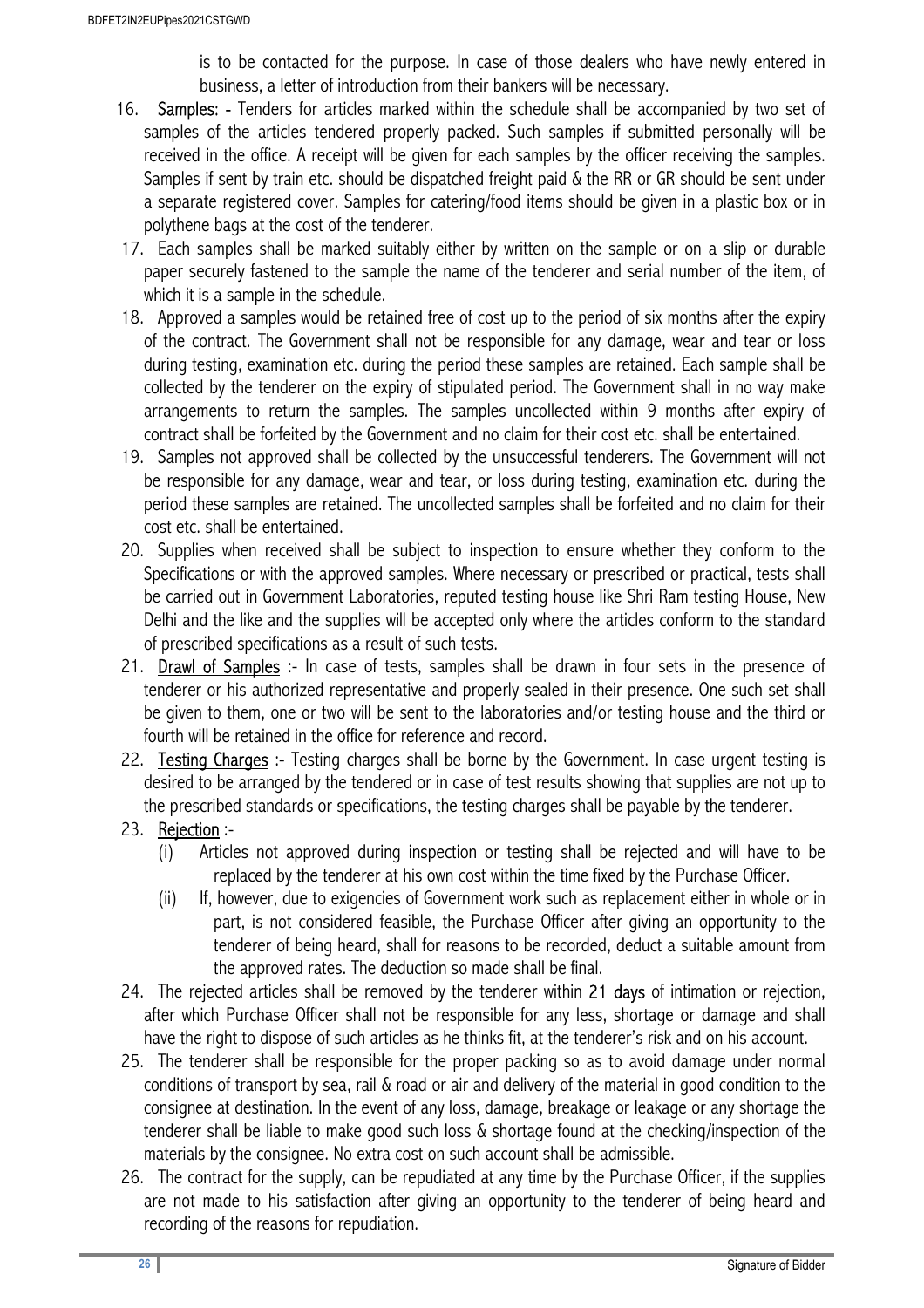- 27. Direct or indirect canvassing on the part of the tenderer or his representative will be disqualification.
- 28. (i) **Delivery Period** :- The tenderer whose tender is accepted shall arrange supplies within a period of \_\_\_\_\_\_ from the date of supply order/by \_\_\_\_\_\_ as under :- (As per SCC)

| . .<br>$\sim$<br>-----<br>------- |  |
|-----------------------------------|--|
|-----------------------------------|--|

- (ii) Extent of quantity: Repeat Orders: If the orders are placed in excess of the quantities shown in tender notice, the tenderer shall be bound to meet the required supply, Repeat Orders may also be placed on the rate and conditions given in the tender provided that the repeat orders are as per the conditions mentioned in the Bid Document and the period is not more than one month from the date of expiry of last supply. If the tenderer fails to do for the balance supply by limited tender or otherwise and the extra cost incurred shall be recoverable from the tenderer.
- (iii) If the Purchase Officer does not purchase any or the tendered articles or purchases less than the quantity indicated in the tender form, the tenderer shall not be entitled to claim any compensation.

## 29.\*Earnest Money :-

i) Bidders are requested to deposit requisite amount against bid security, bid document fee and bid processing fee (for RISL) in consolidation through eGRAS portal through single challan (through online payment gateway system), in respective budget head & office code, to be generated online on web portal http://egras.raj.nic.in/ following the procedure as detailed at point No. 16 of Special Conditions of Contract. Budget head and office code are as under:

| 40 – Ground Water Department (Chief Engineer, Jodhpur) |                                                                    |              |             |  |  |
|--------------------------------------------------------|--------------------------------------------------------------------|--------------|-------------|--|--|
| Particulars of items                                   | <b>Budget Head</b>                                                 | Amount in Rs | Office Code |  |  |
| <b>Bid Security</b>                                    | 8443-00-103 (सिविल विभाग)-00-00                                    | 85000/-      | 20287       |  |  |
| <b>Bid Document Fee</b>                                | 0075-00-800-52-01                                                  | $500/-$      | 20287       |  |  |
|                                                        | Bid Processing Fee (For RISL)  8658-00-102-(16)-(02) (सिविल विभाग) | $1000/-$     | 20287       |  |  |

- ii) Bidders are required to register as registered user on e-grass web portal.
- iii) After successful payment of all above fee through single challan, CIN Receipt will be generated. Scanned copy of the same (CIN receipt) is required to be uploaded along with technical bid at e-proc portal www.eproc.rajasthan.gov.in. The bid uploaded without CIN receipt will be rejected.
- iv) For more details, bidders are requested to go through Finance (G&T) Deptt., Govt. of Rajasthan circular no. F6(5)FD/GF&AR/2018 dated 27/04/2020 & F6(5)FD/GF&AR/2018 dated 09/07/2020.
	- 1. Refund of earnest money: The earnest money of unsuccessful tenderer shall be refunded soon after final acceptance of tender.

## 2. Partial exemption from Earnest Money:-

- (a) The Micro, Small and Medium Enterprises situated in Rajasthan registered with the Director of Industries, Rajasthan, Jaipur shall make payment of bid security  $\omega$ 0.25% of the value of stores intended to be offered in respect of items for which they are registered. Such units are required to furnish a certificate from Director of Industries Rajasthan and an attested copy of acknowledgement of EM II with an affidavit in the format mentioned in appendix 'B' at Sr. No.7(iv). If the affidavit is furnished in another format, the same shall be required to be furnished in proper format before opening of price bid otherwise price bid shall not be opened.
- (b) In case of Micro, Small and Medium Enterprises situated in Rajasthan, the Bidder shall submit an undertaking in respect of the production capacity of the items to be supplied or any other such evidence along with the Bid.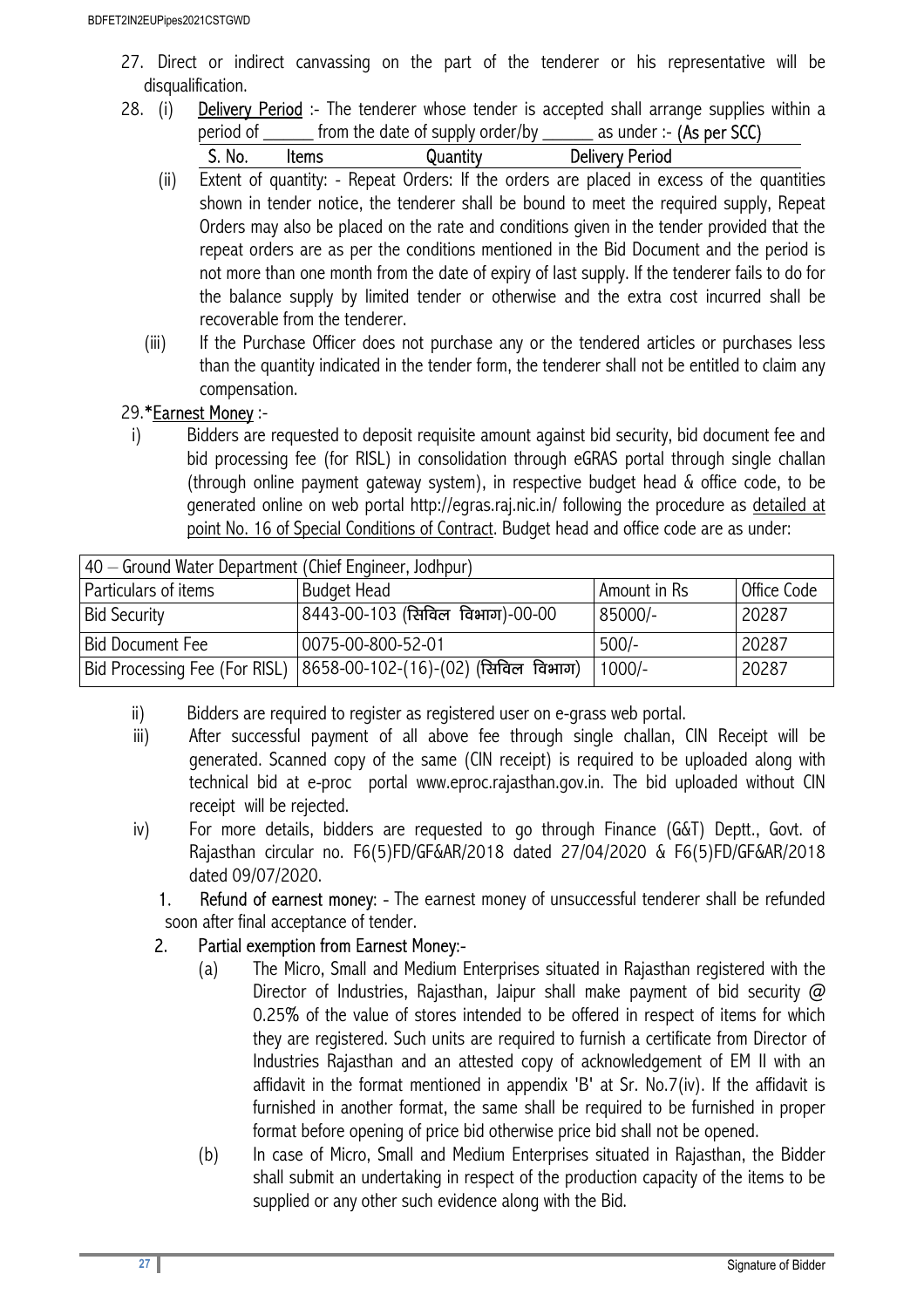- (c) The registration certificate as per GCC 29(2)(a) above should be for manufacturing of Bided Item.
- (d) The 0.25% bid security of successful Bidders (Micro, Small and Medium Enterprises situated in Rajasthan) may be adjusted towards performance security.
- 1. The Central Government & Government of Rajasthan Undertakings need not furnish any amount of earnest money, but they have to submit bid securing declaration in prescribed form Appendix - D.
- 4. The earnest money/security deposit lying with the Department/Office in respect of other tenders awaiting approval or rejected or on account of contracts being completed will not be adjusted towards earnest money/security money for the fresh tenders. The earnest money may however, be taken into consideration in case tenders are re-invited.
- 30. Forfeiture of earnest money: The earnest money will be forfeited in the following cases:
	- (i) When tenderer withdraws or modifies the offer after opening of tender but before acceptance of tender.
	- (ii) When tenderer does not execute the agreement if any, prescribed within the specified time.
	- (iii) When the tenderer does not deposit the security money after the supply order is given.
	- (iv) When he fails to commence the supply of the items as per supply order within the time prescribed.

## 31 (1) Agreement and Security Deposit / Performance Security :-

- (i) Successful tenderer will have to execute an agreement in the Form 17 within a period of 15 days of receipt of order & deposit security equal to 2.5% of the value of the stores for which tenders are accepted within 15 days from the date of dispatch on which the acceptance of the tender is communicated to him.
- (ii) No interest will be paid by the department on the security deposit money.
- (iii) The earnest money deposited at the time of tender may be adjusted towards security amount. The security amount shall in no case be less than the earnest money.
- (iv) The form of security money shall be as below :-
	- 1. Cash/Bank Draft/Bankers Cheque/ deposit through eGRAS/Bank Guarantee (Valid for a Period of 24 months).
	- 2. Post Office Saving Bank Pass Book duly pledged.
	- 3. National Saving Certificate, Defence Savings Certificates, Kisan Vikas Patras or any other script/instrument under National Savings Scheme for promotion of small savings, if the same can be pledged. These certificates shall be accepted at surrender value.
	- 4. Bank Guarantee of Nationalize Bank
- (v) The security money will be refunded within one month of the final supply of the items as per purchases order in case of one time purchase and two months in case delivery is staggered, after the expiry of contract on satisfactory completion of the same or after the expiry of the period of guarantee if any, whichever is later and after satisfied there are no dues outstanding against the tenderer.
- 31 (2) i) Performance Security for the micro, small and medium enterprises of Rajasthan State shall be  $\omega$ 1/2% of the amount of the quantity ordered for supply of goods.
	- (ii) Central Government & Government of Rajasthan's Undertaking will be exempted from furnishing security amount.
- 31 (3) Forfeiture of Security Deposit : Security amount in full or part may be forfeited in the following cases :
	- a. When any terms and conditions of the contract is breached.
	- b. When the tenderer fails to make complete supply satisfactorily.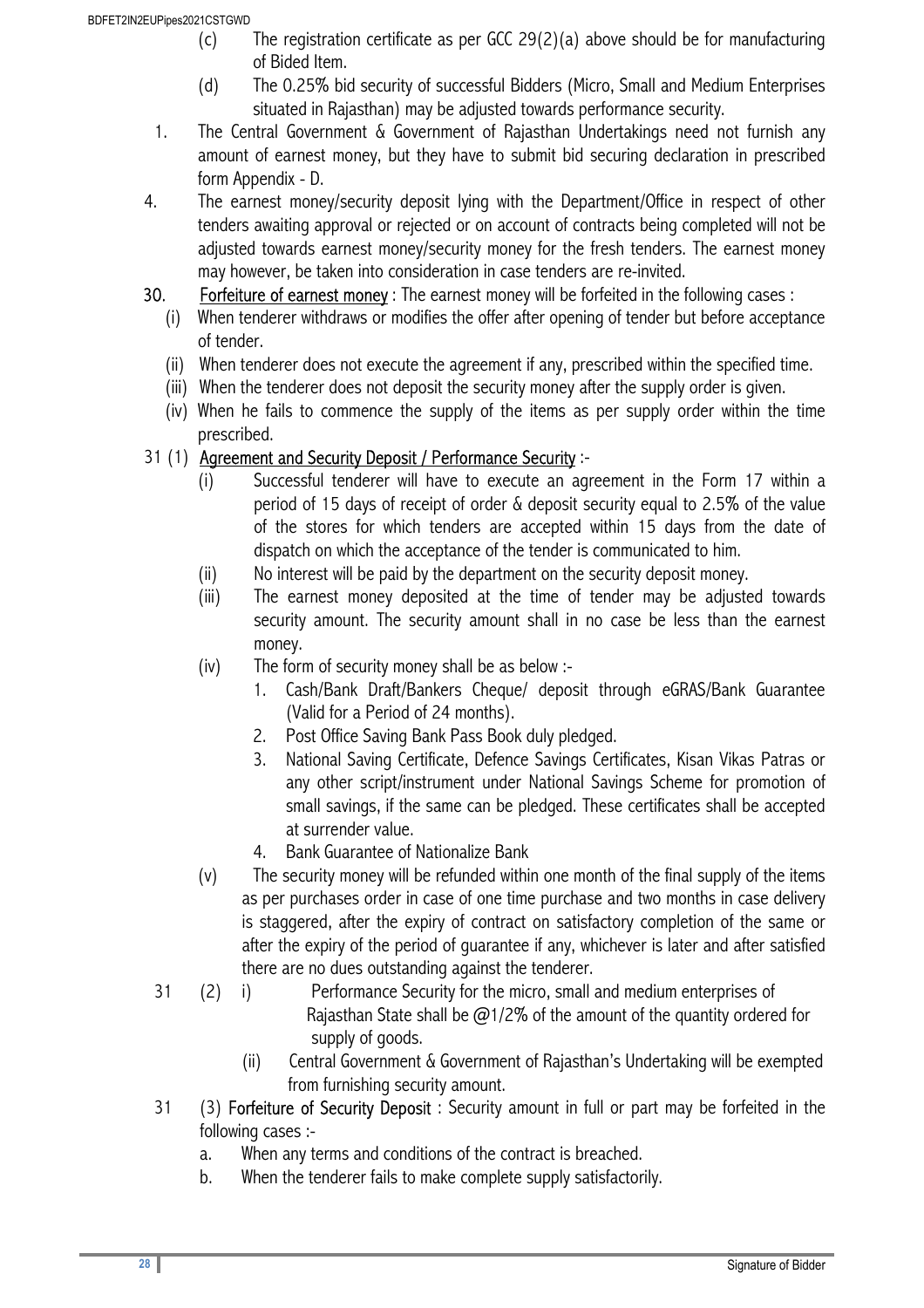- c. Notice of reasonable time will be given in case of forfeiture of security deposit. The decision of the Purchase Officer in this regard shall be final.
- 31. (4) The expenses of completing and stamping the agreement shall be paid by the tenderer and the department shall be furnished free of charge with one executed stamped counter part of the agreement.
- 32. i) All goods must be sent freight paid through Railway or goods transport. If goods are sent freight to-pay the freight together with departmental charges 5% of the freight will be recovered from the supplier's bill.
	- ii) RR should be sent under Registered cover through Bank only.
	- iii) In case supply is desired to be sent by the Purchase Officer by passenger train, the entire railway freight will be borne by the Department.
	- iv) Remittance charges on payment made shall be borne by the tenderer.

## 33. Insurance :-

- (i) The goods will be delivered at the destination godown in perfect condition. The supplier, if he so desires, may be insure the valuable goods against loss by theft, destruction or damage, by fire, flood, under exposure to whether or otherwise viz. (war, rebellion, riot etc.). The insurance charges will be borne by the supplier and State will not be required to pay such charges, if incurred.
- (ii) The articles may also be got insured at the cost of the Purchaser, if so desired by the Purchaser. In such cases, the insurance should invariably be with Life Insurance Corp. of India or its subsidiaries.

## 34. Payments :-

- (i) Advance payment will not be made except in rare & special cases. In case of advance payment being made, it will be against proof of dispatch & to the extent, as prescribed in financial powers by rail/reputed goods transport companies etc., and prior inspection, if any. The balance if any will be paid on receipt of the consignment in good condition with the certificate to that effect endorsed on the inspection note given to the tenderer.
- (ii) Unless otherwise agreed between the parties payment for the delivery of the stores will be made on submission of bill in proper form by the tenderer to the Purchase Officer in accordance with GF&AR all remittance charges will be borne by the tenderer.
- (iii) In case of disputed items, 10 to 25% of the amount may be with held and will be paid on settlement of the dispute.
- (iv) Payment in case of those goods which need testing shall be made only when such tests have been carried out, test results received conforming to the prescribed specifications.
- 35. i) The time specified for delivery in the tender form shall be deemed to be essence of the contract and the successful tenderer shall arrange supplies within the period on receipt of the firm order from the Purchase Officer.
	- ii) Liquidated Damages: In case of extension in the delivery period with liquidated damages the recovery shall be made on the basis of following percentages of value of stores which the tenderer has failed to supply;
- 1. (a) Delay up to one-fourth period of the prescribed delivery period. 21/2%
	- (b) Delay exceeding one fourth but not exceeding half of the prescribed period. 5%
	- (c) Delay exceeding half but not exceeding three fourth of the prescribed period.  $7\frac{1}{2}\%$
	- (d) Delay exceeding three fourth of the prescribed period. 10%
		- 1. Fraction of a day in reckoning period of delay in supplies shall be eliminated if it is less than half a day.
		- 2. The maximum amount of liquidated damages shall be 10%.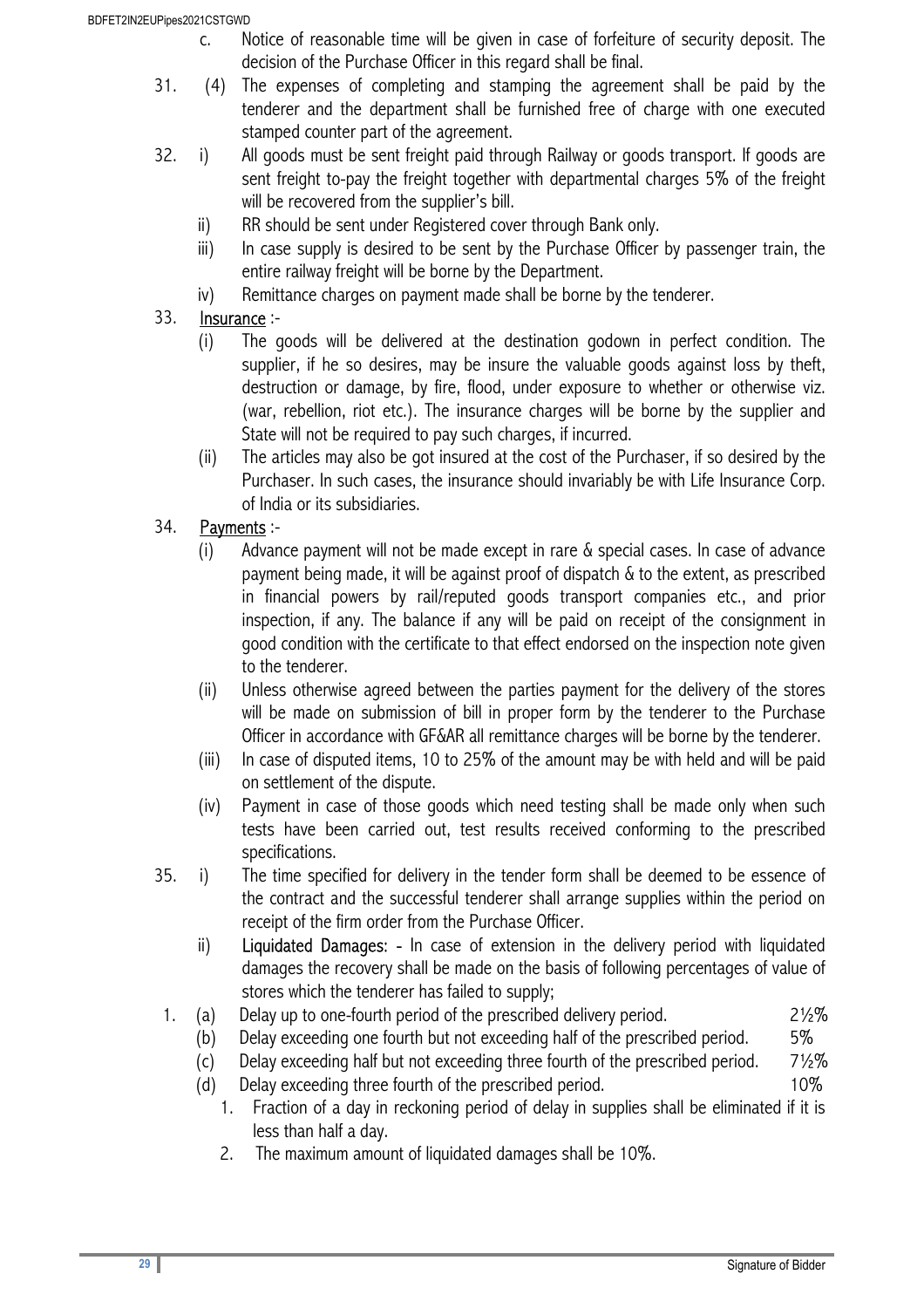- 3. If the supplier requires an extension of time in completion of contractual supply on account of occurrence of any hindrance, he shall apply in writing to the authority, which has placed the supply order, for the same immediately on occurrence of the hindrance but not after the stipulated date of completion of supply.
- 4. Delivery period may be extended with or without liquidated damages if the delay in the supply of goods is on account of hindrances beyond the control of the tenderer.
- 36. Recoveries :- Recoveries of liquidated damages, short supply, breakage, rejected articles shall ordinary be made from bills. Amount may also be withheld to the extent of short supply, breakages, rejected articles & in case of failure in satisfactory replacement by the supplier alongwith amount of liquidated damages shall be recovered from his dues and security deposit available with the department. In case recovery is not possible recourse will be taken under Rajasthan PDR Act or any other law in force.
- 37. Tenderer's must made their own arrangements to obtain import license, if necessary.
- 38. If a tenderer imposes conditions, which are in addition to or in conflict with the conditions mentioned herein, his tender is liable to summary rejection. In any case none of such conditions will be deemed to have been accepted unless specifically mentioned in the letter of acceptance of tender issued by the Purchase Officer.
- 39. The Purchase Officer reserves the right to accept any tender not necessarily the lowest, reject any tender without assigning any reasons & accept tender for all or any one or more of the articles for which tenderer has been given or distribute items of stores to more than one firm/supplier.
- 40. The tenderer shall furnish the following documents at the time of execution of agreement:
	- i. Attested copy of Partnership Deed in case of Partnership Firms.
	- ii. Registration Number & year of registration in case of partnership firm is registered with Registrar of Firms.
	- iii. Address of residence and office, telephone number in case of sole proprietorship.
	- iv. Registration issued by Registrar of Companies in case of Company.
	- v. The Original copies of the Affidavits, power of attorney etc. which were uploaded online.
- 41. If any dispute arises out of the contract with regard to the interpretation, meaning and breach of the terms of the contract, the matter shall be referred to by the parties to the Head of the Department who will appoint his senior most deputy as the Sole Arbitrator of the dispute who will not be related to this contract and whose decision shall be final.
- 42. All legal proceedings, if necessary arises to the institute may be any of the parties (Government or Contractor) shall have to be lodged in courts situated in Rajasthan and not elsewhere.

#### SIGNATURE OF TENDERER

#### SR FORM : 11

#### GOVERNMENT OF RAJASTHAN GROUND WATER DEPARTMENT, JODHPUR DECLARATION OF TENDERERS

 I/We declare that I am/we are bonafide Manufacturer / Authorized whole seller/ Authorized distributor /Authorized dealer of Drilling Tools and Equipment including External Upset Drill Pipes for which I/We have tenderer.

 If this declaration is found to be incorrect then without prejudice to any other action that may be taken, my/our security may be forfeited in full and the tender if any to the extent accepted may be cancelled.

#### SIGNATURE OF TENDERER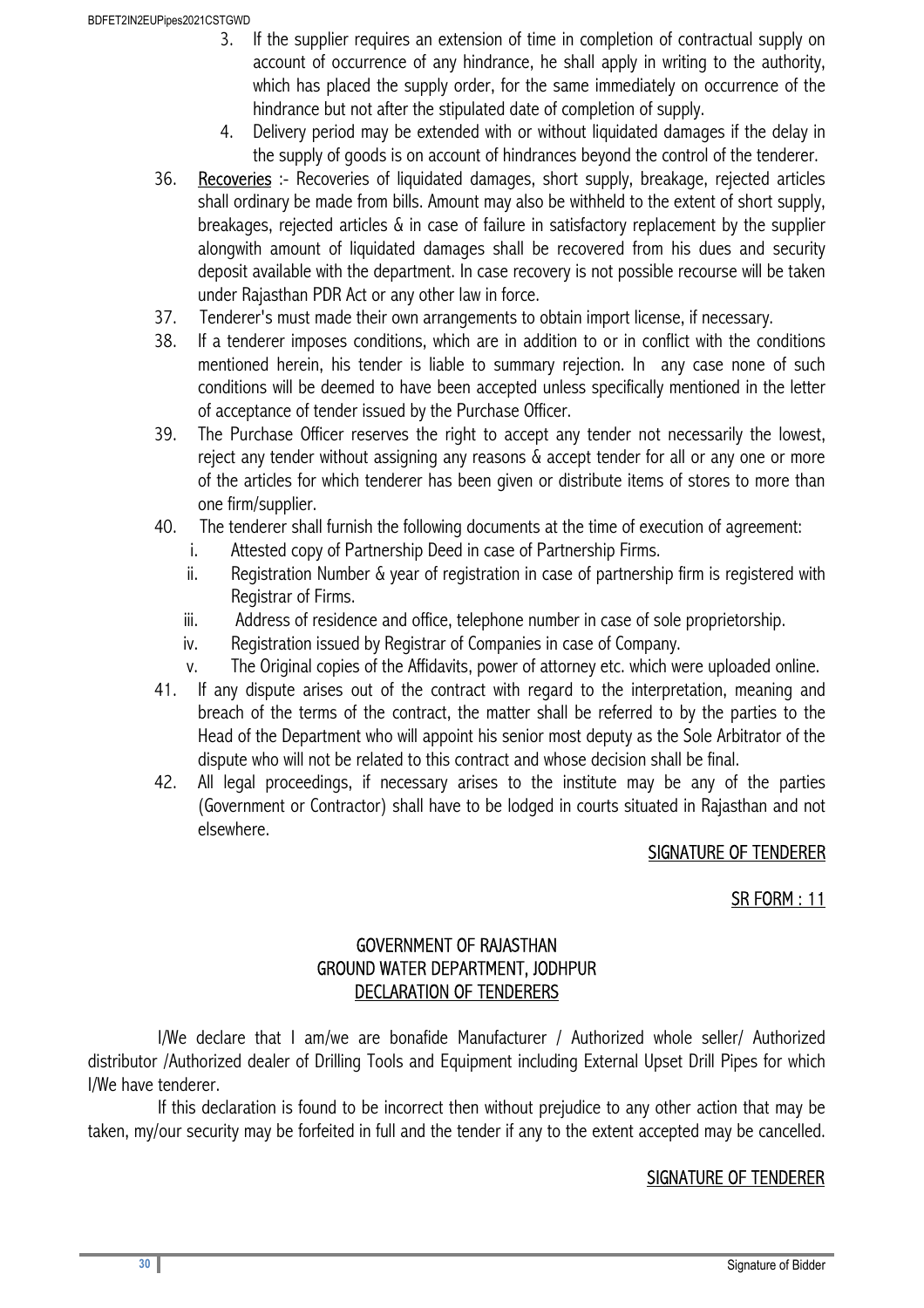Special Terms and Conditions Or Special Conditions of Contract

(SCC)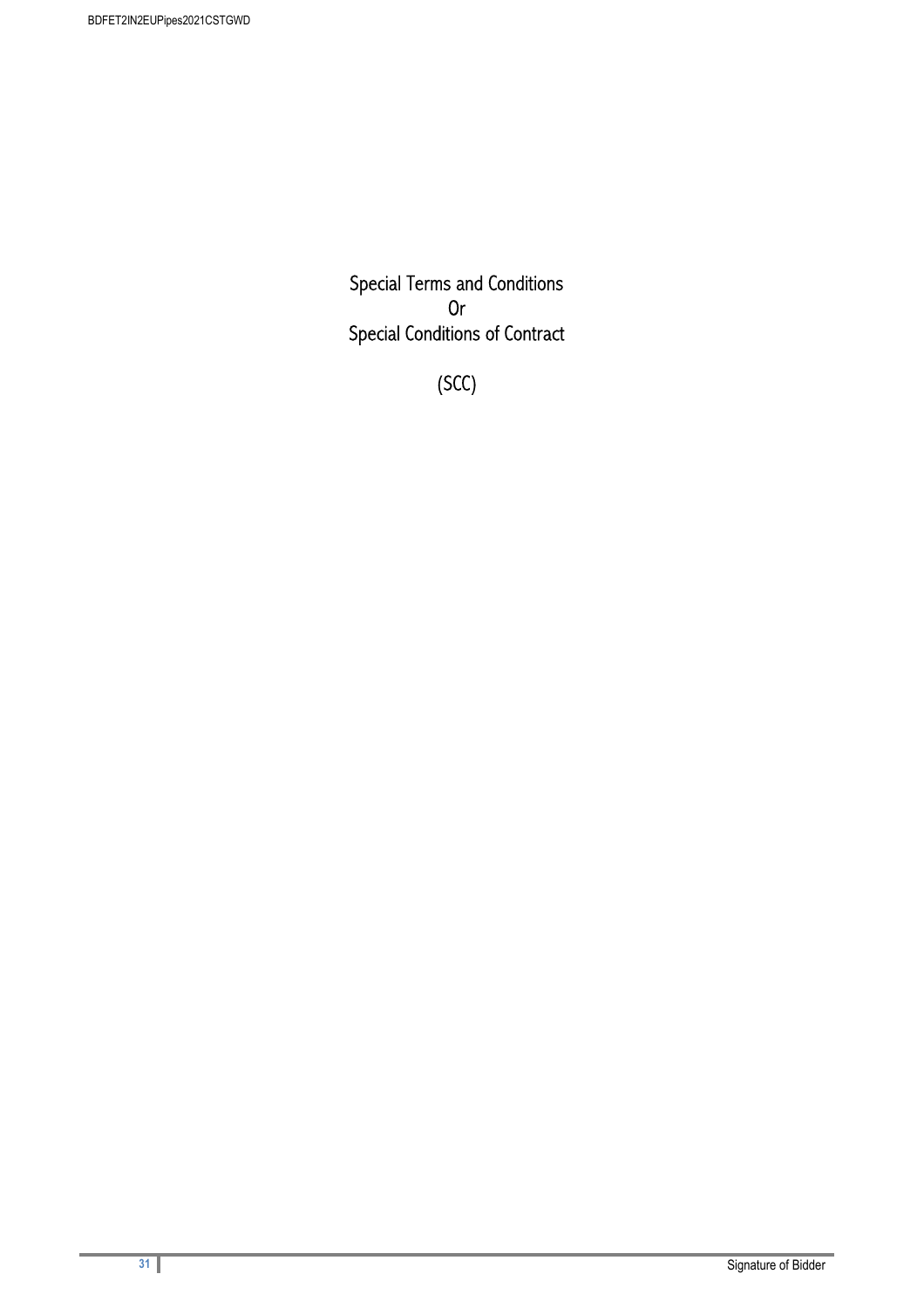#### SPECIAL TERMS AND CONDITIONS / SPECIAL CONDITIONS OF CONTRACT (SCC)

### 1. PRICES:

- i) The rates quoted must be FOR delivery at Consignee Store inclusive of GST, packing, forwarding, loading, unloading, transportation, insurance charges, in xls format BoQ. Please note that prices are to be offered including of GST hence any extra charge against the GST will not be paid.
- ii) The rates quoted shall remain firm and fixed.
- 1.1 **GST:** GST Registration is mandatory for bidder and tenderer has to submit copy of the GST Registration Certificate alongwith technical offer.
- 2. **DISCOUNT:** The rates to be quoted in BoQ shall includes discount, if any and should be unconditionally. If any tender quotes conditional discount, the same shall be counted without considering any condition and such tenderer shall be bound for allowing the discount offered.
- 3. PERIOD OF RATE CONTRACT: Not Applicable (Being One time purchase)
- 4. EXTENSION OF RATE CONTRACT: Not Applicable (Being One time purchase)
- 5. VALIDITY OF TENDER: The tender shall be valid for a period of 90 days from the date of opening of tender .
- 6. DIRECT DEMANDING OFFICERS (D.D.O's): Not Applicable
- 7. PLACE OF DELIVERY: The place of delivery will be office of the SE (C/S), GWD, Jodhpur.
- 8. CONSIGNEE: The consignee will be office of the SE (C/S), GWD, Jodhpur.
- 9. DELIVERY PERIOD: The stipulated delivery period is 90 days time involves in 3rd party inspection is included in the stipulated DP, accordingly no extra time will be give for 3rd party inspection.
- 10. EXTENT OF QUANTITY: REPEAT ORDER: This shall be in accordance with GCC clause No. 28(ii) and 28(iii). Quantity can be increased up to 50% of quantity originally purchased.
- 11. SUPPLY ON TRIAL BASIS: Department may initially place supply order on trial basis for the reduced quantity.
- 12. **INSPECTION:** a. It will be in accordance with clause No. 15 of GCC.
	- b. The material is to be delivered duly inspected by  $3<sup>rd</sup>$  Party (Inspecting Agency) which may be CEIL/RITES/Any Govt. Recognized Laboratory or Agency/ Any NABL accredited Laboratory or Agency. Name of the inspecting agency will be defined in the P.O. The period involved in 3<sup>rd</sup> party inspection will be included in the stipulated delivery period and no extra time / period will be given for the inspection by the 3<sup>rd</sup> party. The inspection charges are to be borne by the supplier himself initially which will be reimbursed with payment for the material supply, however proof about payment for inspection is required to be submitted. During 3rd party inspection depttl. representative will be accompanied for Pre- Dispatch Inspection at supplier firm's works /manufacturing site. The supplier firm shall inform the department 7 days in advance from the date of commencement of Inspection by 3rd party. The expenditure for depttl. representative about Pre- Dispatch Inspection will be borne by the deptt. as per prevailing TA Rules.
	- c. The inspection will be carried out at the consignee premises by the authorized representative (s) of the consignee.
	- d. The consignee may also get testing of material supplied, in laboratory, for final acceptance.
	- e. The tenderer will have to replace the material which is rejected during inspection.
- 13. PAYMENT TERM & PAYING OFFICER: (i) SE (Central Store), GWD, Jodhpur will be the paying officer.
	- (ii) 90% of the material amount and 100% of GST,  $3<sup>rd</sup>$  party inspection fee and any other levies taxes will be paid after acceptance of the material by the deptt.
	- (iii) Remaining 10% payment shall be deducted as a Performance Guarantee which will be released after completion of required guarantee/ warranty clause or after 18 months from the date of supply whichever occur earlier and in case any failure in guarantee / warranty 10% Performance Guarantee will be forfeited along with other action as per T&C of the Tender.
- 14. ACCEPTANCE OF SUPPLY: The supply will be accepted only on the working days and during the office working hours.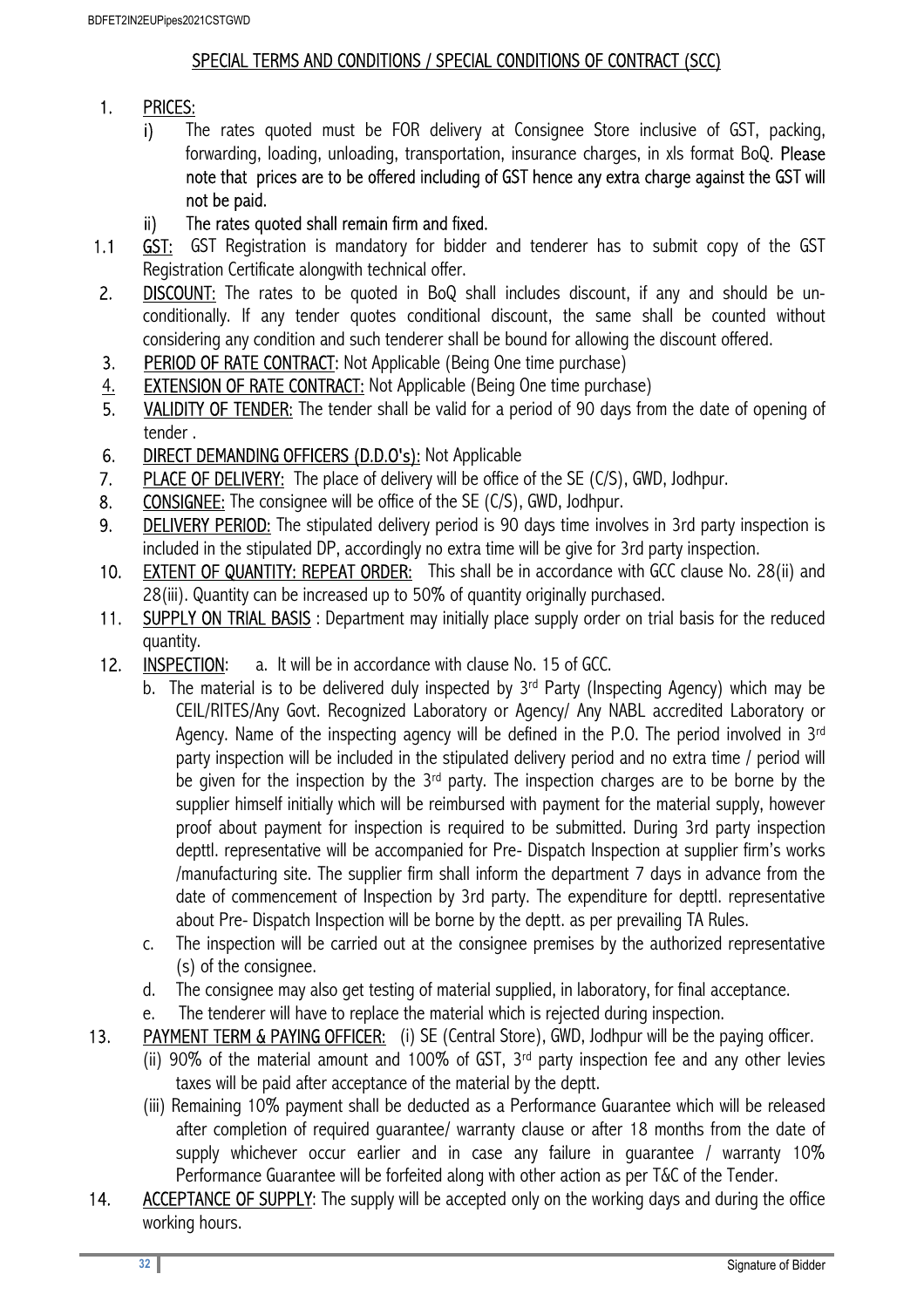BDFET2IN2EUPipes2021CSTGWD

- 15. DIVIDING QUANTITIES AMONG MORE THAN ONE BIDDER AT THE TIME OF AWARD (PARALLEL RATE **CONTRACT** – RTPP Rule 74) : As a general rule all the quantities of the subject matter of procurement shall be procured from the bidder whose bid is accepted. However, when it is considered that the quantity of the subject matter of procurement to be procured is very large and it may not be in the capacity of the bidder, whose bid is accepted, to deliver the entire quantity or when it is considered that the subject matter of procurement to be procured is of critical and vital nature, in such cases, the quantity may be divided between the bidder, whose bid is accepted and the second lowest bidder or even more bidders in that order, in a fair, transparent and equitable manner at the rates of the lowest bidder. Counter offer to first lowest bidder (L1), in order to arrive at an acceptable price, shall amount to negotiation. However, any counter offer thereafter to second lowest bidder (L2), third lowest bidder (L3) etc. , (at the rates accepted by L1) in case of splitting of quantities, as pre - disclosed in the bidding documents, shall not be deemed to be negotiation. In case of purchase preference to state enterprises parallel rate contract will be concluded as per conditions of the Bid & as per Qualification and Evaluation criteria mentioned in Section (d) of the bid document.
- 16. EARNEST MONEY/ BID SECURITY, BID DOCUMENT FEE AND BID PROCESSING FEE: Bidders are requested to deposit sum of requisite amount against bid security, bid document fee and bid processing fee (for RISL) in consolidation on eGRAS through single challan to be generated online on web portal http://egras.raj.nic.in/ following the procedure as mentioned in FD (G&T), Govt. of Rajasthan circular dated 27.04.2020 & 09.07.2020, briefed below:

| 40 — Ground Water Department (Chief Engineer, Jodhpur) |                                     |              |             |
|--------------------------------------------------------|-------------------------------------|--------------|-------------|
| Particulars of items                                   | <b>Budget Head</b>                  | Amount in Rs | Office Code |
| <b>Bid Security</b>                                    | 8443-00-103 (सिविल विभाग)-00-00     | 85000/-      | 20287       |
| <b>Bid Document Fee</b>                                | 0075-00-800-52-01                   | $500/-$      | 20287       |
| Bid Processing Fee (For RISL)                          | 8658-00-102-(16)-(02) (सिविल विभाग) | $1000/-$     | 20287       |

40 – Ground Water Department (Chief Engineer, Jodhpur)

i) Bidders are required to register as registered user on e-grass web portal.

- ii) After successful payment of all above fee through single challan, CIN Receipt will be generated. Scanned copy of the same (CIN receipt) is required to be uploaded along with technical bid at e-proc portal www.eproc.rajasthan.gov.in. The bid uploaded without CIN receipt will be rejected.
- iii) The bidders are requested to go through Finance (G&T) Deptt., Govt. of Rajasthan circular no. F6(5)FD/GF&AR/ 2018 dated 27/04/2020 & F6(5)FD/GF&AR/2018 dated 09/07/2020 for more details.
- 17. **TENDERS BY BONAFIDE AUTHORIZED / MANUFACTURERS**: Tenders shall be given only the by Manufacturer / Authorized whole seller/ Authorized distributor /Authorized dealer of Drilling Tools and Equipment including Drill Pipes. They shall, therefore, furnish a declaration in the form SR-11. Tenderer other than the manufacturer shall also furnish manufacturer's authorization in prescribed format Schedule 2 (2.3) without which offer will be rejected.
- 18. FURNISHING OF DETAILS OF MANUFACTURER: The tenderer will furnish the detailed address along with Telephone No./Fax No. themselves as well as that of the manufacturer as per Appendix – B and also furnish the technical requirement required for qualification of technical offer as mentioned in ITB Clause 4.1(A) and in Schedule 2.
- 19. MAKE AND DETAILED SPECIFICATION OF PRODUCT : Tenderer will clearly mention the specific make along with detailed specification and furnish technical literature/leaflets and detailed drawing of the offered product indicating name of the part and part no.

## 20. GUARANTEE/WARRANTY:

- (i) The Drill Pipes should give a guaranteed performance as indicated in the technical specification. It should be in accordance with clause 14 GCC.The tenderer shall have to furnish a Guarantee certificate issued by the manufacturer for each hammer.
- (ii) Under guarantee period any failure shall be either repaired or shall be replaced by new one within 21 days from the date of intimation letter to the tenderer firm. The tenderer will arrange lifting of the defective goods at their own level, however if the defective goods are to be dispatched by the consignee they will dispatch it through reputed courier / transporter on to pay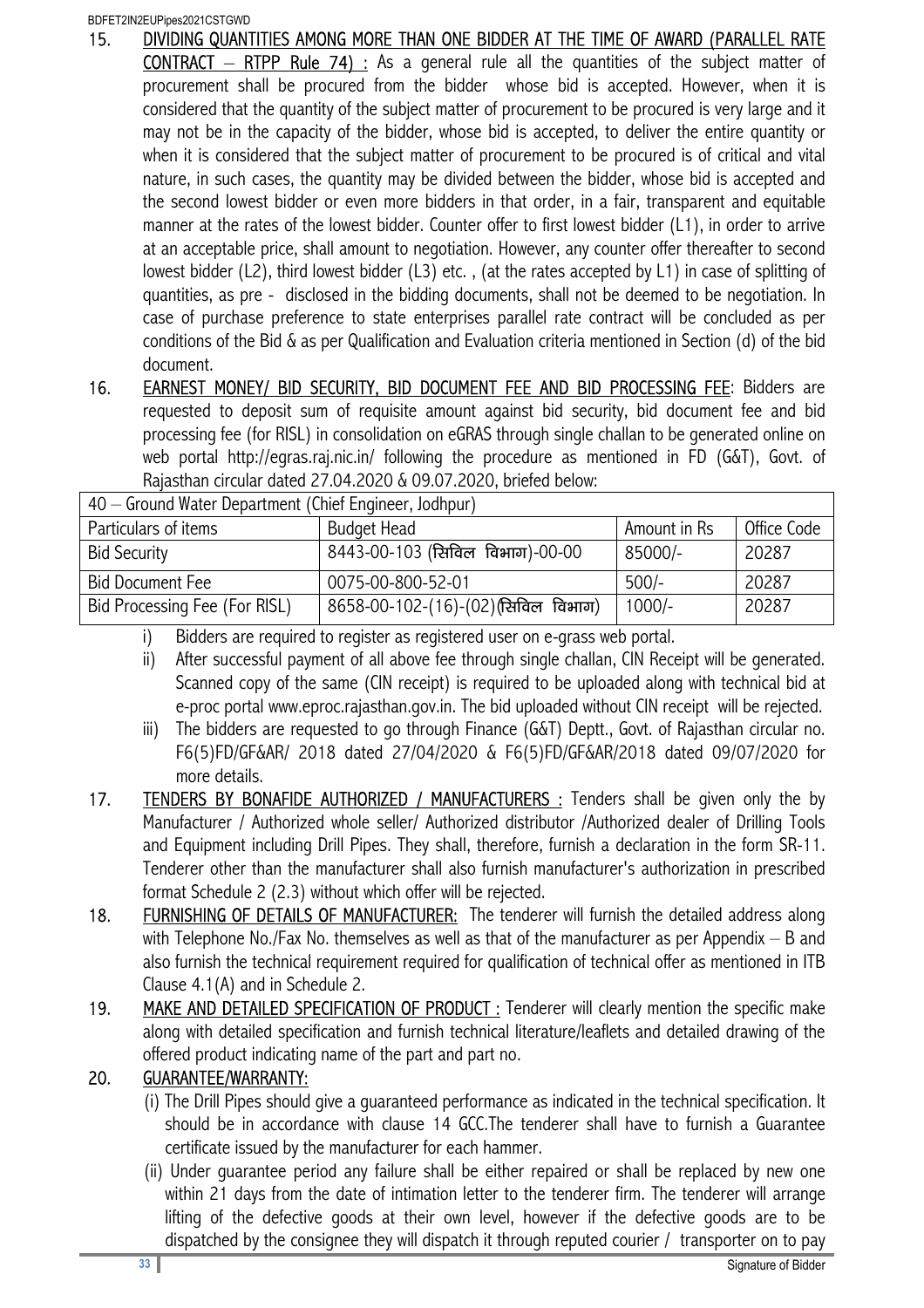basis or expenditure incurred in the dispatch will be deducted from the payment of the firm by the. The period involved in transport of defective goods are included in 21 days i.e. Period of replacement / repair of the defective goods. If the defective goods are replaced after 21 days Rs. 500/- for delay of each week (7 days) will be deducted from the payment of the firm along with forfeiture of SD. In case of failure of performance by the supplier as per terms and condition of the contract the relevant amount will be deducted from Performance Guarantee and / or it may be forfeited fully along with other action which includes debarring of the supplier.

21. AGREEMENT AND SECURITY DEPOSIT: (Clause No. 31 of GCC): The successful tenderer will have to execute the contract agreement on Non-Judicial Stamp worth amounting to a value as per applicable rules at the time of execution of contract in the form SR-17, (copy enclosed) and furnish the requisite security deposit.

## 22. RISK & COST PURCHASE

22.1 In case firm is unable to complete the supplies within the specified period or extended period, the department shall be entitled to purchase from elsewhere without notice to firm but on its account and risk. Material or any part of it not supplied by firm resulting to cancellation of contract. The Firm will be liable for any loss or damage, which the department may sustain by reason of such failure on the contractor's part.

The recovery of such losses or damage shall be made from any sum lying with the government, if the recovery is not possible from the bills & contractor fails to pay loss or damages within a month or agreed period, recovery shall be made under the Rajasthan Public Demand Recovery act 1952 or any other law in force.

While making the risk purchases the department may exercise its own discretion and if possible resort to limited Bid system issuing short terms notice irrespective of the valuation of the Bid. In all the cases where orders are cancelled due to non-supply of stores, it will be treated as a breach of contract and the department shall take action accordingly.

- 22.2 The risk and cost clause shall be operated by the authority concluding the rate contract.
- NOTE:- It is clarified that the department may resort to risk purchase without granting any extension in delivery period.
- 22.3 In case firm fails to deliver goods within stipulated delivery period and department decides not to accept goods after stipulated delivery period, the firm shall be liable for L.D. as per clause 2.5. Besides this proportionate SD for unsupplied material may also be forfeited.
- 22.4 In case of purchase against risk and cost the Performance Security of the defaulter will be forfeited and action as per RTPP Act 2012 and thereto Rules, 2013 shall be taken.

## 23. PRICE FALL

- 1.0 The prices under a rate contract shall be subject to price fall clause.
- 2.0 The prices charged for the store supplied under rate contract by the contractor shall be in no event exceeded the lowest price at which the contractor sells or even offer the rates for the stores of identical description to any- one in the State during the currency of the rate contract.
- 3.0 If the rate contract holder reduces or sell or even offers the sale price of such stores at a price lower than the price chargeable under this rate contract to any- one in the State at any time during the currency of the rate contract, he shall forthwith notify such reduction or sales to the department and the price payable under the rate contract for the stores supplies after the date of coming in to force of such reduction, the rate contract price shall stand correspondingly reduced with effect from the date reducing or selling or offering lower price, for all delivery of the stores under the rate contract and the rate contract shall be amended accordingly. The firms holding parallel rate contracts shall also be given opportunity to reduce their price by notifying them the reduced price giving them fifteen days time to intimate their acceptance to the revised price. Similarly, if a parallel rate contract holding firm or his authorized agent reduces the sale price of such stores or sell or even offers the rates of such stores during currency of the rate contract, its reduced price shall be conveyed to other parallel rate contract holding firms and the original rate contract holding firm for corresponding reduction in their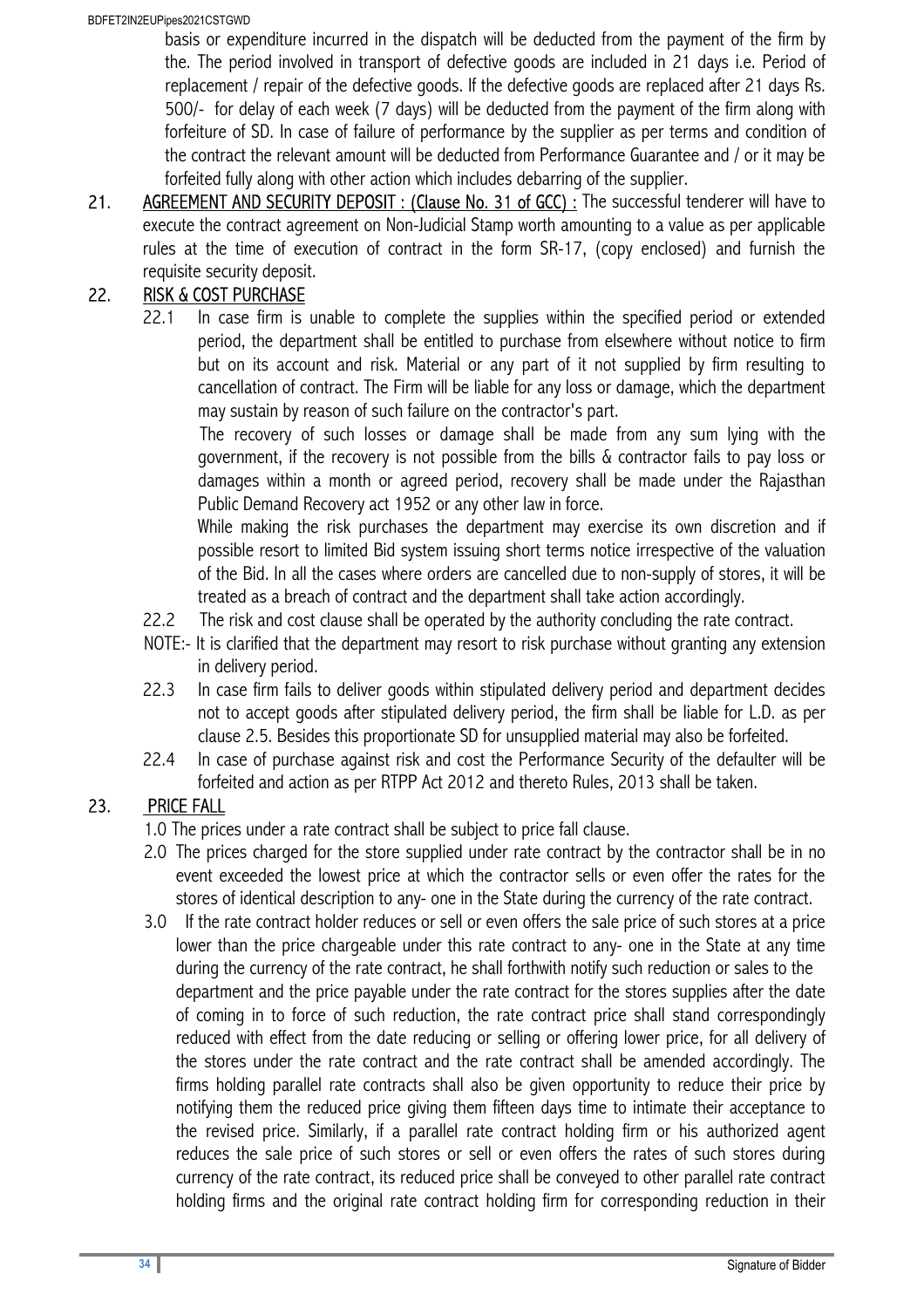#### BDFET2IN2EUPipes2021CSTGWD

prices. If any rate contract holding firm does not agree to reduced price, further transaction with it, shall not be conducted.

4.0 The contractor shall necessarily furnish the following information/certificate to the department: a) Within a month of the commencement of the contract a certificate for the lowest rates prevailing at the commencement of the rate contract.

b) Within a month of the expiry of every six months period a certificate for the lowest rates prevailing during the preceding six months and

c) Within a month of expiry of the rate contract a certificate in the following Performa:

"I/We certify that the stores of description identical to the stores supplied to the Govt. under the contract herein have not been sold by me/us to any- one in the State at the commencement of the rate contract, during the period from ----to--- at a price lower than the price charged to the Govt. under the contract.

It shall be responsibility of the rate contract holding firm to furnish the information/ certificate in schedule time period. If firm fails to furnish the information/certificate, further transaction with the firms shall not be conducted till receipt of information/certificate.

- 24. STRICT COMPLIANCE OF DEPARTMENTAL TENDER DOCUMENT CLAUSES AND INSTRUCTIONS: The tenderer will strictly comply with all the instructions as given in the annexure (classification and guidelines for submission of tender) enclosed with the Tender Document .
- 25. **DISPUTES:** If any dispute arises in the rate contract, it will be brought into the notice of Chief Engineer, Ground Water Department, Jodhpur whose decision will be final and binding.

## SUPEERINTENDING ENGINEER (CS) G.W.D. JODHPUR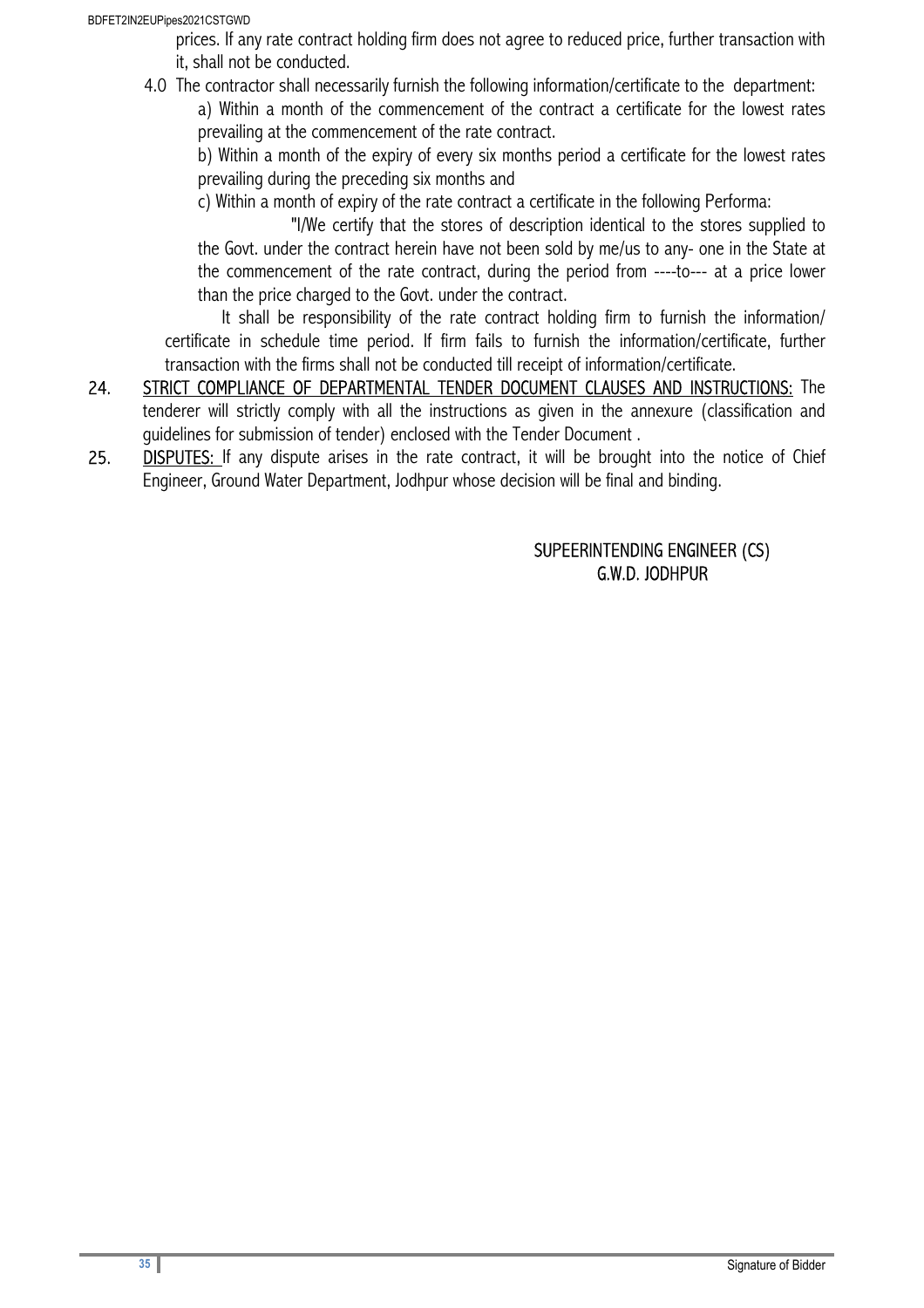## Section – (f)

Appendix, Annexure, Schedules, Forms including Technical Specifications and Drawings etc.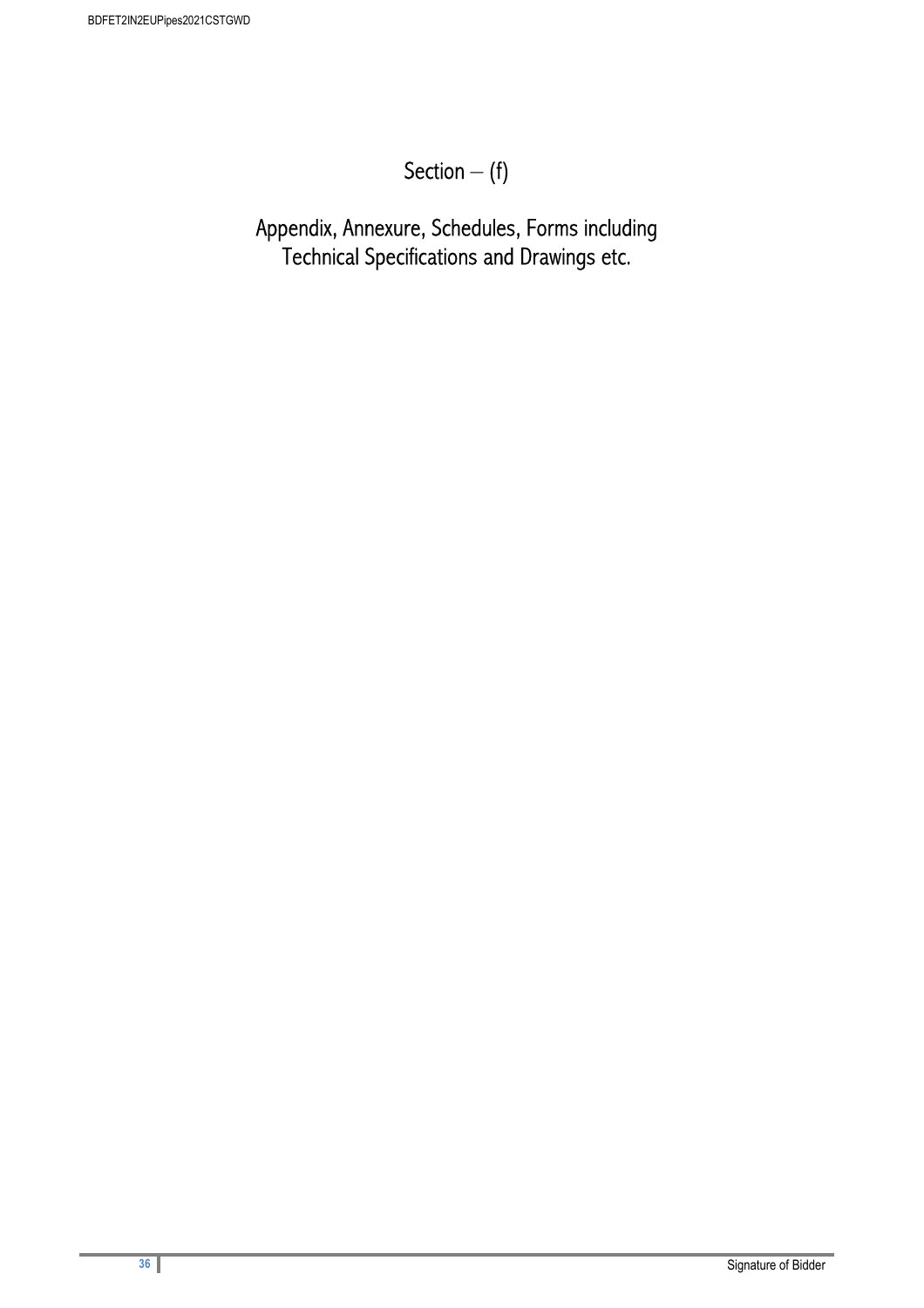## Format for Power of attorney of the representative of a firm

| the tender document, negotiate terms and conditions for the contract, to sign the contract, to deal with the |
|--------------------------------------------------------------------------------------------------------------|
| G.W.D. to issue and receive correspondence related to all matters of the tender for the                      |
|                                                                                                              |
|                                                                                                              |
| undertake the responsibility due to any act of the representative appointed                                  |

hereby.

For Partnership Firm's

| S. No. | Name of the All Partner                                 | Signature of Partner with Seal |
|--------|---------------------------------------------------------|--------------------------------|
|        |                                                         |                                |
| 2.     |                                                         |                                |
| 3      |                                                         |                                |
| 4      | Name, Designation & signature of the person Authorized  |                                |
| 5      | Attestation of Signature of Authorized Representative   |                                |
| 6      | Name and Designation of person attesting the signatures |                                |

## For Limited Firm's

| Name, Designation & signature of the person Authorized  |  |
|---------------------------------------------------------|--|
| Firm                                                    |  |
| Address                                                 |  |
| Telephone No.                                           |  |
| Fax No.                                                 |  |
| Telex No.                                               |  |
| Authority By which the Powers is delegated              |  |
| Attestation of Signature of Authorized Representative   |  |
| Name and Designation of person attesting the signatures |  |

## • To be Prepared on Stamp Paper of Rs.100/- duly attested by Notary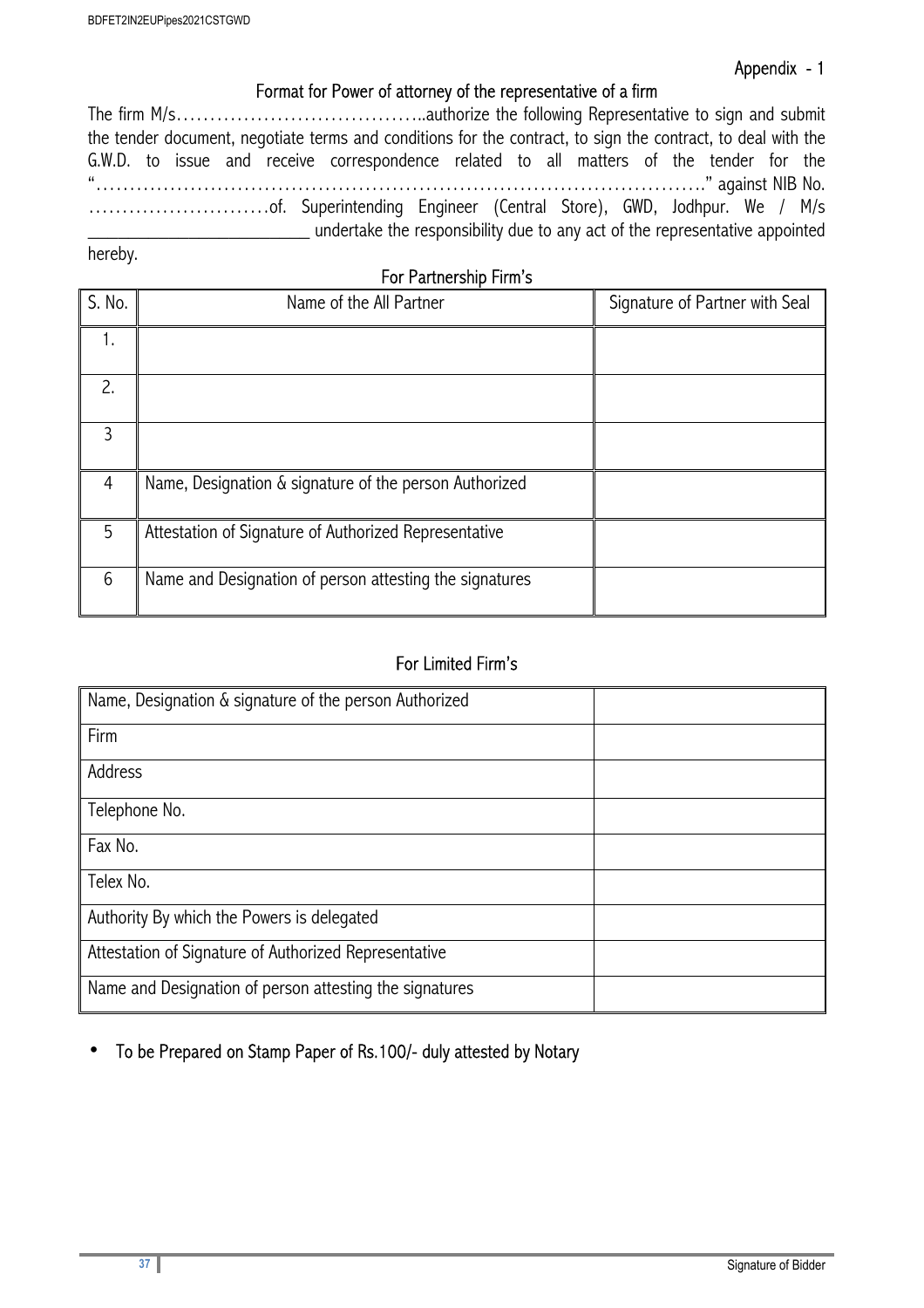#### Bid submission Letter

To,

 The Superintending Engineer, (Central Store) Ground Water Department, Jodhpur – 342 001

Subject – Tender for "…………………………………………………………………" Ref. : - Your NIB No……………………………………Dated………………………………...

Dear Sir ,

- 1. Having carefully examined all the parts of the bid documents and the addenda (if any) for the execution of the above mentioned works / Supply of goods, having obtained all requisite information affecting this tender, having visited the site and being aware of all conditions and difficulties likely to affect the execution of the contract, we, the undersigned, hereby offer to execute the work as described in the Bid Documents and to hand over the whole of the said works in conformity with the drawings, conditions of contract, technical conditions and scope of work, for the sum indicated in the financial offer and such other sum as may be ascertained in accordance with the Contract.
- 2. We declare that we have read and understood and that we accept all clauses, conditions, descriptions, drawings of the bid documents, and subsequent addenda (if any) without any change, reservations and conditions. If any change, reservation or condition has been made in our tender we herewith withdraw it.
- 3. We undertake, if our tender is accepted, to commence the work and complete the work in the stipulated time as per period defined in the conditions of the bid documents.
- 4. If our tender is accepted we will provide a security deposit in the required form in the sums as stipulated in the bid documents.
- 5. We agree to abide by this tender for the period of 90 days from the date of opening of the bids and it shall remain binding upon us and may be accepted by you at any time before the expiry of that period, and not to make any modifications in its terms and conditions which are not acceptable to you.
- 6. Unless and until the formal agreement is prepared and signed, this tender, together with your written acceptance thereof shall constitute a binding contract between us.
- 7. Together with the tender we submit the earnest money of Rs ......................... as .................. Dated this ................................................. day ..................................... 2020

Name designation and signature of Authorized representative of the firm Appendix– 3

#### Undertaking by Tenderer

I/ We undertake and confirm that no price information is indicated in Envelope 1.

I/ We understand that if this Undertaking is found to be incorrect, our tender may not be considered for Evaluation in future for financial evaluation, for which I/WE shall be liable for all consequences and / or damages.

| Signature with seal |                             |
|---------------------|-----------------------------|
| Full Name           |                             |
| Designation         |                             |
| Address             |                             |
|                     | (Authorized representative) |

**38** Signature of Bidder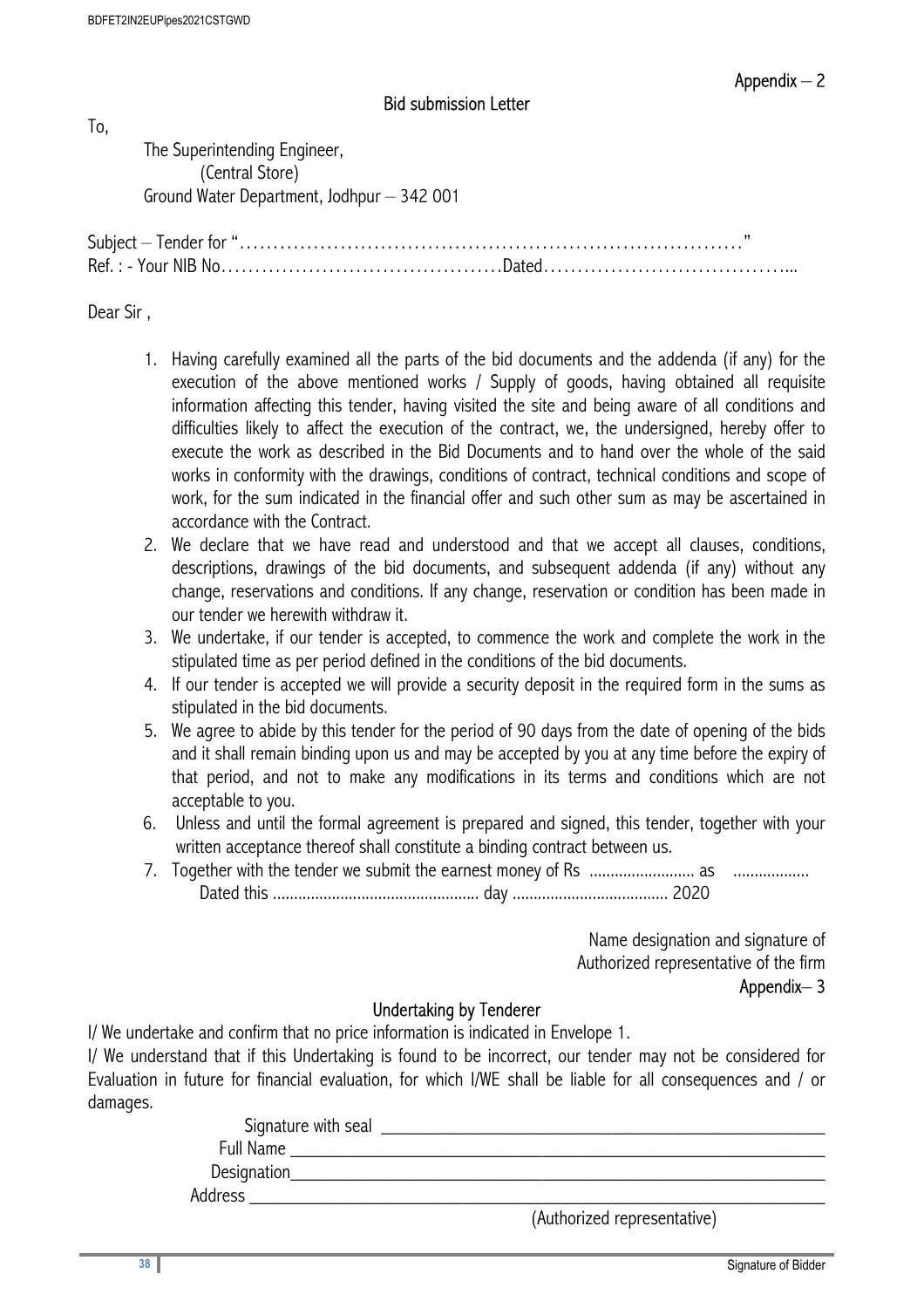#### Appendix  $-4$

I/ We  $\blacksquare$  I/ We have read, understood all the terms and conditions given in the tender document, including those in the addenda issued by the Department and the same are acceptable to us without any deviations.

If this declaration is found to be incorrect then without prejudice to any other action that may be taken , my / our security may be forfeited in full and the tender, if any to the extent accepted may be cancelled.

| Signature with seal |                             |
|---------------------|-----------------------------|
| Full Name           |                             |
| Designation         |                             |
| Address             |                             |
|                     | (Authorized representative) |

#### Appendix – 5

#### Declaration under the Official Secret

I / We hereby declare that I / We shall treat the tender documents, drawings and other records, connected with the work, as secret confidential documents and shall not communicate information derived there from to any person other than a person to whom I / We am /are authorized to communicate the same or use the information in any manner prejudicial to the safety of the same.

I / We understand that failure to observe the secrecy of the tenders will render the tender, liable to summary rejection.

| Signature with seal |  |
|---------------------|--|
| Full Name           |  |
| Designation         |  |
| Address             |  |

(Authorized representative)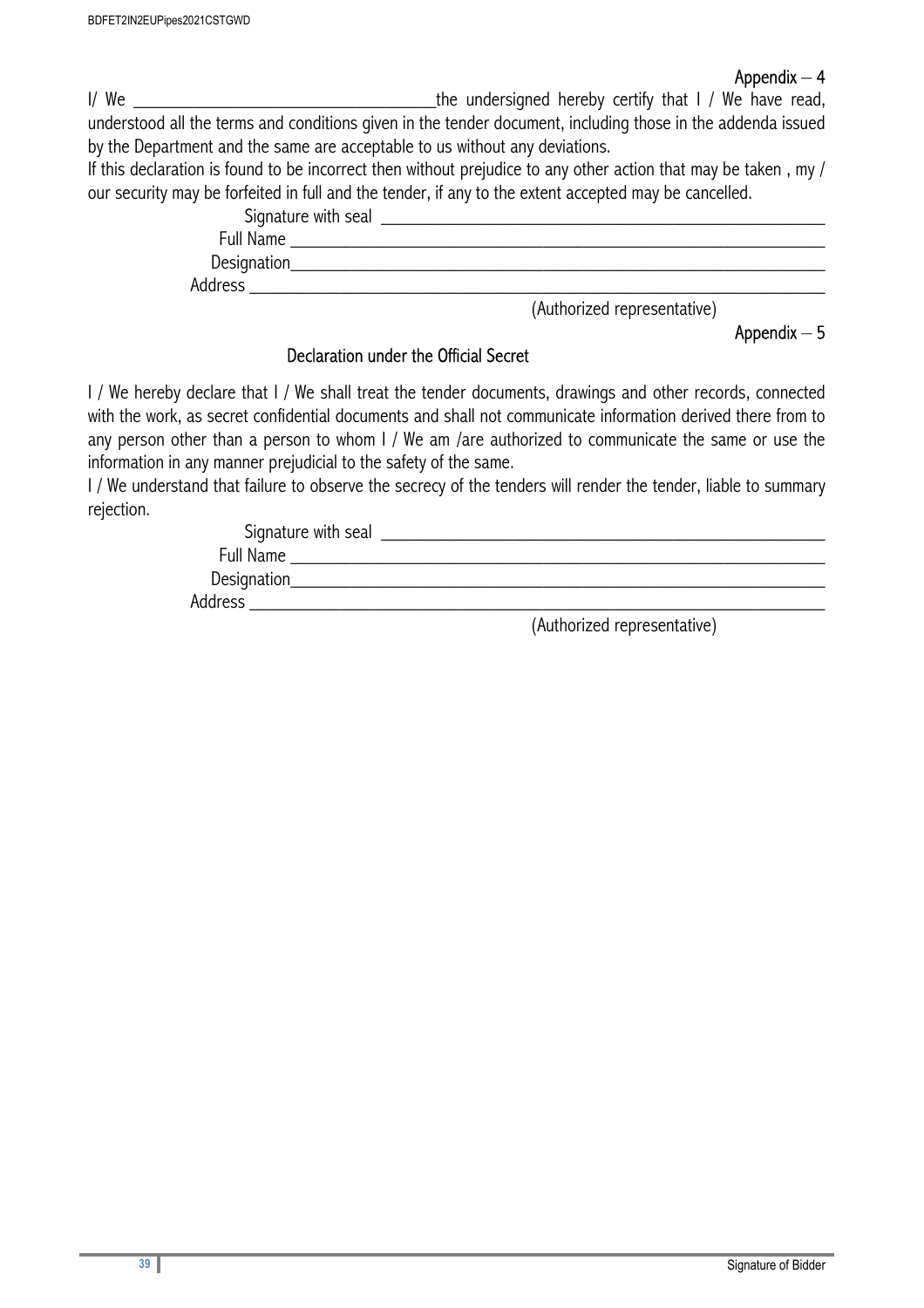#### 2. Tender forms

The Tenderer has to fill in all tender forms (if applicable) in this document and to submit them duly signed and stamped. They shall be used for the evaluation of his offer, the assessment whether his tender is substantial and for his pre-qualification.

The Tenderer shall neither add nor delete the texts of the forms. This might lead to the rejection of the tender. The papers shall remain bound in the tender document issued to the Tenderer. The supporting papers as indicated in the tender document should be submitted online, in the same order as they appear hereafter.

| Designation                                                                            | <b>Terract Territo and eapperang papers required</b><br>What to do?              | Supporting papers                                                                                                                                                                                   |
|----------------------------------------------------------------------------------------|----------------------------------------------------------------------------------|-----------------------------------------------------------------------------------------------------------------------------------------------------------------------------------------------------|
| Statement having read Tender                                                           | To be filled in,                                                                 |                                                                                                                                                                                                     |
| Document and addenda                                                                   | signed and stamped                                                               |                                                                                                                                                                                                     |
| General information about the<br>tenderer                                              | To be filled in,<br>signed and stamped                                           | *Power of attorney, attested by notary on non<br>judicial stamp paper of Rs 100/-<br>*Earnest money, tender fee and processing fee in<br>required form<br>*Copy of the GST Registration Certificate |
| Tender Letter, Declaration and<br><b>Undertakings</b><br>Pre - Qualification Schedules | To be filled in,<br>signed and stamped<br>To be filled in,<br>signed and stamped | *Evidence of work experience of firm i.e.<br>satisfactory work completion certificate etc.                                                                                                          |

|  |  |  |  | Tender forms and supporting papers required |
|--|--|--|--|---------------------------------------------|
|--|--|--|--|---------------------------------------------|

Signature of authorized representative.......................................................

#### 3. Statement having read the tender documents

We declare that we have read and understood and that we accept all clauses, conditions, descriptions, drawings, technical specifications of the tender documents and subsequent addenda (if any) without any change, reservations and conditions.

|  | Tender documents purchased from GWD |
|--|-------------------------------------|
|--|-------------------------------------|

| Section       | Part                                                          |  |  |  |
|---------------|---------------------------------------------------------------|--|--|--|
| Section (a)   | Notice of Invitation of Tenders (NIB)                         |  |  |  |
| Section (b)   | Instructions to Bidders, (ITB)                                |  |  |  |
| Section (c)   | Bid Data Sheet (BDS)                                          |  |  |  |
| Section (d)   | Qualification and Evaluation Criteria                         |  |  |  |
| Section (e)   | <b>Bidding Forms</b>                                          |  |  |  |
|               | <b>General Conditions of Contract</b>                         |  |  |  |
| Section (f)   | Special Conditions of Contract                                |  |  |  |
| Section $(q)$ | Appendix including Technical Specifications and Drawings etc. |  |  |  |
| Section (h)   | Annexure and forms related to Rajasthan Transparency in       |  |  |  |
|               | Public Procurement Rules / Acts                               |  |  |  |

#### Addenda issued by GWD\*

| Addendum No. | Dated |
|--------------|-------|
|              |       |
|              |       |
|              |       |

\*to be filled in by the Tenderer

Signature of authorized representative.......................................................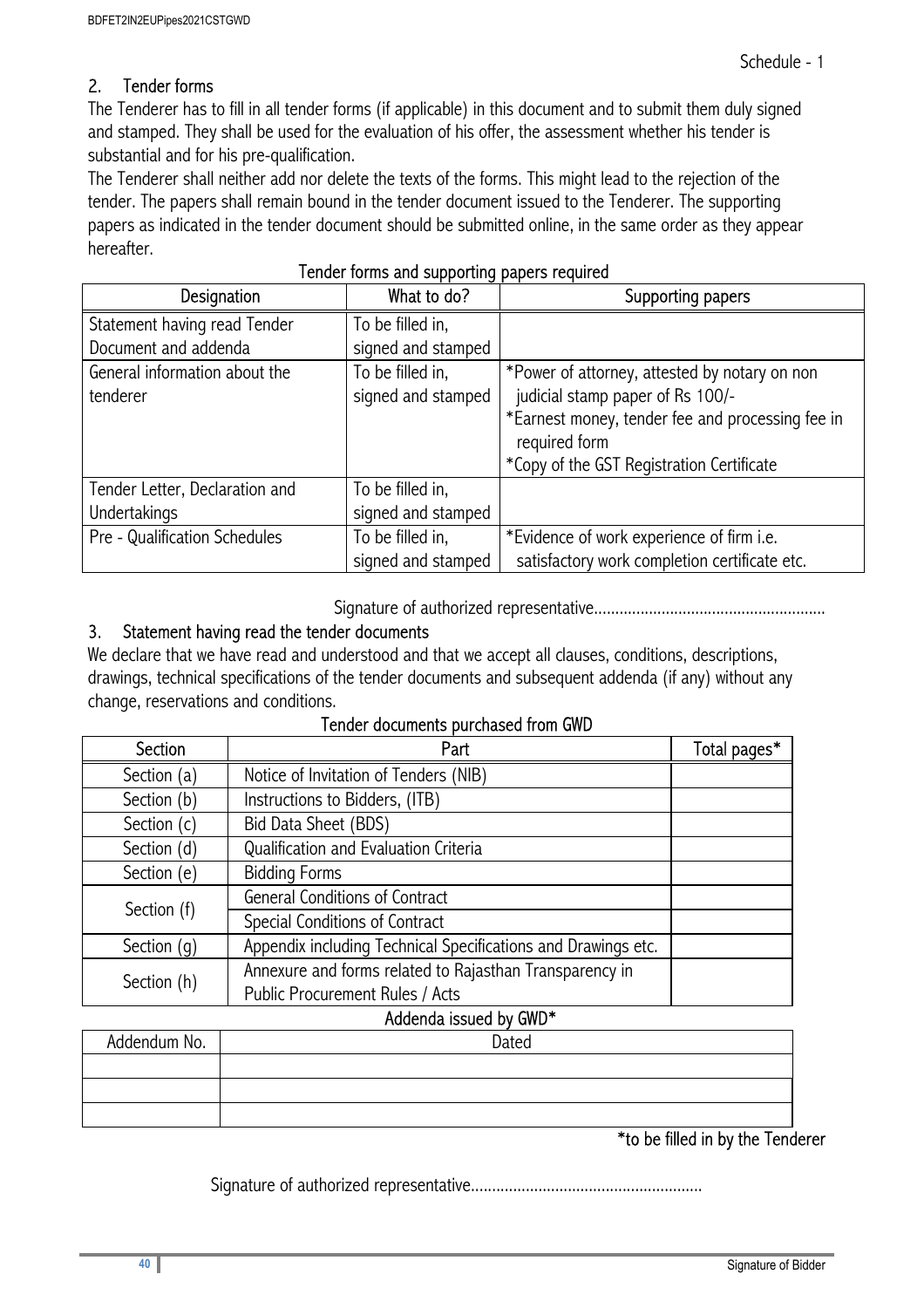2.1 Details of Experience related to supply.

| S.N. | Name of the deptt. /<br>undertaking to whom<br>supply has been made | Name,<br>Size &<br>item | PO No./Date/<br>type of the Ordered qty. | Supplied<br>Qty. | Satisfactory<br>performance<br>certificate details | Remarks |
|------|---------------------------------------------------------------------|-------------------------|------------------------------------------|------------------|----------------------------------------------------|---------|
|      |                                                                     |                         |                                          |                  |                                                    |         |

## 2.2 Details of Units owned by the Bidder / Owned by other than the Bidder:

| S. Name of the<br>N. manufacture manufacturin | Address of<br>the<br>q unit | Registration no. &<br>year of installation<br>of the unit | Items for<br>which<br>registered | Name of<br>the<br>machinery | Purpose of<br>the<br>machinery | Qty. of<br>machinery<br>installed | Remarks |
|-----------------------------------------------|-----------------------------|-----------------------------------------------------------|----------------------------------|-----------------------------|--------------------------------|-----------------------------------|---------|
|                                               |                             |                                                           |                                  |                             |                                |                                   |         |
|                                               |                             |                                                           |                                  |                             |                                |                                   |         |

SIGNATURE OF AUTHORIZED REPRESENTATIVE.......................................................

#### 2.3 MANUFACTURER'S AUTHORIZATION CERTIFICATE TO BE ISSUED BY THE MANUFACTURER OF OFFERED MAKE ............ (AS OFFERED BY THE DEALER OR BIDDER OTHER THAN MANUFACTURER)– Manufacturer's Authorization

[The Bidder shall require the Manufacturer to fill in this Form in accordance with the instructions indicated. This letter of authorization should be on the letterhead of the Manufacturer and should be signed by a person with the proper authority to sign documents that are binding on the Manufacturer. The Bidder shall include it in its bid, if so indicated in the BDS.]

> Date: *[insert date (as day, month and year) of Bid Submission]* NIB No. & Date: *[insert number of bidding process]*

To: [insert complete name of Purchaser] **WHEREAS** 

We *finsert complete name of Manufacturer]*, who are official manufacturers of *finsert type of goods* manufactured], having factories at [insert full address of Manufacturer's factories], do hereby authorize *linsert complete name of Bidder]* to submit a bid the purpose of which is to provide the following Goods, manufactured by us *[insert name and or brief description of the Goods]*, and to subsequently negotiate and sign the Contract.

We hereby extend our full guarantee and warranty in accordance with Clause 20 of the SCC, with respect to the Goods offered by the above firm. We hereby submit that we will provide the goods offered and relevant spare parts alongwith services as per requirement .

M/s. \_\_\_\_\_\_\_\_\_\_\_\_\_\_\_\_\_\_\_\_\_\_\_\_\_\_\_\_\_\_\_\_\_ are authorized to bid, and conclude the contract for the above goods manufactured by us against this specific NIB . This document is valid for a period of contract if contract is awarded to the authorized bidder if not it will be valid till award of the contract against the specific NIB

Signed: *[insert signature(s)* of authorized representative(s) of the Manufacturer]

Name: *[insert complete name(s) of authorized representative(s) of the Manufacturer]* Title: *linsert title]* 

Duly authorized to sign this Authorization on behalf of: *[insert complete name of Bidder]* Dated on \_\_\_\_\_\_\_\_\_\_\_\_ day of \_\_\_\_\_\_\_\_\_\_\_\_\_\_\_\_\_\_, \_\_\_\_\_\_\_ [insert date of signing]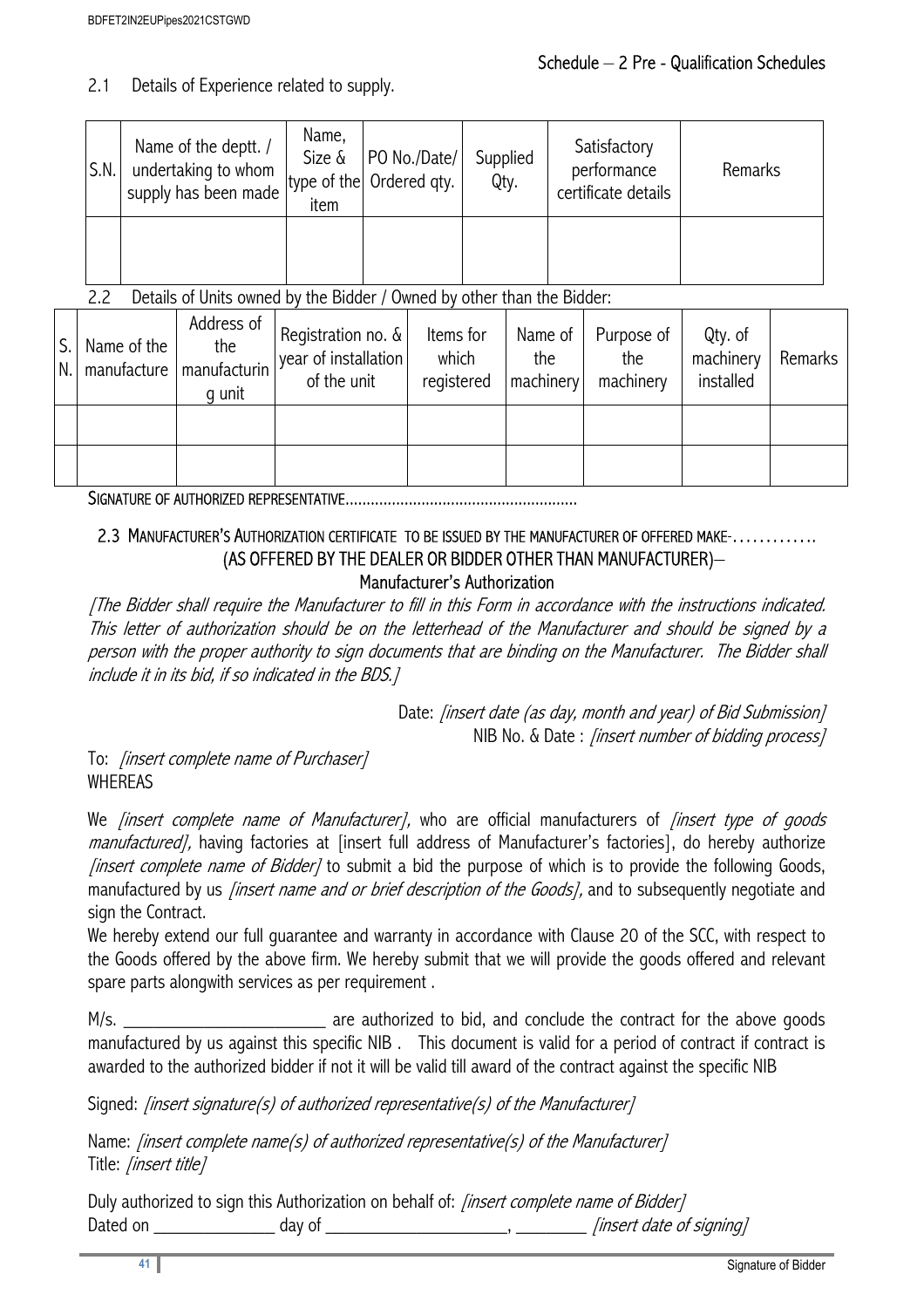#### Schedule - 3 Deviations from Technical Specification

All deviations from Technical Specifications shall be filled in by the Bidder, clause by clause, in this Schedule. It may be noted that the Specifications given in the Appendix  $-$  'C' of Bid Document are the minimum acceptable; the bidders are free to quote standards that are better / higher than the ones referred to in the Bid Document.

| Clause Ref. of Bid Document or<br><b>Technical Specification</b> | Specification | <b>Deviation</b> | Standard to Which offered<br>material / equipment confirms |  |
|------------------------------------------------------------------|---------------|------------------|------------------------------------------------------------|--|
|                                                                  |               |                  |                                                            |  |

The bidder hereby certifies that the above mentioned are the only deviations from Technical Specifications of the Bid and he accepts all the remaining scope and specifications contained in the Bid document.

Signature of authorized representative.......................................................

## Appendix – A

## **ACCIDAVAT**

|                           |                                   | 78 1 11 11 11 11 11<br>(Stamp Rs. 50/-) |                                                                                                                                                                                                    |            |  |
|---------------------------|-----------------------------------|-----------------------------------------|----------------------------------------------------------------------------------------------------------------------------------------------------------------------------------------------------|------------|--|
|                           | S/O                               |                                         |                                                                                                                                                                                                    |            |  |
|                           |                                   |                                         | Resident                                                                                                                                                                                           |            |  |
|                           |                                   |                                         |                                                                                                                                                                                                    |            |  |
|                           | solemnly affirm and declare that: |                                         |                                                                                                                                                                                                    |            |  |
| (a)                       |                                   |                                         | My/Our above noted enterprise M/s __________________ has been issued acknowledgement of                                                                                                            |            |  |
|                           |                                   |                                         | Entrepreneurial Memorandum Part - II by the District Industries Center Jodhpur. The acknowledgement                                                                                                |            |  |
|                           |                                   |                                         |                                                                                                                                                                                                    |            |  |
| of following items:       |                                   |                                         |                                                                                                                                                                                                    |            |  |
|                           | Name of the Item                  |                                         | <b>Annual Capacity</b>                                                                                                                                                                             |            |  |
|                           |                                   | Qty.                                    | Amount (Rs.)                                                                                                                                                                                       |            |  |
| i)                        |                                   |                                         |                                                                                                                                                                                                    |            |  |
| $\mathsf{ii}$ )           |                                   |                                         |                                                                                                                                                                                                    |            |  |
| $\overline{\mathsf{iii}}$ |                                   |                                         |                                                                                                                                                                                                    |            |  |
| iv)                       |                                   |                                         |                                                                                                                                                                                                    |            |  |
| v)                        |                                   |                                         |                                                                                                                                                                                                    |            |  |
| (b)                       |                                   |                                         | My /our above noted acknowledgement of Entrepreneurial Memorandum Part - Il has not been<br>cancelled or withdrawn by the Industries Department and that the Enterprise is regularly manufacturing |            |  |
| the above item.           |                                   |                                         |                                                                                                                                                                                                    |            |  |
| (c)                       |                                   |                                         | My/ our enterprise is having all the requisite plant and machinery and is fully equipped to manufacture                                                                                            |            |  |
|                           | the above noted items.            |                                         |                                                                                                                                                                                                    |            |  |
|                           |                                   |                                         | Signature of Proprietor / Director                                                                                                                                                                 |            |  |
|                           |                                   | <b>VERIFICATION</b>                     |                                                                                                                                                                                                    |            |  |
|                           |                                   |                                         |                                                                                                                                                                                                    | Proprietor |  |
|                           |                                   |                                         |                                                                                                                                                                                                    |            |  |
|                           |                                   |                                         | above are true and correct to the best of my knowledge and nothing has been concealed therein So                                                                                                   |            |  |
| help me God.              |                                   |                                         |                                                                                                                                                                                                    |            |  |

#### DEPONENT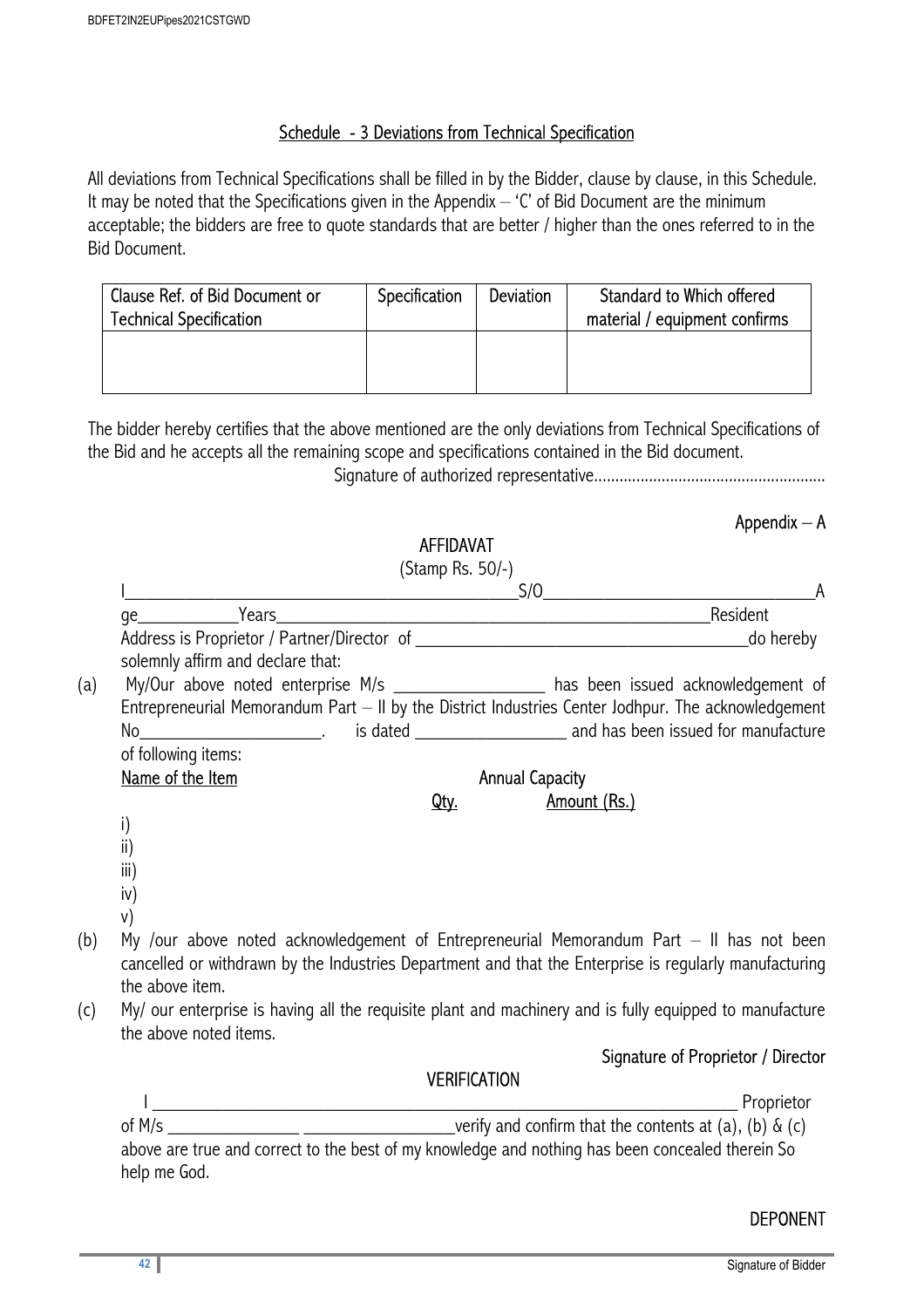#### INFORMATION TO BE SUPPLIED BY THE BIDDER

|     |                                                   |                                                                                                                                           |                              | יוסטוס אוווי וט טאט דער זטכ                         |                                    |  |
|-----|---------------------------------------------------|-------------------------------------------------------------------------------------------------------------------------------------------|------------------------------|-----------------------------------------------------|------------------------------------|--|
|     |                                                   | Name of Firm                                                                                                                              |                              |                                                     |                                    |  |
|     | ii                                                | Address                                                                                                                                   |                              |                                                     |                                    |  |
|     |                                                   |                                                                                                                                           |                              |                                                     |                                    |  |
|     |                                                   |                                                                                                                                           |                              |                                                     |                                    |  |
|     | iii                                               | Telephone No / Fax / e-mail of office / Factory/<br>Residence.                                                                            |                              |                                                     |                                    |  |
|     | 2a)                                               | In case of Private Limited Co.                                                                                                            |                              |                                                     |                                    |  |
| . 1 |                                                   | Whether article of association and Memorandum<br>enclosed or not.                                                                         |                              | Enclosed at page NoNot enclosed/<br>Not applicable. |                                    |  |
|     | li                                                | List of present directors along with their current &<br>permanent address enclosed or not                                                 |                              | Not applicable                                      | Enclosed at page No. Not enclosed/ |  |
|     | b)                                                | In case of Partnership firm                                                                                                               |                              |                                                     |                                    |  |
|     |                                                   | Whether copy of partnership deed in case of                                                                                               |                              |                                                     | Enclosed at page No.               |  |
|     |                                                   | partnership firm along with their address enclosed or<br>not                                                                              |                              | Not enclosed/ Not applicable                        |                                    |  |
|     | 3 i)                                              | Name of authorised power of attorney holder                                                                                               |                              |                                                     |                                    |  |
|     | $\mathsf{ii}$                                     | Address                                                                                                                                   |                              |                                                     |                                    |  |
|     |                                                   |                                                                                                                                           |                              |                                                     |                                    |  |
|     | iii)                                              | Telephone No. Residence / Office/ mobile no. / email                                                                                      |                              |                                                     |                                    |  |
| 4   | (a)                                               | In case of Limited Company                                                                                                                |                              |                                                     |                                    |  |
|     | i)                                                | Whether power of attorney duly attested by Public                                                                                         |                              |                                                     | Enclosed at page No.               |  |
|     |                                                   | Notary on non-judicial stamp paper authorizing the<br>signatory to submit the Bid and letters and to sign the                             |                              |                                                     | Not enclosed/ Not applicable       |  |
|     |                                                   | contract and other document enclosed                                                                                                      |                              |                                                     |                                    |  |
|     | $\mathsf{ii}$                                     | Resolution of Board of Directors in favour of power of<br>attorney enclosed or not.                                                       |                              | Not applicable                                      | Enclosed at page NoNot enclosed/   |  |
|     | (b)                                               | In case of partnership firm whether power of attorney                                                                                     |                              |                                                     | Enclosed at page No.               |  |
|     |                                                   | duly signed by all partners enclosed or not.                                                                                              | Not enclosed/ Not applicable |                                                     |                                    |  |
|     |                                                   | 5 Copy of Bid document duly digitally signed.                                                                                             |                              | Not applicable                                      | Enclosed at page No. Not enclosed/ |  |
| 6   | <b>Bid security</b>                               |                                                                                                                                           |                              |                                                     |                                    |  |
|     |                                                   | Amount Deposited                                                                                                                          |                              |                                                     |                                    |  |
|     |                                                   | CIN Receipt No. & Date                                                                                                                    |                              |                                                     |                                    |  |
| 7   |                                                   | Registration certificate                                                                                                                  |                              |                                                     |                                    |  |
|     | i)                                                | Whether manufacturing unit is outside Rajasthan/ Inside<br>Rajasthan                                                                      |                              |                                                     | Out of State/ Within State         |  |
|     | ii)                                               | Whether Micro, Small and Medium Enterprises situated                                                                                      |                              | Micro, Small and Medium Enterprises situated in     |                                    |  |
|     |                                                   | in Rajasthan or Large unit                                                                                                                |                              | Rajasthan / Large                                   |                                    |  |
|     | $\mathsf{iii}$                                    | If Micro, Small and Medium Enterprises situated in                                                                                        |                              | Enclosed at page No.                                |                                    |  |
|     |                                                   | Rajasthan enclose self attested copy of registration<br>certificate issued by Director of Industries, Rajasthan.                          |                              |                                                     | Not enclosed/ Not applicable       |  |
|     | iv)                                               | If Micro, Small and Medium Enterprises situated in Rajasthan. Please<br>also enclose an attested copy of acknowledgement of EM II with an |                              |                                                     | Enclosed at page No.               |  |
|     |                                                   |                                                                                                                                           |                              | .                                                   |                                    |  |
|     |                                                   | affidavit as per clause 3.2.(a) in the format as per Appendix A:                                                                          |                              |                                                     | Not enclosed/ Not applicable       |  |
|     | V)                                                | If Large or Medium, notarized copy of                                                                                                     |                              |                                                     | Enclosed at page No.               |  |
|     | registration under Factory act to be<br>enclosed. |                                                                                                                                           |                              | Not enclosed/ Not applicable                        |                                    |  |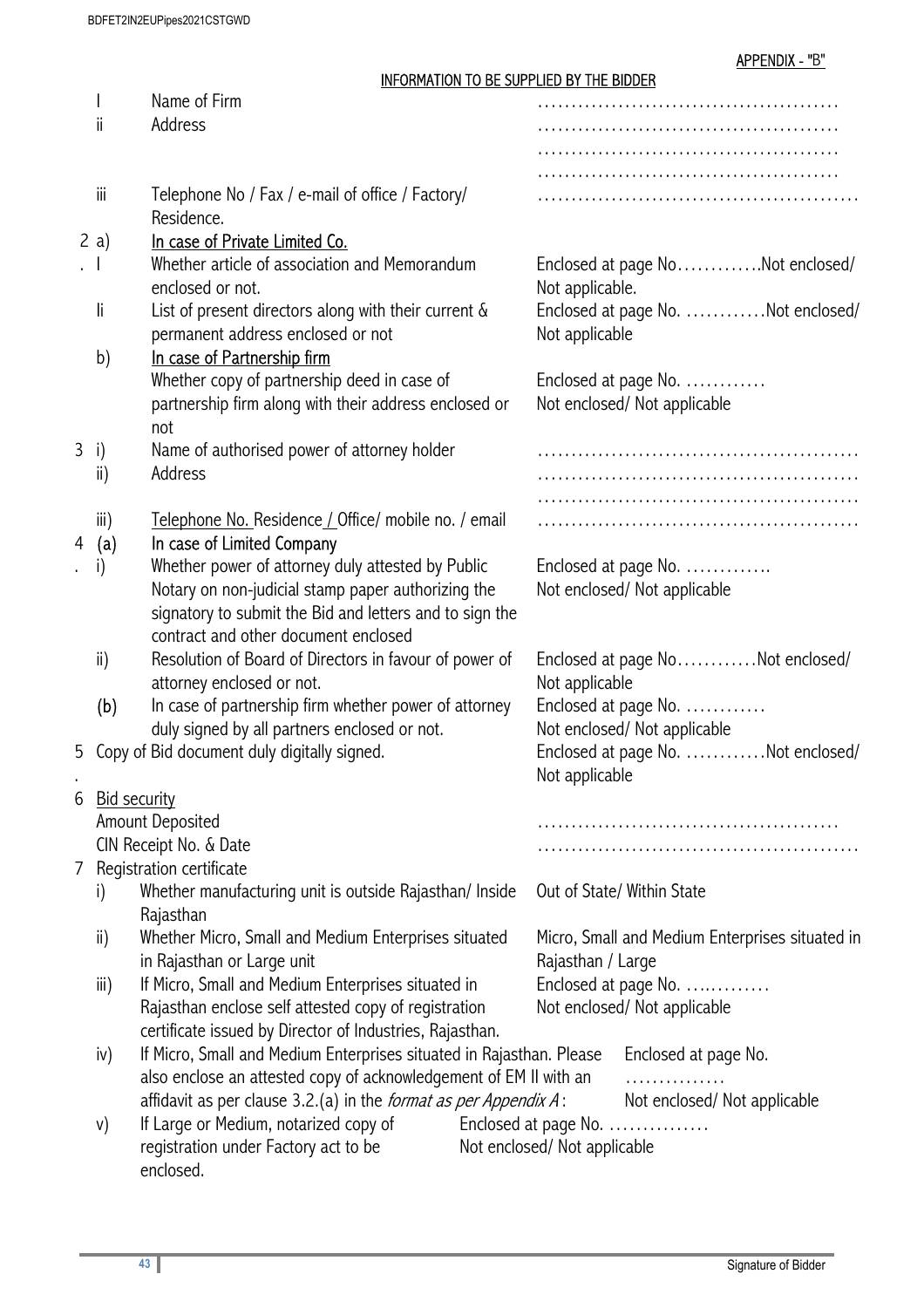|                | vi)                                                                                                  |                   | (a) Whether micro, small enterprises situated in Rajasthan is owned by<br>the member of SC/ST: | Yes / No                                             |  |  |  |
|----------------|------------------------------------------------------------------------------------------------------|-------------------|------------------------------------------------------------------------------------------------|------------------------------------------------------|--|--|--|
|                |                                                                                                      | SC/ST             | (b) If Answer of point no. (vi)(a) is yes please indicate caste category :                     | Name of the owner, Caste<br>certificate of the Owner |  |  |  |
|                |                                                                                                      |                   | (c) If Answer of point no. (vi)(a) is yes please submit the self-attested                      | enclosed at Pg.                                      |  |  |  |
|                |                                                                                                      |                   | copy of the caste certificate of the owner of such micro, small                                | No                                                   |  |  |  |
|                |                                                                                                      |                   | enterprises of the State issued by the competent authority. :                                  |                                                      |  |  |  |
|                | 8 a)                                                                                                 |                   | Kindly indicate your monthly quantity (in terms of amount), which you                          | Rs. lacs                                             |  |  |  |
|                |                                                                                                      |                   | can deliver against this contract.                                                             |                                                      |  |  |  |
|                | b)                                                                                                   |                   | Total production capacity per month (for information only (please                              | Rslacs                                               |  |  |  |
|                | mention amount in lacs).                                                                             |                   |                                                                                                |                                                      |  |  |  |
|                |                                                                                                      | 9 Please mention: |                                                                                                |                                                      |  |  |  |
|                | Your GST Registration Number for location of manufacturing place.<br>Copy enclosed at page No.<br>a) |                   |                                                                                                |                                                      |  |  |  |
|                |                                                                                                      | Registration No.  |                                                                                                |                                                      |  |  |  |
| 1              | a)                                                                                                   |                   | ISI marking license and its validity. Please enclose notarized copy of the                     | Validity                                             |  |  |  |
| $\overline{0}$ | same. (If Applicable and required in conditions of the tender)                                       |                   |                                                                                                | Enclosed at page                                     |  |  |  |
|                | b)                                                                                                   |                   | Mention location where material shall be inspected. (This should be as                         | Address                                              |  |  |  |
|                |                                                                                                      |                   | per location mentioned in valid BIS license) Note: 10 (a) & (b) will be                        |                                                      |  |  |  |
|                |                                                                                                      |                   | applicable if there is such conditions in the tender.                                          |                                                      |  |  |  |
|                |                                                                                                      |                   | 1 State whether all tests shall be carried out at the factory. If not, name the                |                                                      |  |  |  |
| 1.             |                                                                                                      |                   | place or laboratory where such tests shall be arranged by the Bidder.                          |                                                      |  |  |  |
|                |                                                                                                      |                   | (applicable if there is such conditions in the tender)                                         |                                                      |  |  |  |
|                | 12.                                                                                                  | (i)               |                                                                                                |                                                      |  |  |  |
|                |                                                                                                      | (ii)              | Type of Unit: Micro/Small/Medium/Large Scale Unit: _______________                             |                                                      |  |  |  |
|                |                                                                                                      | (ii)              | Registration No.:                                                                              |                                                      |  |  |  |
|                |                                                                                                      | (iii)             | Registering Authority: Industries Deptt., Rajasthan/Other State/NSIC.                          |                                                      |  |  |  |
|                |                                                                                                      | (iv)              | Item for which registered: _                                                                   |                                                      |  |  |  |
|                |                                                                                                      | (v)               | of works (Address)/Telephone No./Fax No.                                                       |                                                      |  |  |  |
|                |                                                                                                      | (vi)              | Production Capacity: (a) Monthly: (b) Annually:                                                |                                                      |  |  |  |
|                |                                                                                                      | (vii)             | Offered Capacity: (a) Monthly: (b) Annually:                                                   |                                                      |  |  |  |
|                |                                                                                                      | (viii)            | Experience (in years):                                                                         |                                                      |  |  |  |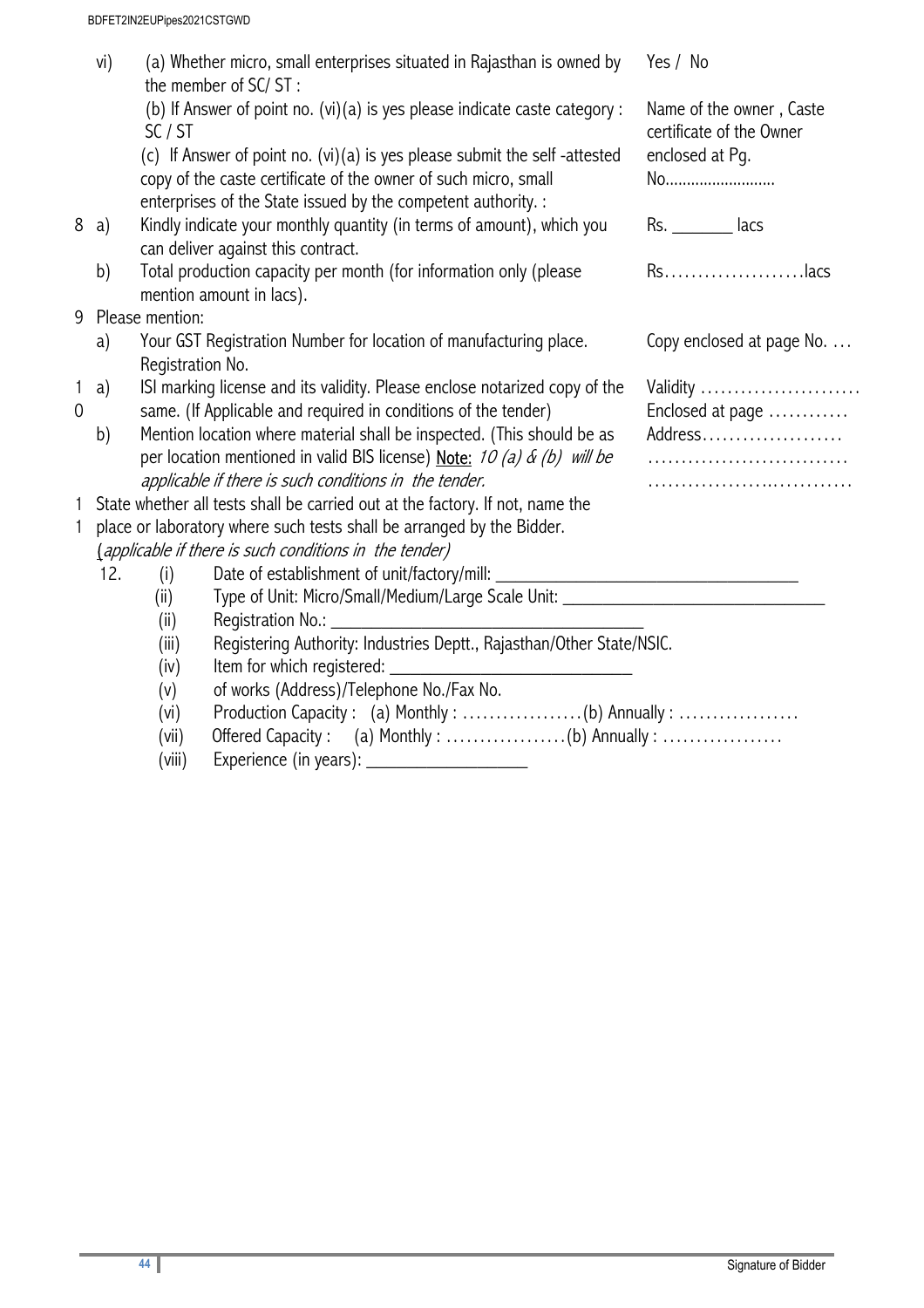## MINIMUM TECHNICAL SPECIFICATION FOR 88.9 MM EXTERNAL UPSET DRILL PIPE ASSEMBLIES FOR USE IN WATER WELL DRILLING

APPLICATION: -External upset drill pipes of 88.9 mm dia and 6.096 meters long having wall thickness 9.35 mm are required for use on direct circulation rotary water well drilling rigs.

TECHNICAL SPECIFICATION :-The external upset drill pipes should be complete with alloy steel screwed on counter bore welded tool joints. These should have box type connection at one end and pin type connection at other end. These shall conform to IS: 11312-Part-I 1985 (latest).

## a. Material:

- (i) The drill pipes shall be made from seamless tubing made from alloy steel equivalent to API 5CT-N80 Grade conforming or exceeding to IS grade "Yst 517".
- (ii) The tubing shall be either hot finished seamless or cold drawn seamless conforming to general requirements of IS: 1387-1987 (latest). The yield strength should be minimum 517 N/mm<sup>2</sup> and the tensile strength should be minimum 690 N/mm<sup>2</sup> .
- (iii) The chemical composition of each lot is to be furnished by manufacturer. The percentage of sulphur should be less than 0.06% and phosphorus should be less than 0.04%.
- (iv) The tool joints should be made of alloy steel conforming to 40 Cr-1 grade or EN-19 steel as specified in schedule IV of IS 1570-1961 (latest).
- b. Dimensions: The raw tubings should conform to IS: 11312 (Part-I) 1985 (latest). The dimensions & tolerances should be as under: -

| S. N. | <b>Particulars</b>             | <b>Dimension</b> | Tolerance     |                   |  |
|-------|--------------------------------|------------------|---------------|-------------------|--|
|       | Outside Diameter               | 88.9 mm          | ±0.75%        |                   |  |
| 2.    | Wall thickness                 | 9.35 mm          | $±10\%$       |                   |  |
| 3.    | Length                         | 6.096 mtr        | $±70$ mm      |                   |  |
| 4.    | Nominal weight                 | 19.8 kg/m        | $+6.5\%$ & -  | For single length |  |
|       |                                |                  | 3.5%          |                   |  |
|       | Tool Joint:                    |                  |               |                   |  |
| 5.    | Outside diameter of tool joint | 120.65 mm        | $\pm$ 0.79 mm |                   |  |
| 6.    | <b>General Tolerances</b>      |                  | ±5%           |                   |  |

## c. Tool Joint :

- (i) The drill pipe should be complete with alloy steel screwed on counter bore welded tool joints.
- (ii) The tool joints should be bucked on the drill rod with a minimum bucking torque of 10845 Nm.
- (iii) The tool joint should be heat treated to minimum hardness of 285 BHN.
- (iv) The threads should conform to API 3½ IF. The box & Pin connection should confirm to API 3½ IF threads. Threads are to be checked by API approved gauges
- d. Tests : The drill pipe should pass the following tests:
- (i) Chemical Analysis as per section 9.1 of IS: 11312 (Part-I) 1985.
- (ii) Dimensions test as per section 9.2.1 of IS: 11312 (Part-I) 1985.
- (iii) Eccentricity test as per section 9.2.2.1 and 9.2.2.2 of IS: 11312 (Part-I) 1985.
- (iv) Ovality test as per section 9.2.2.3 of IS: 11312 (Part-I) 1985.
- (v) Tensile strength, yield strength & percentage elongation as per section 9.3 of IS:11312 (Part-I) 1985 by furnishing Mill Test Certificate from the supplier of seamless tubes. The Mill Test Certificate should indicate tubing with heat nos. stenciled on tubes, the test certificate should also give the evidence about Tensile Strength, Yield Strength, Percentage (%) Elongation and Chemical Composition as proof of testing.
- (vi) The tool joints should have a minimum yield strength of 517 N/mm<sup>2</sup> , a minimum tensile strength of 690 N/mm<sup>2</sup> and elongation as per clause 9.3.1 (Table – 3) of IS: 11312 (Part-I) 1985 (latest)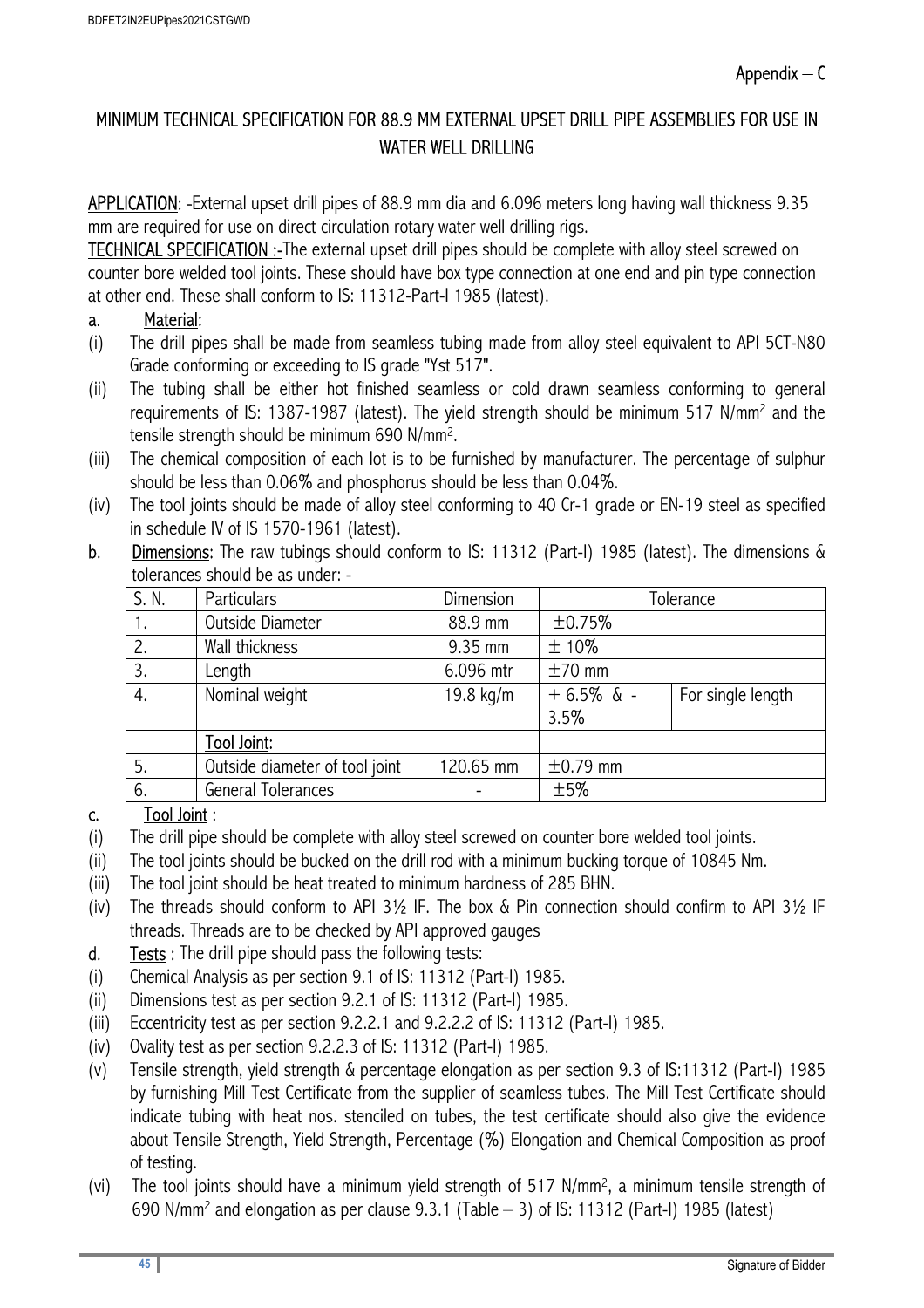#### e. Markings:

- (i) The drill pipes shall be marked as 'Govt. of Raj. -GWD'.
- (ii) The tool joints shall be stamped around the OD with manufacturer's name (or marks) and the size and style of connection.

## f. General:

- (i) The manufacturer should indicate & furnish documental evidences about the source of procurement of raw tubing.
- (ii) At the time of supply the supplier shall furnish the manufacturer's certificate of manufacturing along with material test report from Govt. recognized test house or from ISO approved Company's Laboratory having ISO-9001-2000 Certificate.
- (iii) The manufacturer shall have to furnish the Mill Test Certificates of external upset tubing with heat nos. stenciled on the tubes tallying with that indicated on the Mill Test Certificate in evidence of source procurement at the time of inspection and also supply.
- g. Guarantee/Warranty: 18 months from the date of receipt of supply or Satisfactory cumulative drilling up to 1500 meters, whichever is earlier.

## SUPERINTENDING ENGINEER (CENTRAL STORE)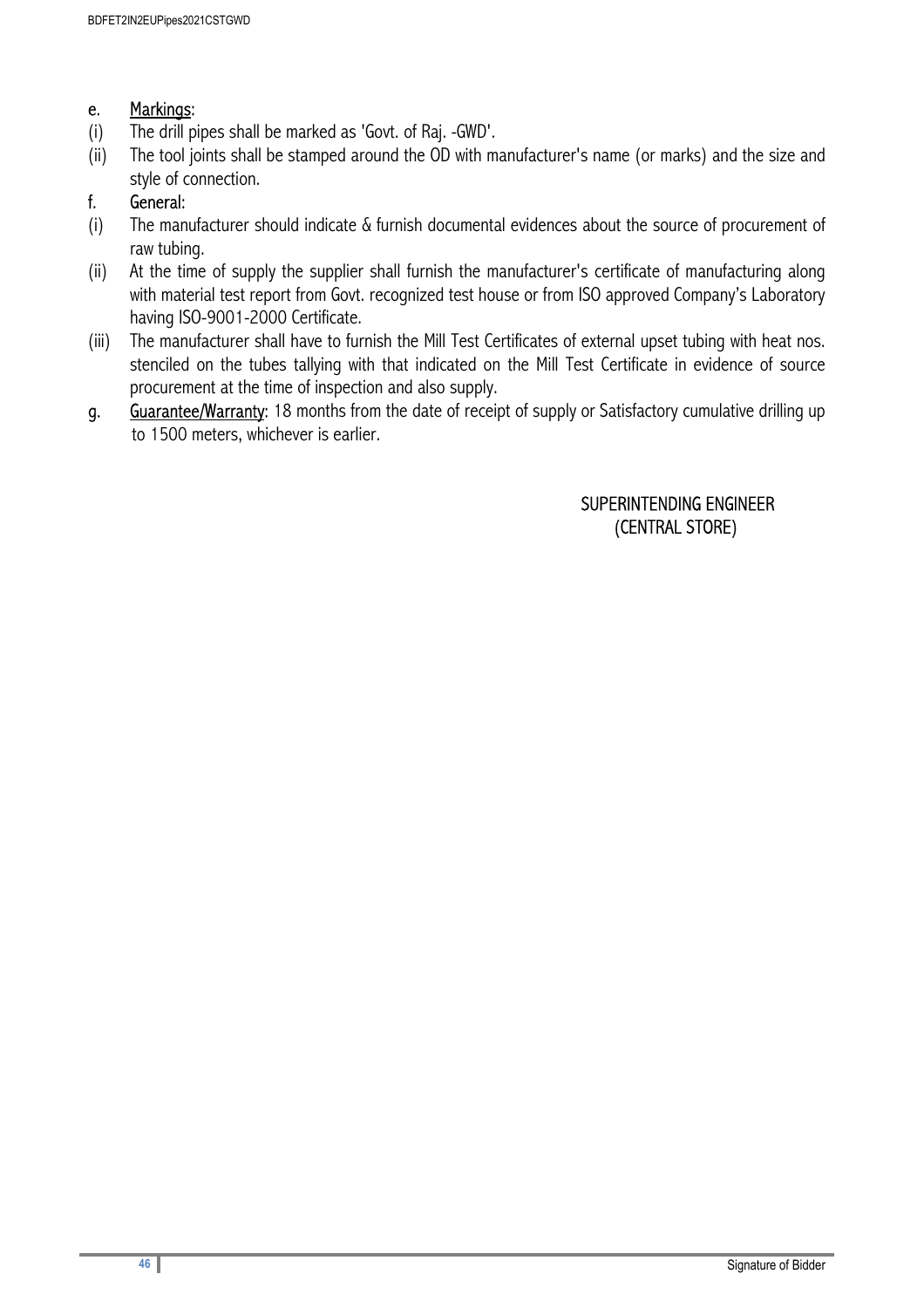

**47** Signature of Bidder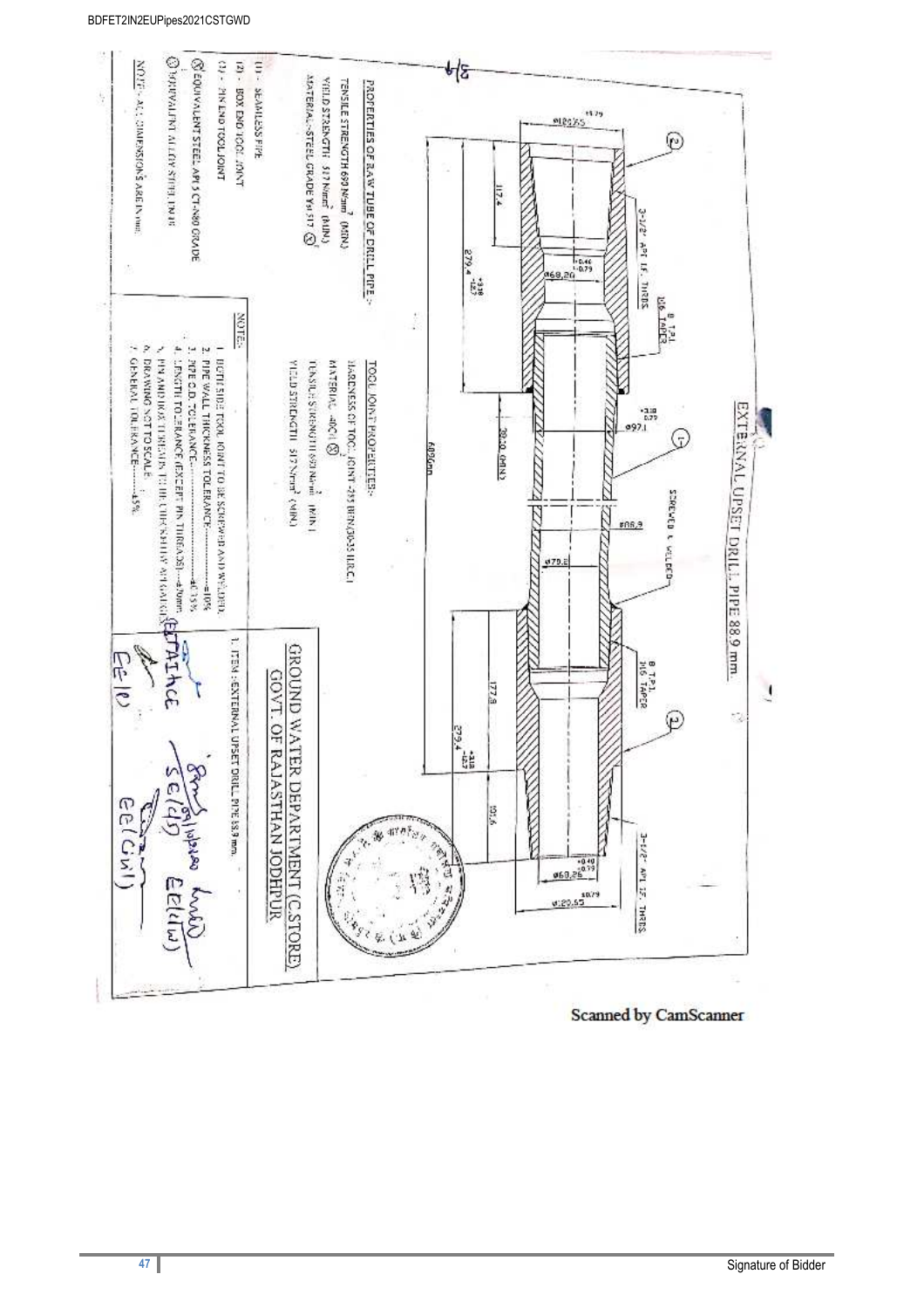## Form of Bid Securing Declaration

To,

 The Chief Engineer, Ground Water Department, Jodhpur

We, the undersigned, declare that:

We understand that, according to your conditions, bids must be supported by a Bid-Securing Declaration. We accept that we will automatically be suspended from being eligible for bidding in any contract with you, Chief Engineer, GWD, Jodhpur for the period of time of 4 MONTHS starting on ......................, (from the date of approval letter) if we are in breach of our obligation(s) under the bid conditions, more specifically, if we:

- a. withdraw or modify our bid after deadline for submission of bids, during the period of bid validity specified in the Bid Data Sheet (hereinafter "the BDS"); or
- b. having been notified during the period of bid validity specified in the BDS, about the acceptance of our bid by you,
	- i. fail or refuse to execute the Contract Agreement within the time period specified in the BDS,
	- ii. fail or refuse to furnish the performance security, in accordance with the Instructions to bidders (hereinafter "the ITB") within the time period specified in the BDS,
- c. not accept the correction of arithmetical errors in accordance with the ITB; or
- d. Breach a provision of the Code of Integrity specified in the RTPP Act, RTPP Rules and the ITB.

We understand this Bid-Securing Declaration shall expire if we are not the successful bidder, upon the earlier of (i) our receipt of your notification to us of the name of the successful bidder; or (ii) thirty days after the expiration of our bid.

#### Seal and Signature of Bidder

Note: Bid Securing Declaration shall only be dully filled in by the Departments of the State Government, Undertakings, Corporations, Autonomous bodies, Registered Societies and Cooperative Societies which are owned or controlled or managed by the State Government and Government Undertakings of the Central Government.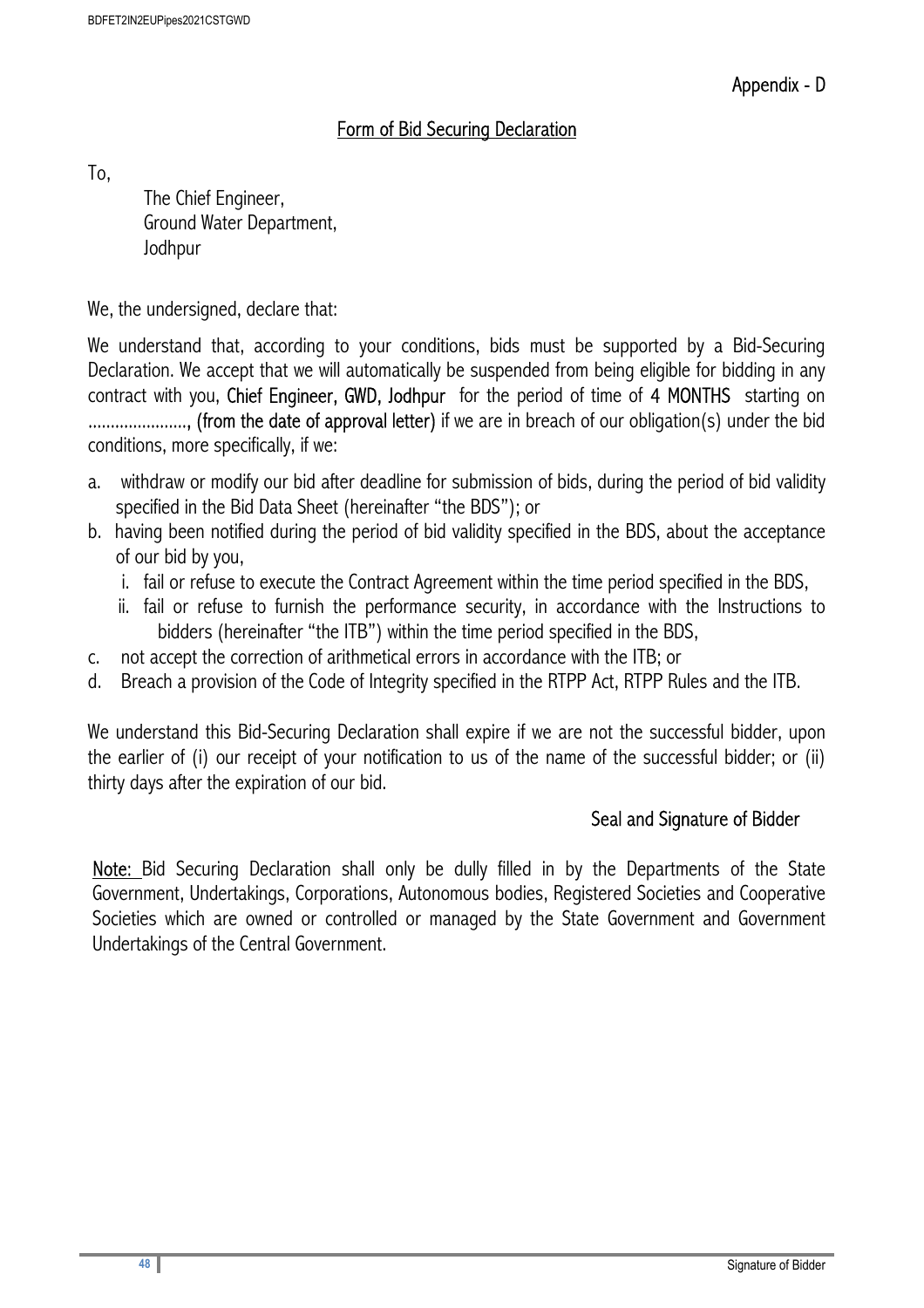#### RTPP Rules: Compliance with the Code of Integrity and No Conflict of Interest

Any person participating in a procurement process shall-

- (a) not offer any bribe, reward or gift of any material benefit either directly or indirectly in exchange for an unfair advantage in procurement process or to otherwise influence the procurement process.
- (b) not misrepresent or omit that misleads or attempts to mislead so as to obtain a financial or other benefit or avoid an obligation.
- (c) not indulge in any collusion, Bid rigging or anti-competitive behavior to impair the transparency, fairness and progress of the procurement process.
- (d) not misuse any information shared between the procuring Entity and the bidders with an intent to gain unfair advantage in the procurement process.
- (e) not indulge in any coercion including impairing or harming of threatening to do the same, directly or indirectly, to any party or to its property to influence the procurement process.
- (f) not obstruct any investigation or audit of a procurement process.
- (g) Disclose conflict of interest, if any; and.
- (h) Disclose any previous transgressions with any Entity in India or any other country during the last three years or any debarment by any other procuring entity.

#### Conflict of Interest:-

The Bidder participating in a bidding process must not have a Conflict of interest. A conflict of interest is considered to be a situation in which a party has interests that could improperly influence that party's performance of official duties or responsibilities, contractual obligations, or compliance with applicable laws and regulations.

- i) A Bidder may be considered to be in Conflict of Interest with one or more parties in a bidding process if, including but not limited to:
- a. Have controlling partners / shareholders in common; or
- b. receive or have received any directly or indirect subsidy from any of them; or
- c. have the same legal representative for purpose of the bid; or
- d. have a relationship with each other, directly or through common third parties, that puts them in a position to have access to information about or influence on the bid of another bidder, or influence the decisions of the Procuring Entity regarding the bidding process; or
- e. the Bidder participates in more than one bid in a bidding process. Participation by a bidder in more than one bid will result in the disqualification of all bids in which the bidder is involved. However, this does not limit the inclusion of the same subcontractor, not otherwise participating as a bidder, in more than one bid; or
- f. the bidder of any of its affiliates participated as a consultant in the preparation of the design or technical specification of the Goods, works or services that are the subject of the bid; or
- g. Bidder of any its affiliates has been hired (or is proposed to be hired) by the Procuring Entity as engineer-in-charge / consultant for the contract.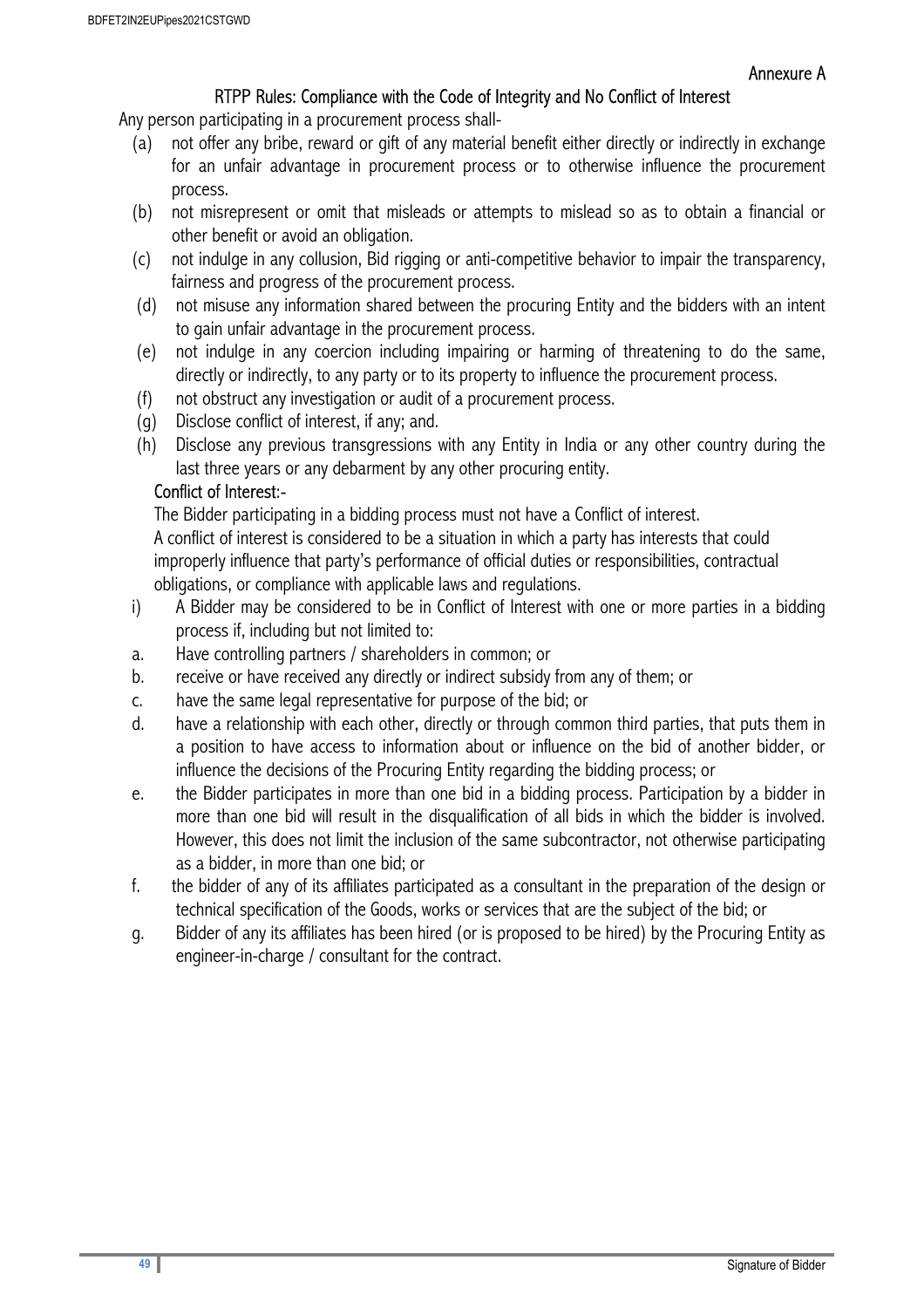#### RTPP Rules: Declaration by the bidder regarding Qualifications Declaration by the Bidder

In relation to my / our Bid submitted Superintending Engineer (Central Store), Ground Water Department, Rajasthan, Jaipur for procurement of ……………………………….. in response to their notice inviting Bids No ………………………….. I/we hereby declare under section 7 of Rajasthan Transparency in Public Procurement Act, 2012 that:

- 1. I/we process the necessary professional, technical, financial and managerial resources and competence required by the Bidding Document issued by the Procuring Entity;
- 2. I/we have fulfilled my / our obligation to pay such of the taxes payable to the union and the State Government of any local authority as specified in the Bidding document;
- 3. I/we are not insolvent, in receivership, bankrupt or being wound up, not have my / our affairs administered by a court or a judicial officer, not have my / our business activities suspended and not the subject of legal process dings for any of the foregoing reasons;
- 4. I/we do not have, and our directors and officers not have been convicted of any criminal offence related to my / our professional conduct of the making of false statements of misrepresentations as to my / our qualifications to enter into a procurement contract within a period of three years preceding the commencement of this procurement process, or not have been otherwise disqualified pursuant to debarment proceedings;
- 5. I/we do not have a conflict of interest as specified in the Act, Rule and the Bidding Document, which materially affects fair competition;

Date: Signature of bidder Place: Name: Name: Name: Name: Name: Name: Name: Name: Name: Name: Name: Name: Name: Name: Name: Name: Name: Name: Name: Name:  $\mathbb{R}^2$  Designation: Address: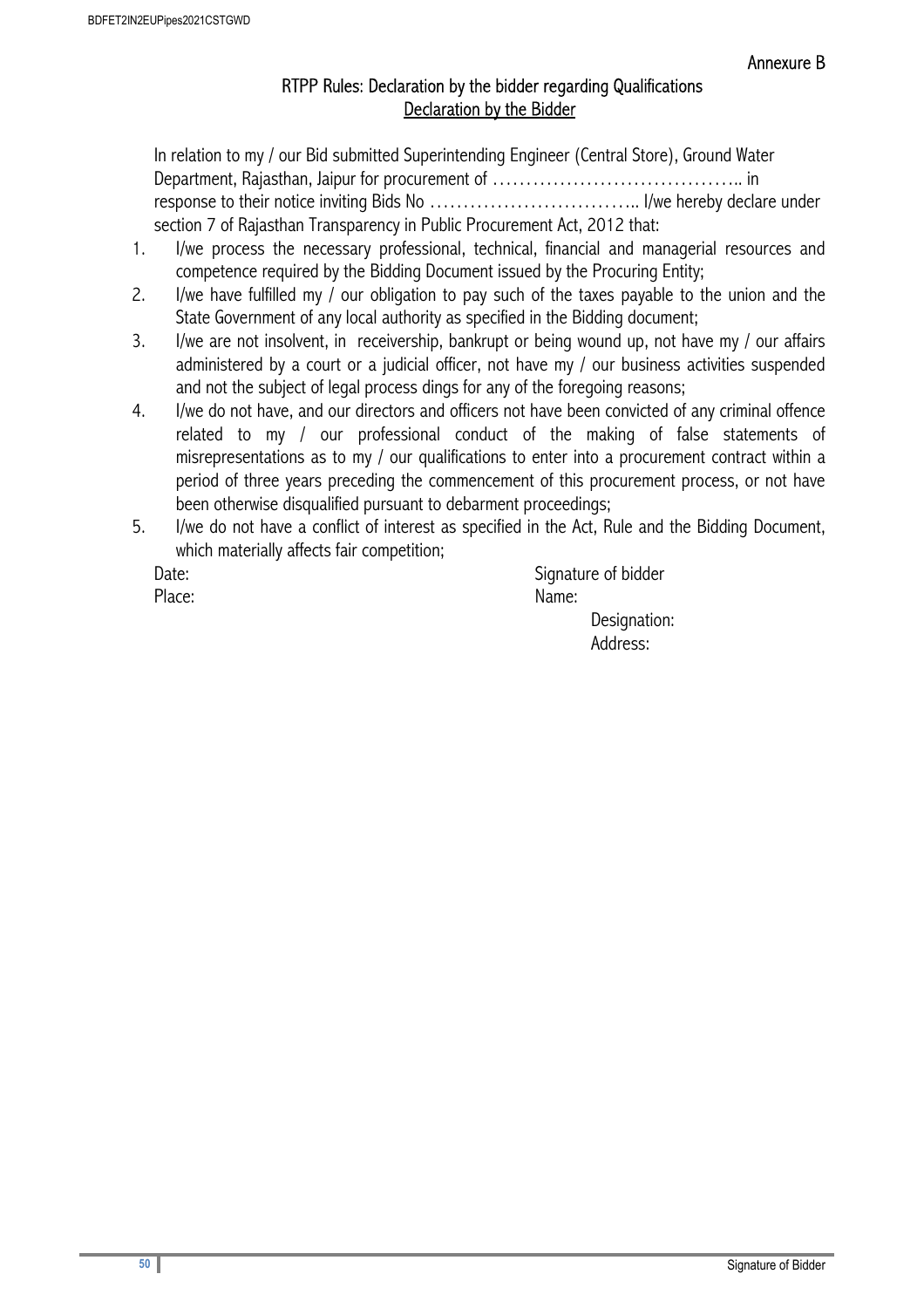## RTPP Rules: Grievance Redressed during Procurement Process

The designation and address of the first appellate authority is Administrative Department Ground Water Department, Rajasthan Secretariat near Statue Circle Jaipur

The designation and address of the second appellate authority is Finance Department Govt. of Rajasthan

## 1. Filling an appeal

If any Bidder or prospective bidder is aggrieved that any decision, action or omission of the Procuring Entity is in contravention to the provisions of the Act or the Rules or the Guidelines issued there under, he may file an appeal to first Appellate Authority, as specified in the Bidding Document within a period of ten days from the date of such decision or action, omission, as the case may be, clearly giving the specific ground or ground on which he feels aggrieved:

Provided that after the declaration of a Bidder as successful the appeal may be filed only by a Bidder who has participated in procurement proceeding:

Provided further that in case a Procuring Entity evaluates the Technical Bids before the opening of the Financial Bids, an appeal related to the matter of Financial Bids may be filed only by a Bidder whose Technical Bid is found to be acceptable.

- 2. The officer to whom an appeal is filed under para (1) shall deal with the appeal as expeditiously as possible and shall endeavor to dispose it of within thirty days from the date of the appeal.
- 3. If the officer designated under para (1) fails to dispose of the appeal filed within the period specified in para (2), or if the Bidder or prospective bidder or the Procuring Entity is aggrieved by the order passed by the First Appellate Authority, the Bidder or prospective bidder of the Procuring Entity, as the case may be may file a second appeal to Second Appellate Authority specified in the Bidding Document in this behalf within fifteen days from the expiry of the period specified in Para (2) or of the date of receipt of the order passed by the First Appellate Authority, as the case may be.

## 4. Appeal not to lie in certain cases

No appeal shall lie against any decision of the Procuring Entity relating to the following matters, namely:-

- (a) determination of need of procurement;
- (b) provisions limiting participation of Bidders in the Bid process;
- (c) the decision of whether or not to enter into negotiations;
- (d) cancellation of a procurement process;
- (e) applicability of the provisions of confidentiality.

## 5. Form of Appeal

- (a) An appeal under para (1) or (3) above shall be in the annexed Form along with as many copies as there are respondents in the appeal.
- (b) Every appeal shall be accompanied by an order appealed against, if any, affidavit verifying the facts stated in the appeal and proof of payment of fee.
- (c) Every appeal may be presented to First Appellate Authority or Second Appellate Authority, as the case may be, in person or through registered post or authorized representative.

#### 6. Fee for filing appeal

- (a) Fee for first appeal shall be rupees two thousand five hundred and for second appeal shall be rupees the thousand, which shall be non-refundable.
- (b) The fee shall be paid in the form of bank demand draft or banker's cheque of a Scheduled Bank in India payable in the name of Appellate Authority concerned.

## 7. Procedure for disposal of appeal

- (a) The First Appellate Authority or Second Appellate Authority, as the case may be, upon filing of appeal, shall issue notice accompanied by copy of appeal, affidavit and documents, if any, to the respondents and fix date of hearing.
- (b) On the date fixed for hearing, the First Appellate Authority or Second Appellate Authority, as the case may be shall,-
- (i) hear all the parties to appeal present before him; and
- (ii) peruse or inspect documents, relevant records or copies thereof relating to the matter.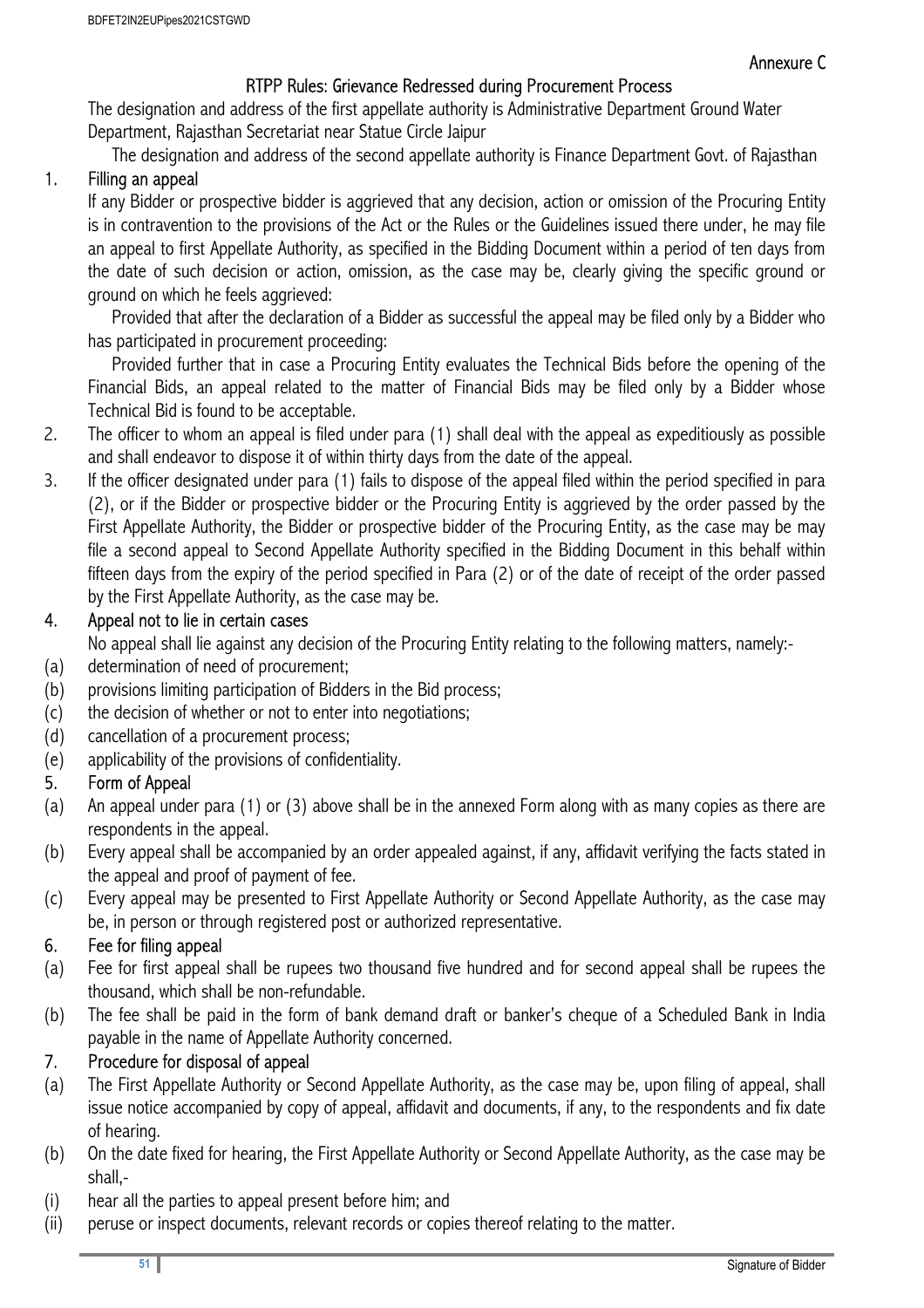- (c) After hearing the parties, perusal of inspection of documents and relevant records or copies thereof relating to the matter, the Appellate Authority concerned shall pass an order in writing and provide the copy of order to the parties to appeal free of cost.
- (d) The order passed under sub-clause (c) above shall also be placed on the State Public Procurement Portal.

FORM No 1 [See rule 83]

#### Memorandum of Appeal under the Rajasthan Transparency in Public Procurement Act, 2012

Appeal No ………… of ……………………………………

Before the ………………. (First /Second Appellate Authority)

1. Particulars of appellant:

- (i) Name of the appellant
- (ii) Official address, if any
- 2. Name and address of the respondent (s):
	- (i)
	- (ii)
	- (iii)

3. Number and date of the order appealed against

and name and designation of the officer / authority

who passed the order (enclose copy), or a

statement of a decision, action or omission of

The Procuring entity in contravention to the provisions

of the Act by which appellant in aggrieved:

- 4. If the Appellant proposes to be represented by a representative, the name and postal address of the representative;
- 5. Number of affidavits and documents enclosed with the appeal;

6. Grounds of appeal: ……………………………………...

(Supported by an affidavit)

7. Prayer;……………………………………………………………………………………

Place : ………………………..

```
Date …………………………
```
Appellant's Signature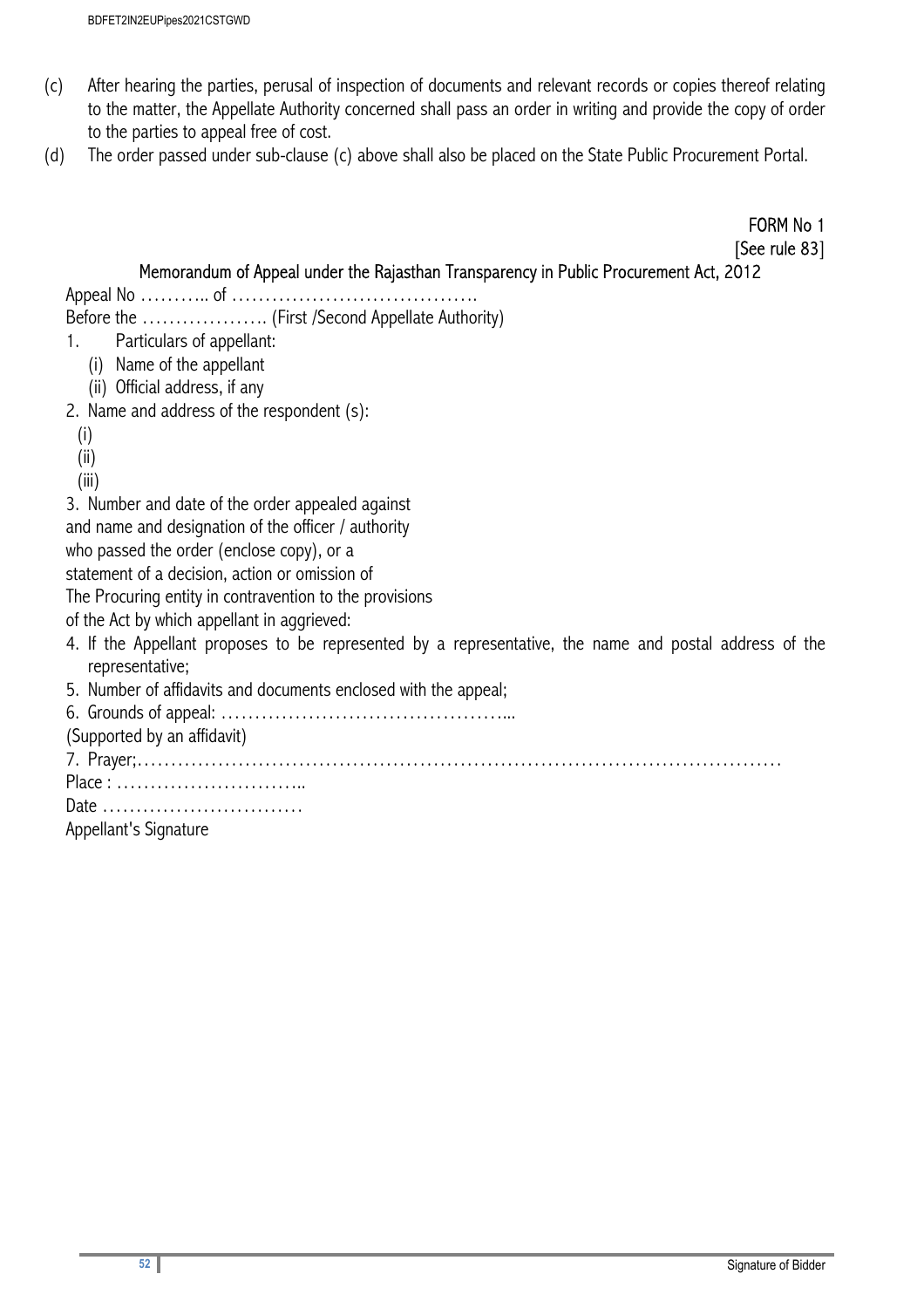### RTPP Rules: Additional Conditions of Contract

#### 1. Correction of arithmetical errors

Provided that a Financial Bid is substantially responsive, the Procuring Entity will correct arithmetical errors during evaluation of Financial Bids on the following basis;

- (i) if there is discrepancy between the unit price and the total price that is obtained by multiplying the unit price and quantity, the unit price shall prevail and the total price shall be corrected, unless in the opinion of the Procuring Entity there is and obvious misplacement of the decimal point in the unit price, in which case the total price as quoted shall govern and the unit price shall be corrected;
- (ii) If there is an error in a total corresponding to the addition or subtraction of subtotals, the subtotals shall prevail and the total shall be corrected; and
- (iii) If there is discrepancy between words and figures, the amount in words shall prevail, unless the amount expressed in words is related to an arithmetic error, in which case the amount in figures shall prevail subject to (i) and (ii) above. If the bidder that submitted the lowest evaluated Bid does not accept the correction of

errors, its Bid shall be disqualified and its Bid Security shall be forfeited of its Bid Securing Declarations shall be executed.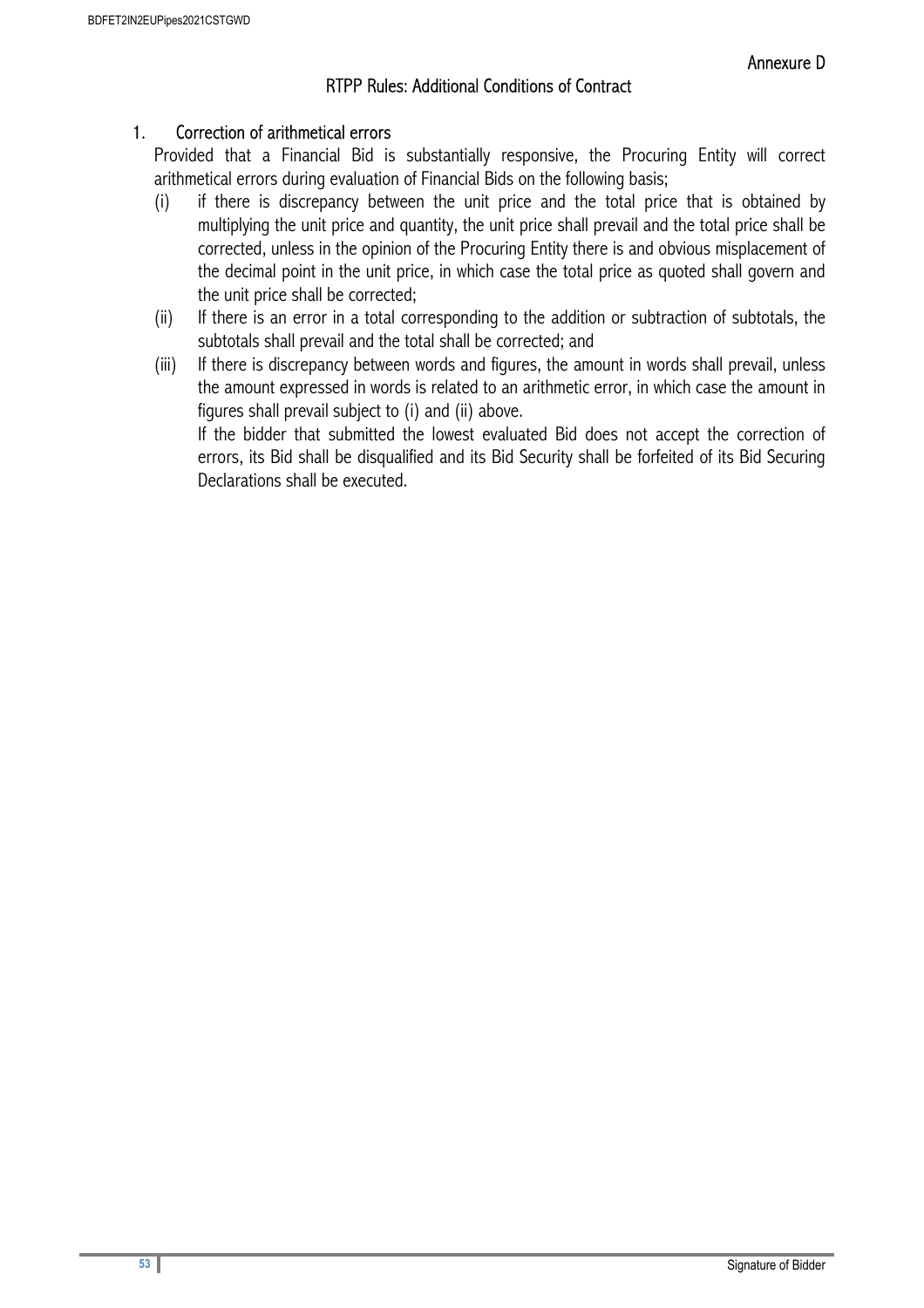#### A G R E E M E N T (See Rule-68)

- 1. An agreement made this \_\_\_\_\_\_\_\_\_\_\_ day of \_\_\_\_\_\_\_\_\_\_ between \_\_\_\_\_\_\_\_\_\_\_\_\_ (hereinafter called "the approved supplier", which expression shall, where the context so admits, be deemed to include his heirs successors, executors & administrators of the one part & the Government of the state of Rajasthan (hereinafter called "the Government" which expression shall, where the context so admits, be deemed to include his successors in office and assigns) of the other part.
- 2. Whereas the approved supplier has agreed with the Government to supply to the <u>sain sect</u> of the state of Rajasthan at its Head Office as well as at branches offices throughout Rajasthan, all those articles set forth in the schedule appended hereto in the manner set forth in the conditions of the tender and contract appended herewith and at the rates set forth in column bof the said schedule.
- 3. And whereas the approved supplier has deposited a sum of Rs. as performance security as detailed below:
	- a. Cash/Bank Draft/Challan No. / Banker Cheque No. \_\_\_\_\_\_ dated \_\_\_\_\_\_/ Bank Guarntee No………… dated………………..
	- b. Post Office Saving Bank Pass Book duly hypothecated to the Departmental authority.
	- c. National Saving Certificate /Defence Saving Certificates, KishanVikasPatras, or any other script / instrument under National Saving Schemes for promotion of small savings, if the same can be pledged under the relevant rule. (The certificates being accepted at surrender value) as security for the due performance of the aforesaid agreement which has been formally transferred to the departmental authority.

#### 4. Now these present witness:

(1) In consideration of the payment to be made by the Government through ------------------------- at the rates set forth in the Schedule hereto appended the approved supplier will duly supply the said articles set forth in................... and ....................thereof in the manner set forth in the conditions of the tender and contract.

(2) The conditions of the tender and contract for open tender enclosed to the tender notice No. ..................... dated ..............and also opened to this agreement will be deemed to be taken as part of this agreement & are binding on the parties executing this agreement.

(3) Letter Nos. .............. received from tender & letters Nos. ......... issued by the Government & appended to this agreement shall also from part of this agreement.

(4) (a) The Government do hereby agree that if the approved supplier shall duly supply the said articles in the manner aforesaid observe & keep the said terms & conditions, the Government will through ......... pay or cause to be paid to the approved suppler at the time and the manner set forth in the said conditions, the amount payable for each and every consignment.

4(b) The mode of payment will be as specified below:

- 1. ................................................
- 2. . ..............................................
- 3. ...................................................
- 5. The delivery shall be effected& competed within the period as mentioned in supply order from the date of supply order.
- 6. (1) (i) In case of extension in the delivery period with liquidated damages, the recovery shall be made on the basis of following percentages of value of stores which the tenderer has failed to supply;
	- (a) Delay up to one fourth period of the prescribed delivery period.-2.5%
	- (b) Delay exceeding one fourth but not exceeding half of the prescribed delivery period.-5%
	- (c) Delay exceeding half but not exceeding  $3/4<sup>th</sup>$  of the prescribed delivery period.-7.5%
	- (d) Delay exceeding three fourth of prescribed delivery period.-10%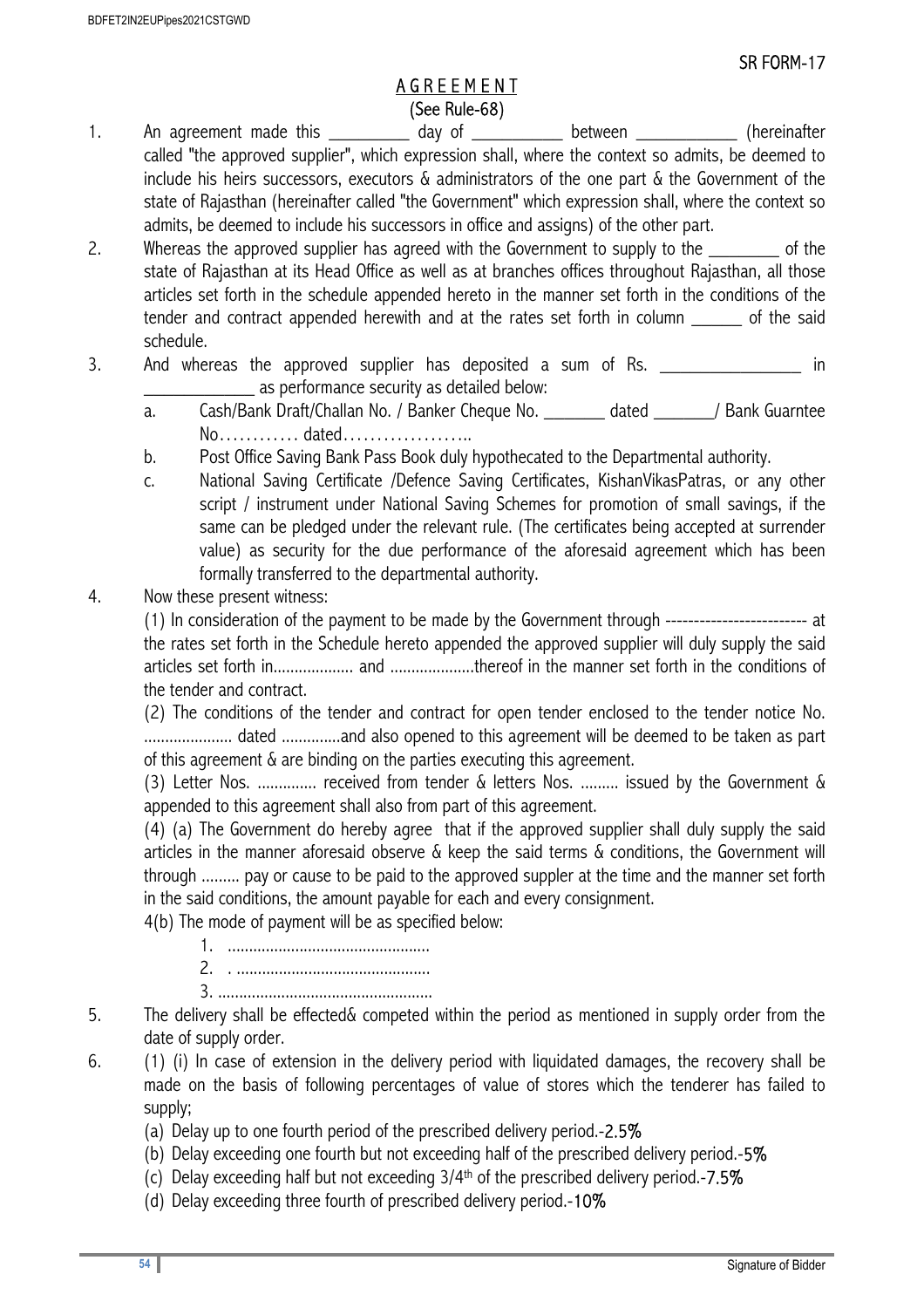BDFET2IN2EUPipes2021CSTGWD

Note : (i) Fraction of day in reckoning period of delay in supplies shall be eliminated if it is less than half a day.

- (ii) The maximum amount of agreed liquidated damages shall be 10%.
- (iii) If the supplier requires an extension of time in completion of contractual supply on account of occurrence of any hindrances he shall apply in writing to the authority which had placed the supply order, for the same immediately on occurrence of the hindrance but not after the stipulated date of completion of supply.
- (2) Delivery period may be extended with or without liquidated damages if the delay in the supply of goods is on account of hindrances beyond control of the tenderer.
- 7. All disputes arising out of this agreement and all questions relating to the interpretation of this agreement shall be decided by the Government and decision of the Government shall be final. In witness whereof the parties hereto have set their hands on the ------------ day of ------------, 2020

.

#### SIGNATURE OF THE SIGNATURE FOR AND ON APPROVED SUPPLIER BEHALF OF GOVERNOR (DESIGNATION)

DATE : **WITNESS** 

Name: Address: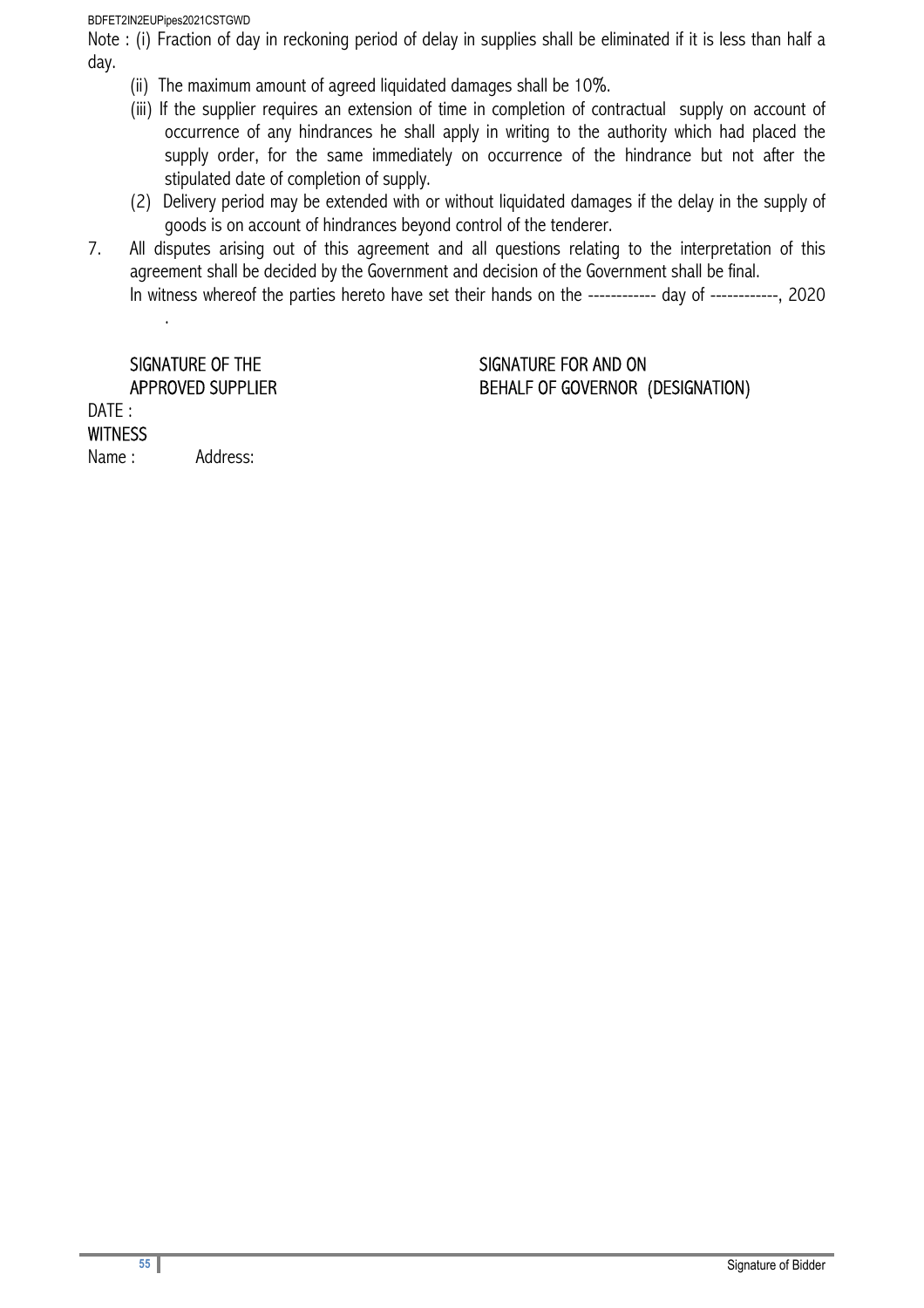## Model of Bank Guarantee for Security Deposit (To be submitted on non judicial stamp paper duly purchased by bank)

To

THE GOVERNOR OF THE STATE OF RAJASTHAN

Through CHIEF ENGINEER GWD, Jodhpur.

Whereas the Governor of the State of Rajasthan through Chief Engineer (here-in-after called "the Department") having entered into an agreement No\_\_\_ dated \_\_\_\_ with M/s

\_\_\_\_\_\_\_\_\_\_\_\_\_\_\_\_\_\_\_\_\_\_\_\_\_\_\_\_\_\_\_\_\_\_\_\_\_\_\_ (herein after called the contractor) for -------------

-------------------------------------------------------------------------------------------., herein after called "the said Agreement" under which the contractor(s)  $M/s$  \_\_\_\_\_\_\_\_\_\_\_\_\_\_\_\_\_\_\_\_ have applied to furnish Bank Guarantee to makeup the full Security Deposit.

- 1. In consideration of the Governor of State of Rajasthan having made such a stipulation in agreement. We \_\_\_\_\_\_\_\_\_\_\_\_\_\_ (indicate name of the "Bank"), here-in-after referred to as the "Bank" at the request of M/s The Most Contractor(s), do hereby undertake to pay to the Department an amount not exceeding Rs. \_\_\_\_\_\_\_\_\_\_\_\_\_\_\_\_\_ (Rupees \_\_\_\_\_\_\_\_\_\_\_\_\_\_\_\_\_\_\_\_ only) on demand.
- 2. We  $\frac{1}{\sqrt{1-\frac{1}{2}}\sqrt{1-\frac{1}{2}}\sqrt{1-\frac{1}{2}}\sqrt{1-\frac{1}{2}}\sqrt{1-\frac{1}{2}}\sqrt{1-\frac{1}{2}}\sqrt{1-\frac{1}{2}}\sqrt{1-\frac{1}{2}}\sqrt{1-\frac{1}{2}}\sqrt{1-\frac{1}{2}}\sqrt{1-\frac{1}{2}}\sqrt{1-\frac{1}{2}}\sqrt{1-\frac{1}{2}}\sqrt{1-\frac{1}{2}}\sqrt{1-\frac{1}{2}}\sqrt{1-\frac{1}{2}}\sqrt{1-\frac{1}{2}}\sqrt{1-\frac{1}{2}}\sqrt{1-\frac{1}{2}}$ \_\_\_\_\_\_\_\_\_\_\_\_\_\_\_\_\_\_ only) under this guarantee without any demur or delay, merely on a demand from the Department. Any such demand made on the bank by the Department shall be conclusive and payable by the Bank under this guarantee. The Bank Guarantee shall be completely at the disposal of the Department and We **Example 20** (indicate the name of Bank), bound ourselves with all directions given by Department regarding this Bank Guarantee. However, our liability under this guarantee shall be restricted to an amount not exceeding Rs\_\_\_\_\_\_\_\_\_\_\_\_\_\_ (Rupees\_\_\_\_\_\_\_\_\_\_\_\_\_\_\_ only).
- 3. We **Example 2.1 Section** (indicate the name of Bank), undertake to pay to the Department any money so demanded notwithstanding any dispute or disputes raised by the contractor(s) in any suit or proceeding pending before any Court or Tribunal or Arbitrator etc. relating thereto, our liability under these presents being absolute, unequivocal and unconditional.
- 4. We\_\_\_\_\_\_\_\_\_\_\_\_\_\_\_\_\_\_\_\_\_\_\_\_\_\_ (indicate the name of Bank) further agree that the guarantee herein contained shall remain in full force and effect during the period that would be taken for the performance of the said Agreement and that it shall continue enforceable till all the dues of the Department under or by virtue of the said Agreement have been fully paid and its claims satisfied or discharged or till the Department certifies that the terms and conditions of the said Agreement have been fully and properly carried out by the said contractor(s) and accordingly discharges this guarantee.
- 5. We setting the state the name of Bank) further agree with the Department that the Department that the Separtment that the Separtment that the Separtment that the Separtment that the Separtment that the Separtment states Department shall have the fullest liberty without our consent and without affecting in any manner our obligations, hereunder to vary any of the terms and conditions of the said agreement or to extend time of performance by the said contractor(s) from time to time or to postpone for any time or from time to time any of the powers exercisable by the Department against the said contractor(s) and to forbear or enforce any of the terms and conditions relating to the said agreement and we shall not be relieved from our liability by reason of any such variation, or extension being granted to the said contractor(s) or for any forbearance act of omission on the part of the Department or any indulgence by the Department to the said contractor or by any such matter or thing whatsoever which would but for this provision, have effect of so reliving us.
- 6. The liability of us\_\_\_\_\_\_\_\_\_\_\_\_\_\_\_\_\_\_ (indicate the name of Bank), under this guarantee will not be discharged due to the change in the constitution of the Bank or the Contractor(s).
- 7. We \_\_\_\_\_\_\_\_\_\_\_\_\_\_\_\_\_\_\_\_ (indicate the name of Bank), lastly undertake not to revoke this guarantee except with the previous consent of the Department in writing.
- 8. This Guarantee shall remain valid and in full effect, until it is decided to be discharged by the Department. Notwithstanding anything mentioned above, our liability against this guarantee is restricted to Rs\_\_\_\_\_\_\_\_\_\_ (Rupees \_\_\_\_\_\_\_\_\_\_\_\_\_\_\_\_\_\_\_\_\_\_\_only).